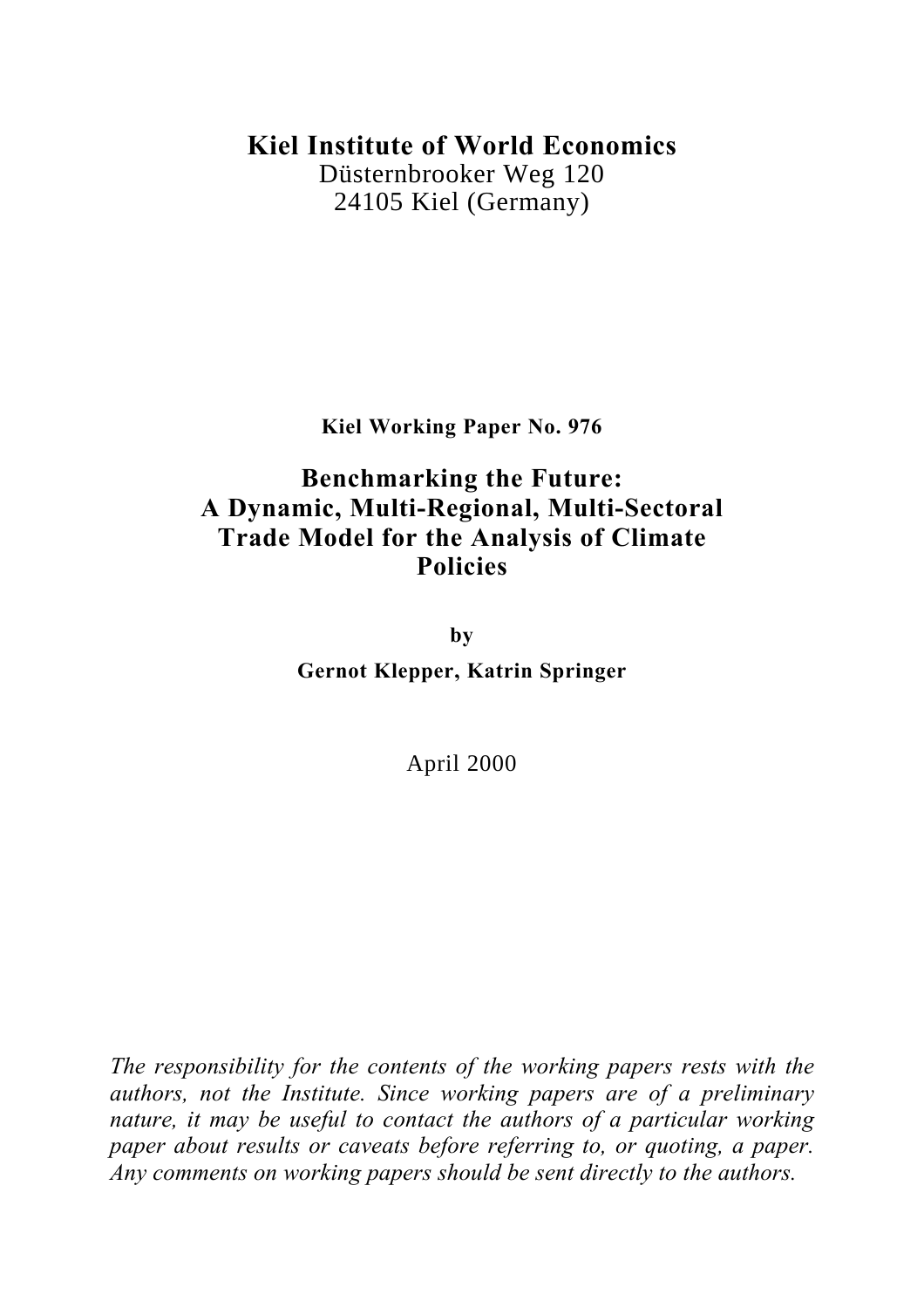# **Benchmarking the Future: A Dynamic, Multi-Regional, Multi-Sectoral Trade Model for the Analysis of Climate Policies\***

# **Abstract:**

For analyzing the impact of climate change and of international climate policies on the international division of labor and on regional welfare the use of a disaggregated multi–sectoral, multi–regional dynamic computable general equilibrium model is appropriate. This paper discusses the problems of defining an appropriate benchmark against which policy simulations and climate change impacts can be assessed. It explicitly considers regionally differentiated growth rates by basing the development of the parameters which determine human and physical capital growth, technical progress and technology diffusion as well as savings decisions on historical developments and estimates in the literature. A sensitivity analysis of important parameters is performed.

**Keywords:** Off-Steady-State Growth, Human Capital, Physical Capital, Calibration, Energy Supply, GTAP Data Set

**JEL classification:** C68, F43, O1, O3, O41, Q48

# **Gernot Klepper**

Kiel Institute of World Economics 24100 Kiel, Germany Telephone: 0049-(0)431-8814-485 Fax: 0049-(0)431-8814-522 E-mail: gklepper@ifw.uni-kiel.de

### **Katrin Springer**

Kiel Institute of World Economics 24100 Kiel, Germany Telephone: 0049-(0)431-8814-471 Fax: 0049-(0)431-8814-502 E-mail: kspringer@ifw.uni-kiel.de

\*This paper is part of the research project on "Greenhouse Effects and Economic Development: A Disaggregated Climate-Economy-Model". Financial support from the Volkswagen Foundation is gratefully acknowledged.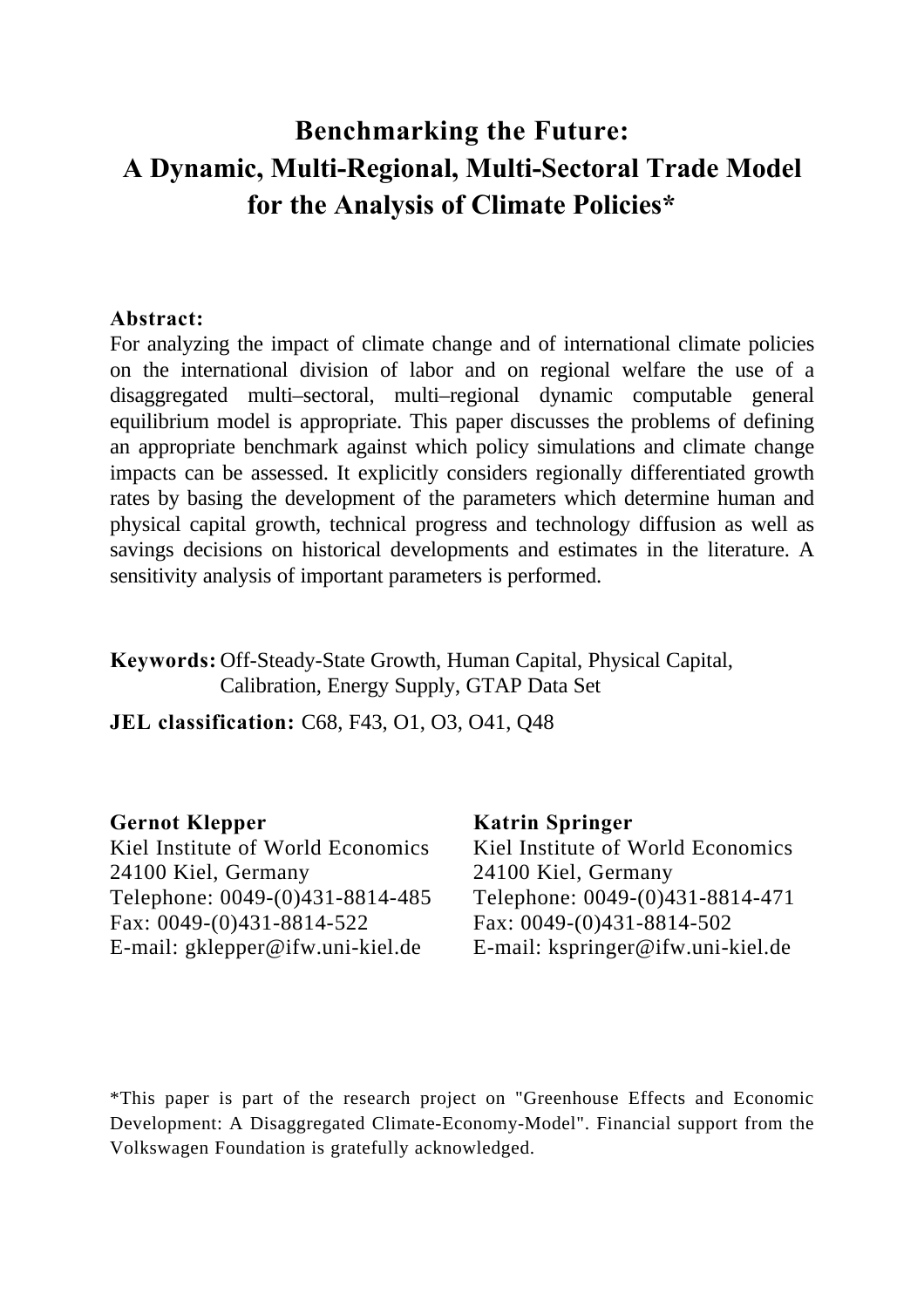### **1 INTRODUCTION**

The Kyoto Protocol was a first step towards a concerted action for significantly reducing the use of fossil fuels in the world economy over the next few decades. This will be necessary if climate changes of a large scale are to be prevented to occur within the next century. However, the Kyoto Protocol has also revealed that concerted climate policies face the most serious draw–backs from controversies over the question who will need to share the burden of climate policies and who might possibly become a net gainer from the prevention of potential climate damages. Both of these issues heavily depend on the future economic development of the different regions in the world economy. An assessment of potential winners and losers from different climate policy scenarios and from their climate impact should be based on a dynamic, multi–regional model which can take into account interdependencies between countries as well as between sectors.

The analysis of the impact of climate change and of climate policies on the allocation of resources over time and space has a relatively short but intensive history. Due to the complexity of the problem, many modeling approaches have concentrated on specific issues while ignoring other features of the problem. There is quite a number of comparative static analyses. They are concerned with different energy policies, for example with the impact of  $CO<sub>2</sub>$  or energy taxes or with tradable emission certificates on the structure of the energy industry and the adoption of energy technologies. They can be either one country models which are concerned with the internal allocation of resources or multi country models concerned with the impact of global climate policies.

Among the dynamic optimization models there are two variants: The optimizing approach as it is used by Nordhaus (1991, 1996) in his DICE and RICE model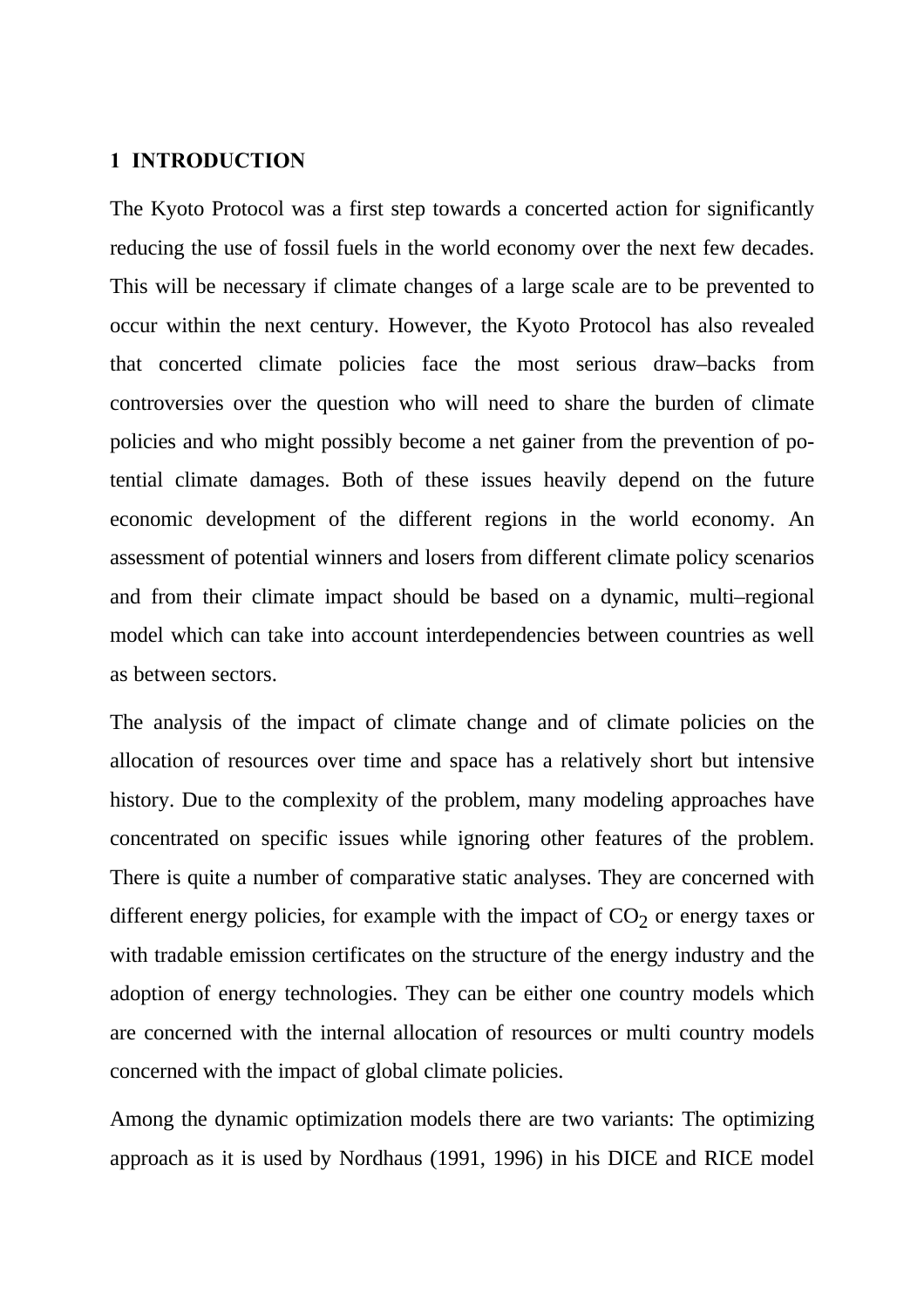has as a core a Ramsey–model. Other approaches use a steady–state growth model. Contributions are for example from Alan Manne and Tom Rutherford (1994). These models are concerned with the optimal level and time structure of climate policy interventions.

The recursive dynamic models such as the GREEN model of the OECD, the EPPA model of the MIT or the DART model of the Kiel Institute are designed to perform a comparative analysis of specific climate policies. Since such policies normally are not optimal an optimal growth framework is not appropriate. Instead, the proposed policy needs to be compared to an economic development without climate policies, the so called "benchmark" path of the world economy. Since climate policies are designed for long time horizons - e.g. the Kyoto Protocol as a first step in an international climate policy has already a time horizon to the year 2012 and further activities will run well into the second and third decade of this century - the benchmark needs to be forward looking over long time horizons.

There are considerable uncertainties involved in predicting the future growth path of the world economy. Especially political disturbances - from wars to major institutional changes and economic crises - can turn the world economy in unpredictable directions. Since such events are unpredictable one needs to develop scenarios which can be considered reasonable developments given the current situation and current structural trends of the different regions of the world but by neglecting such unpredictable disturbances.

The desired model structure is presented in the next chapter. The basic structure of the model is illustrated and the computation of regional  $CO<sub>2</sub>$ -emissions is shown which is somewhat different and more precise than the usual approach. The calibration of the static model is also shown. Chapter three discusses the determinants of the growth of regional factor endowments and technologies and

2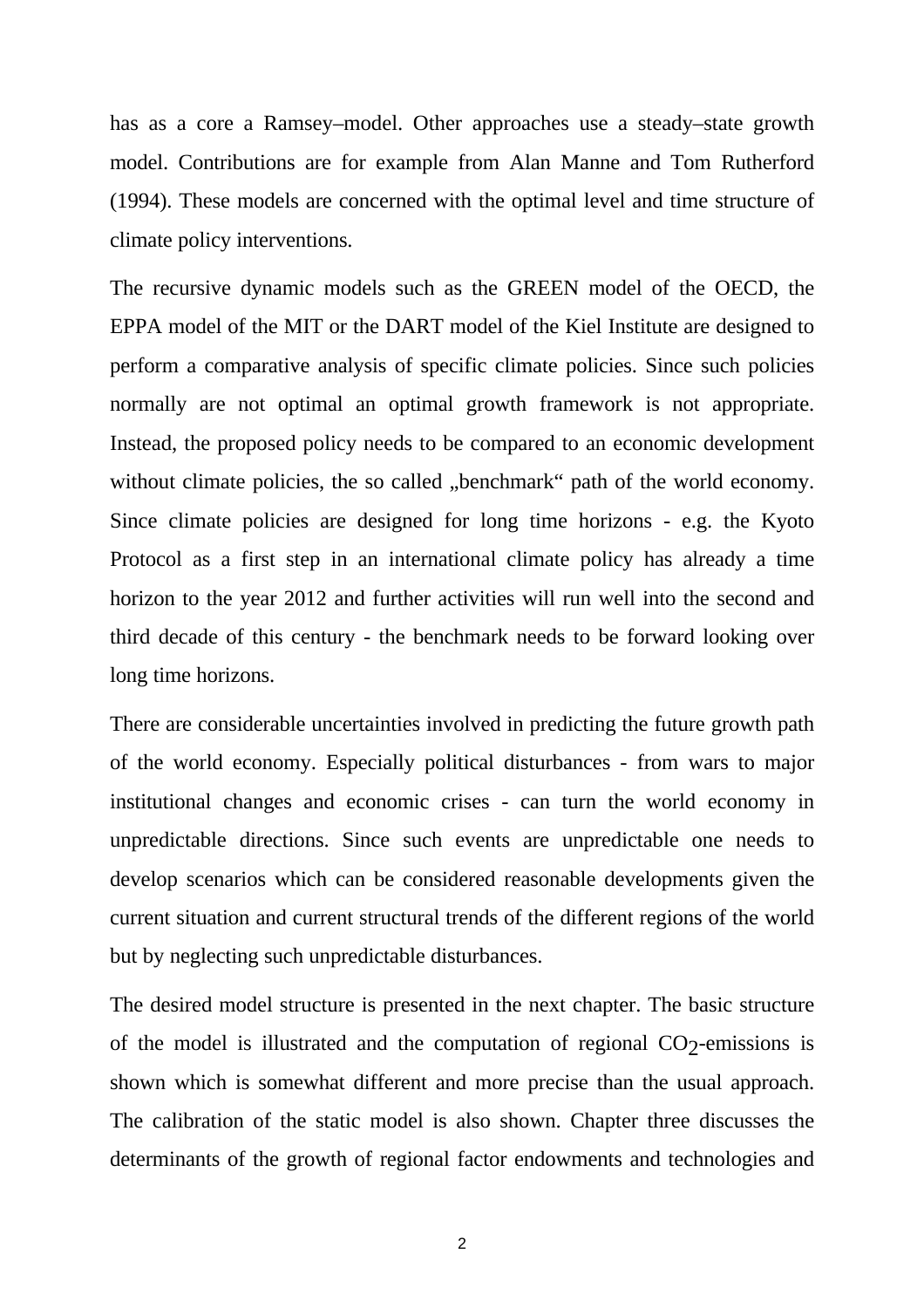shows how they are implemented in the model. The results of the benchmark run of the model from 1993 until 2030 are documented and interpreted in chapter four. The sensitivity of this benchmark path to variations of important parameters is discussed in the next chapter. Finally, the controversies about the convergence of low-income countries towards the richer countries are taken up and the impact of a more pessimistic choice of parameters on the benchmark path and on the comparative impacts of climate policies is assessed.

### **2 THE DESIRED MODEL STRUCTURE**

Since the policy issue is mainly a distributional one, a model should be able to assess the impact of climate change and climate policy on the interregional distribution of costs and benefits.

An appropriate modeling framework should therefore consist of:

- − A multi–regional structure in order to assess the interregional distributional issues;
- − a dynamic framework because otherwise important adjustment processes in terms of technological developments cannot become incorporated;
- − an explicit trade–model since in a world with falling trade barriers and an increasing globalization of factor and goods markets international interdependencies become more and more important;
- − a sectoral production, trade, and consumption structure for allowing an appropriate modeling of trade between regions and a structural adjustment process within regions; and finally
- − a model which is formulated in such a way that it can be used for a numerical analysis based on existing data sets.

3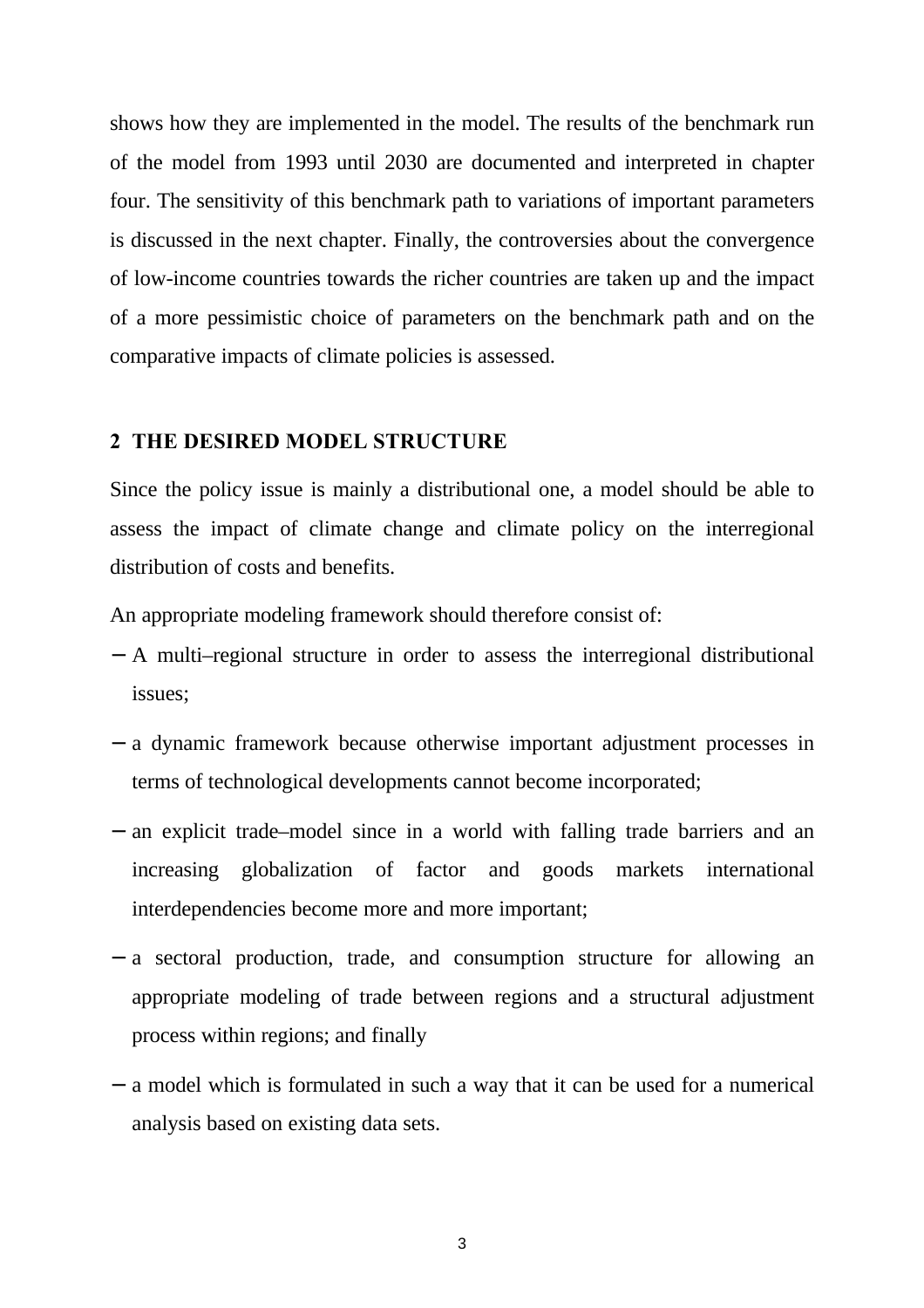#### **2.1 The Basic Model**

The basic model, called **D**ynamic **A**pplied **R**egional **T**rade (DART) model, is a 10-sector, 11-region general equilibrium model of the world. Table 1 summarizes the regional and sectoral dimensions of the basic model. It distinguishes three fossil fuel production sectors, energy intensive sectors, agriculture, and other manufactures and services. Differentiating carbon intensive industries from noncarbon intensive industries allows to depict carbon intensity differences in production among regions and to cover the scope for substitutability across carbon-intensive goods and hence the potential for terms of trade effects caused by carbon abatement policies. The regional aggregation subsumes the main OECD and NON-OECD regions which are central to the climate policy issue.

The dynamic framework is recursively-dynamic meaning that the evolution of the economies over time is described by a sequence of single-period static equilibria connected through capital accumulation. Here, a non-technical description of the static and the dynamic part of the DART model is provided. For a detailed algebraic description of the DART model see Springer (1998).

The economic structure is fully specified for each region and covers production, consumption, investment and governmental activity. Hence, the model incorporates three types of agents: the producers, distinguished by production sectors, the representative private household and the government. Primary factors include labor, capital, agricultural land and fossil-fuel resources. Labor and capital are intersectorally mobile within a region but cannot move between regions. Land is only used in the agricultural sector. Fossil fuel resources are specific to fossil fuel production sectors, i.e., coal, natural gas and crude oil, in each region. Each market is perfectly competitive. Output and factor prices are fully flexible.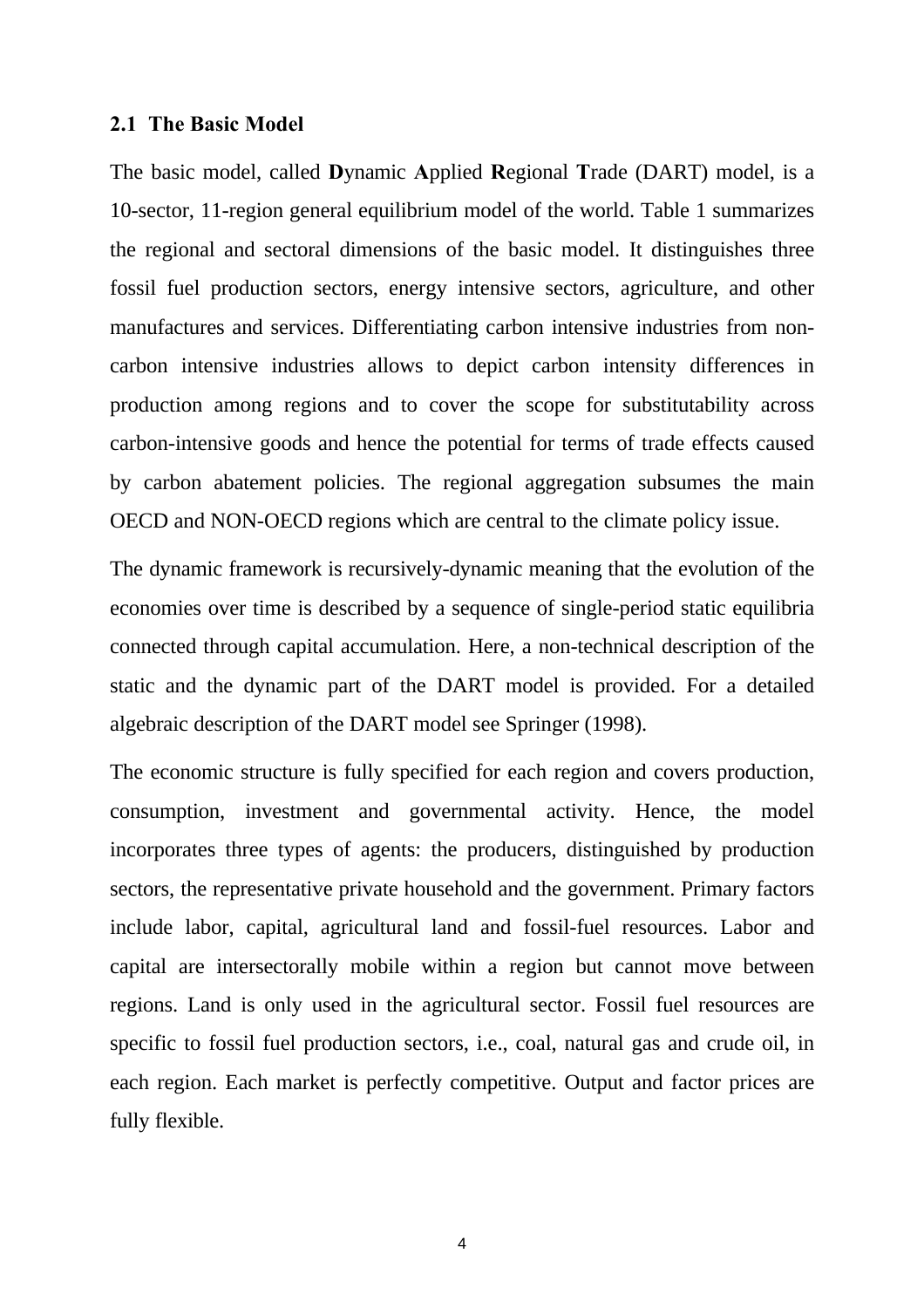### **Producer Behavior**

-

Producer behavior is characterized by cost minimization for a given output. All industry sectors are assumed to operate at constant returns to scale.

For the non-fossil fuel industries, a multi-level nested separable constant elasticity of substitution (CES) function describes the technological substitution possibilities in domestic production.<sup>1</sup> Figure 1 shows the nested production structure. The top level of the production function is a linear function, i.e.

Figure 1 — Production Structure of Industry Sector j in Region r



<sup>1</sup> The nesting structure and nest elasticities of the production cost functions are based on the ETA-MACRO model (Manne and Richels, 1992, pp. 130).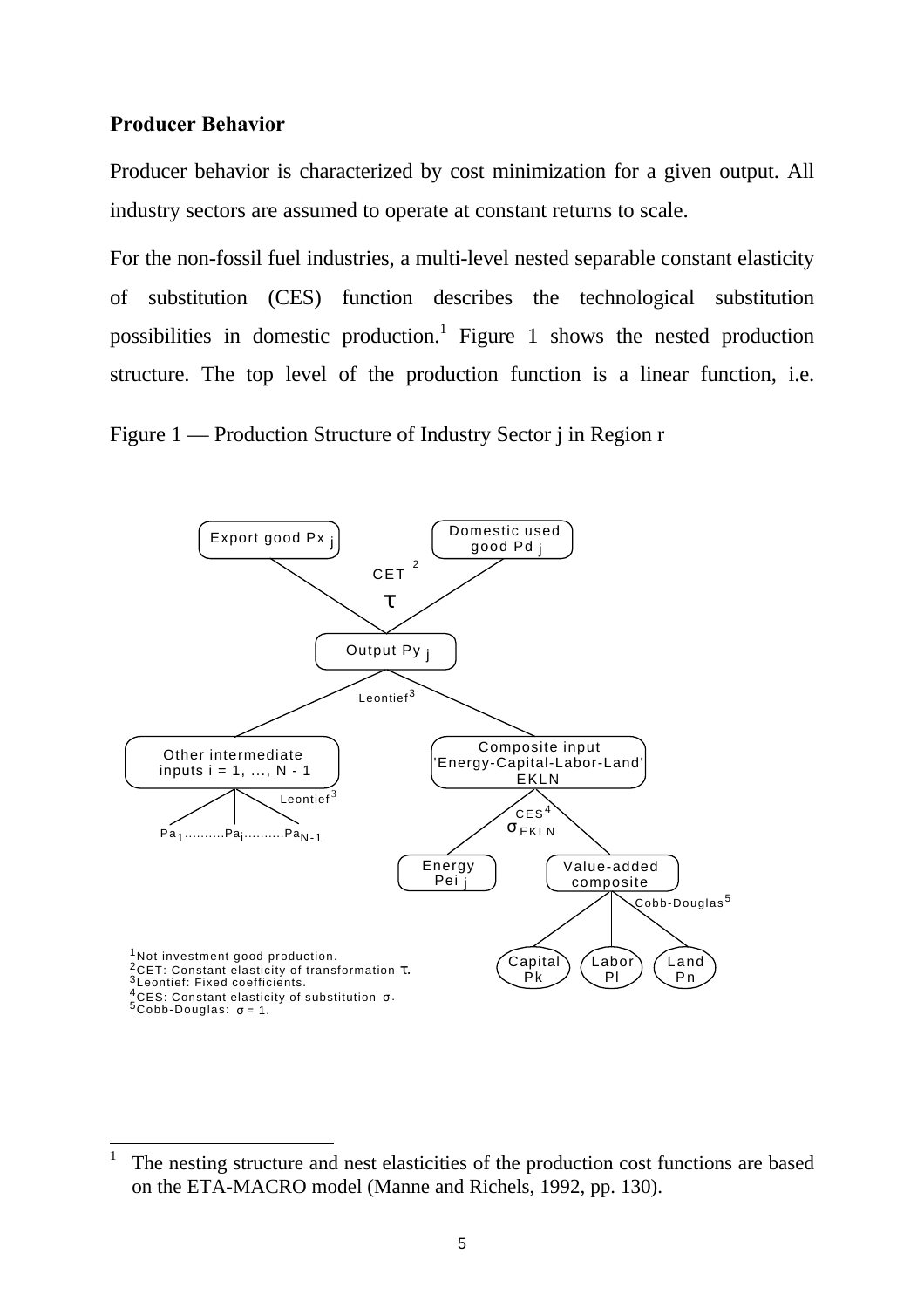Leontief function, of non-energy intermediate goods and a value added composite. The intermediate input of good *i* in sector *j* corresponds to a so-called Armington aggregate of non-energy inputs from domestic production and imported varieties. The value added composite is a CES function of the energy aggregate and the aggregate of the primary factors (capital, labor, agricultural land). On the lowest level labor substitutes with capital (and land in the agricultural sector) in a Cobb-Douglas technology. On the output side, products destined for domestic and international markets are treated as imperfect substitutes produced subject to a constant elasticity of transformation.

The differentiation between energy and non-energy intermediate products is useful in the context of climate change policy. Energy use in production and consumption produces varying amounts of the greenhouse gas (GHG) carbon dioxide  $(CO_2)$  depending on the fossil source and the policies assumed to be in place. Carbon dioxide, with large emission levels and a long lifetime in the atmosphere is the largest single contributor to the greenhouse effect. Other GHGs as methane, nitrous oxide, ozone, and halocarbons, as well as emissions of  $CO<sub>2</sub>$ from deforestation are not considered in this model.

Fossil fuels are produced from fuel-specific resources and the macro good (other manufactures and services). The production function is a CES function with a fixed factor - the fuel resource.

In each region, composite investment is a Leontief aggregation of Armington inputs by each industry sector. There is no sector-specific investment activity in this version of the model. The basic model does not contain cross border investment activities, i.e. investment goods are treated as non-tradables. Investment does not require direct primary factor inputs. Figure 2 shows the production structure of the investment activity.

6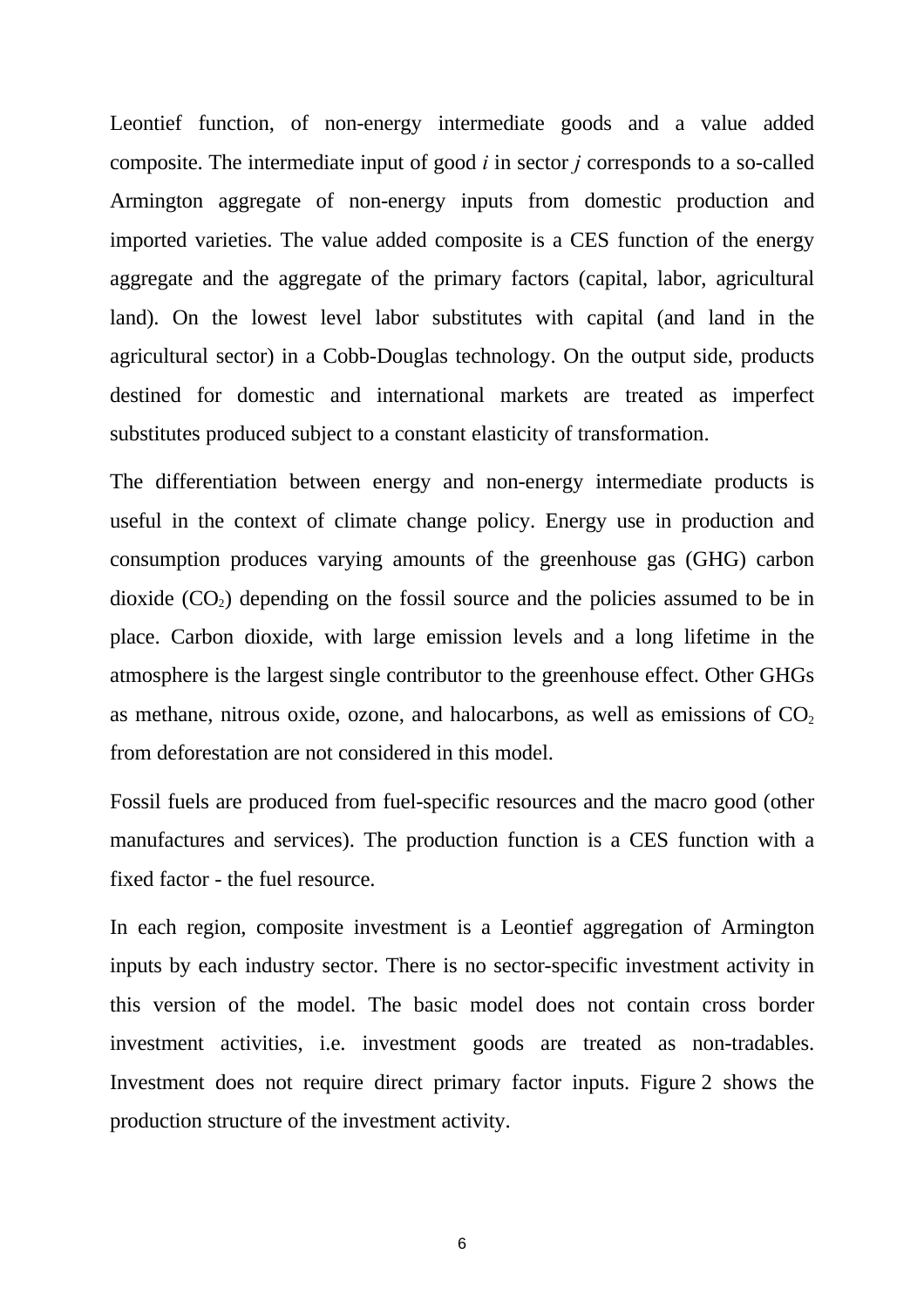Producer goods are directly demanded by regional households, governments, the investment sector, other industries, and the export sector.

Figure 2 — Production Structure of the Investment Good Sector CGD



1 Leontief: Fixed coefficients.

# **Consumption, and Government Expenditure**

The representative household receives all income generated by providing primary factors to the production process. Disposable income is used for maximizing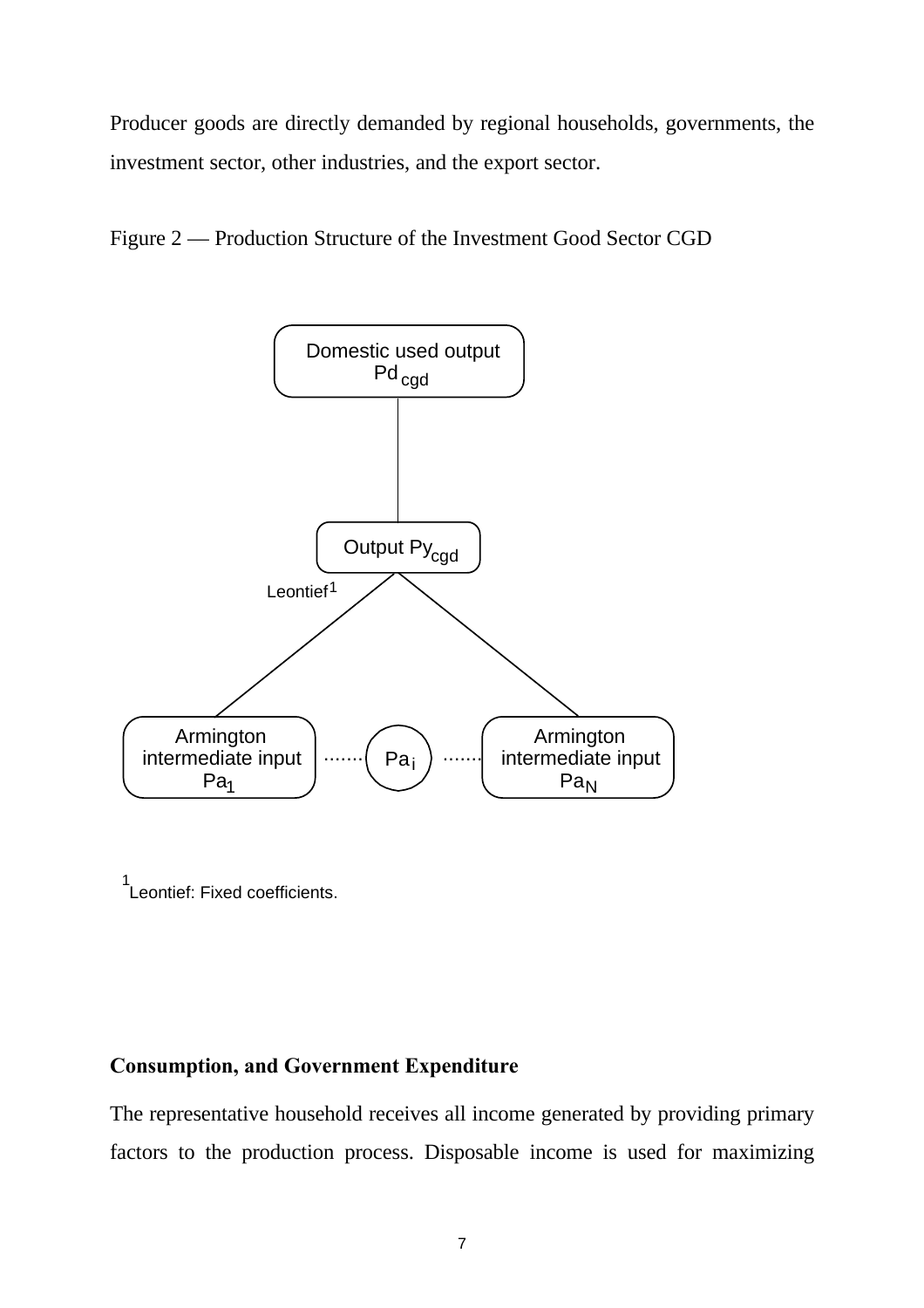utility by purchasing goods after taxes and savings are deducted. The consumer decides between different primary energy inputs and non-energy inputs depending on their relative prices in order to receive this consumption with the lowest expenditures. The consumer saves a fixed share of income in each time period. These savings are invested in the production sectors.

Figure 3 — Household / Government Production Structure<sup>1</sup>



1 Lower case roman letter *c* stands for household and *g* for government. <sup>2</sup>CES: Constant elasticity of substitution  $\sigma_{ec}/\sigma_{eq}$ .  $3$ Cobb-Douglas: σ = 1.

The expenditure function of the representative household is assumed to be a CES composite which combines consumption of an energy aggregate and a non-energy bundle. Within the non-energy consumption composite, substitution possibilities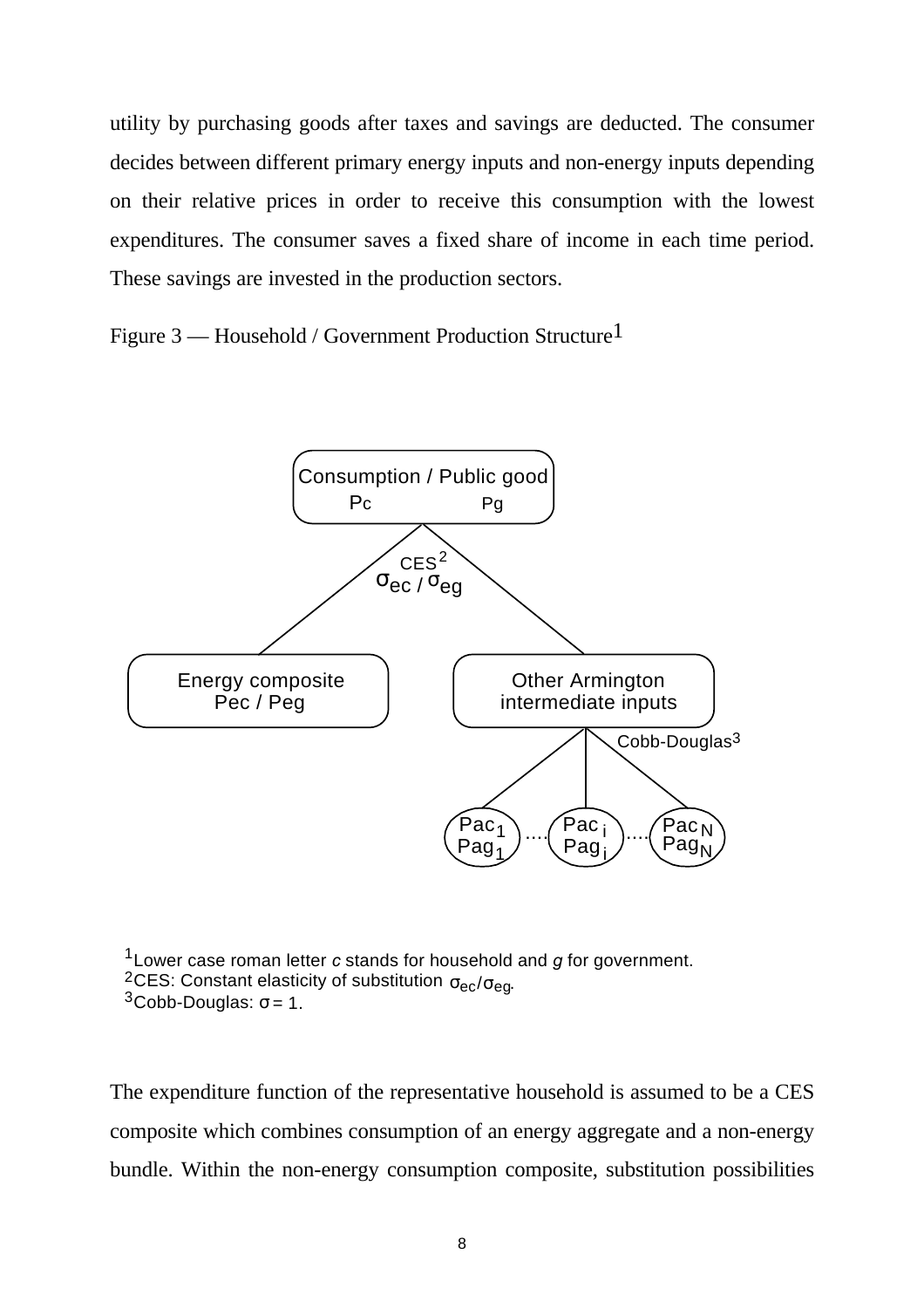are described by a Cobb-Douglas function of Armington goods. Figure 3 shows the structure of household and government behavior.

The third agent, the government, provides a public good which is produced with commodities purchased at market prices. Public goods are produced with the same two level nesting structure as the household "production" function (see Figure 3). The public good is financed by tax revenues.

### **Foreign Trade**

The world is divided into economic regions, which are linked through bilateral trade flows. All goods are traded among regions, except the investment good. Following the proposition of Armington (1969), domestic and foreign goods are imperfect substitutes, and distinguished by country of origin.

Import demand is derived from a three stage, nested, separable CES cost or expenditure function respectively and distinguishes between imported and domestically produced goods as well as between the country of origin of the import goods . The structure of foreign trade is shown in Figure 4. The imports of one region *r* are equivalent to the exports of all other regions *rr* into that region *r* including transport. Transport costs, distinguished by commodity and bilateral flow, apply to international trade but not to domestic sales. The exports are connected to transport costs by a Leontief function on the third level. International transports are treated as a worldwide activity which is financed by domestic production proportionately to the trade flows of each commodity. There is no special sector for transports related to international trade.

On the export side, the Armington assumption applies to final output of the industry sectors. Here, produced commodities for the domestic and for the international market are no perfect substitutes. Exports are not differentiated by country of destination.

9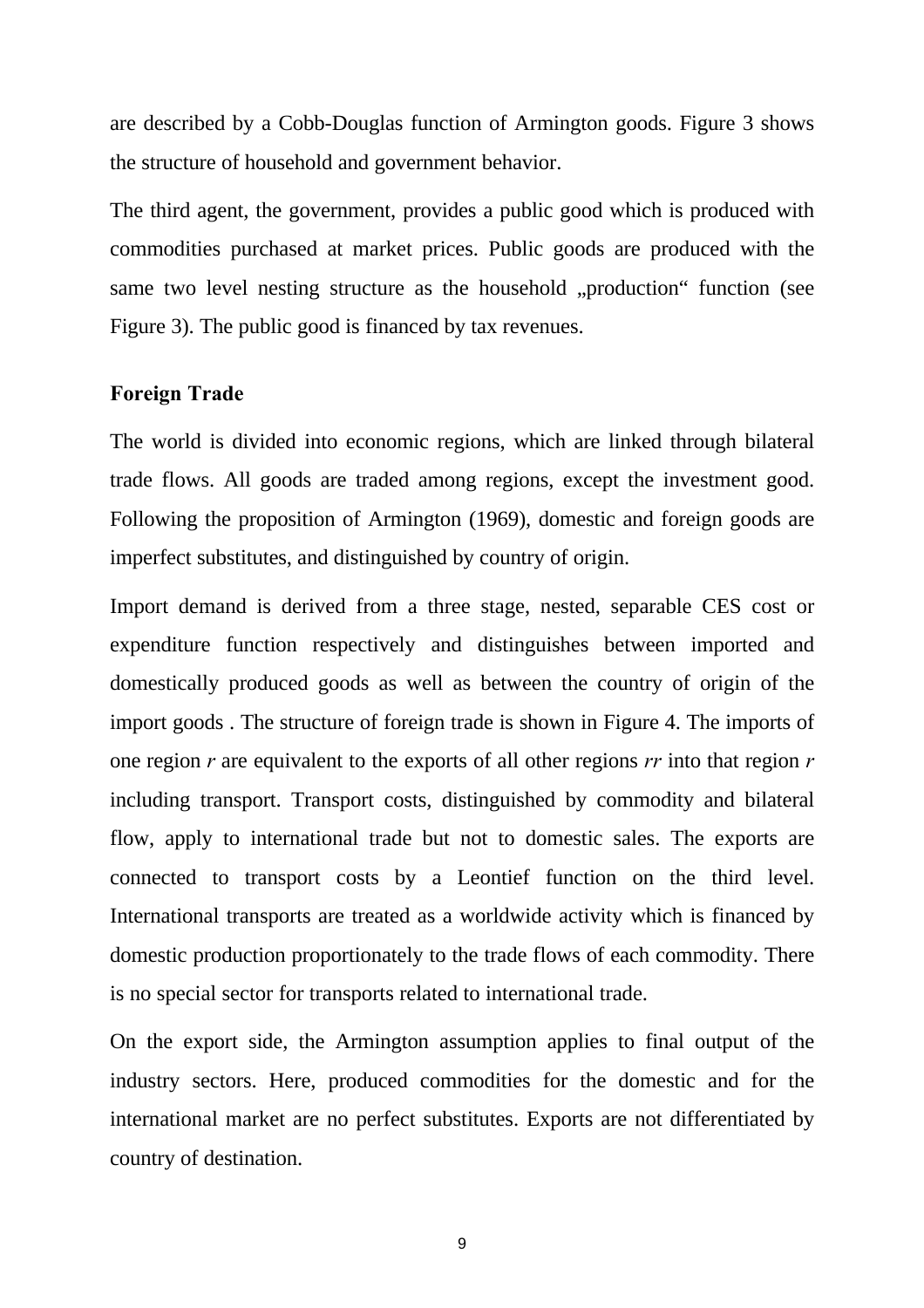

region  $rr = H-1$ to region r

> International **Transport** PT

Leontief $3$ 

**Export** of region rr=H-1  $Px_{j,rr=H-1}$ 

Figure 4 — Structure of Foreign Trade (Armington Good Production of Good i in Region r)

<sup>1</sup>Armington output is distinguished by agent with  $k = \{Y, C, G\}$ <sup>2</sup>CES: Constant elasticity of substitution.

Leontief $3$ 

International **Transport** PT

of region  $rr = 1$ to region r

<sup>3</sup>Leontief: Fixed coefficients.

### **Factor Markets**

Export of region rr=1  $Px_{j,rr}=1$ 

Factor markets are perfectly competitive and full employment of all factors is assumed. Hence, factor prices adjust so that supply equals demand. Labor is assumed to be homogenous, and mobile across industries within regions but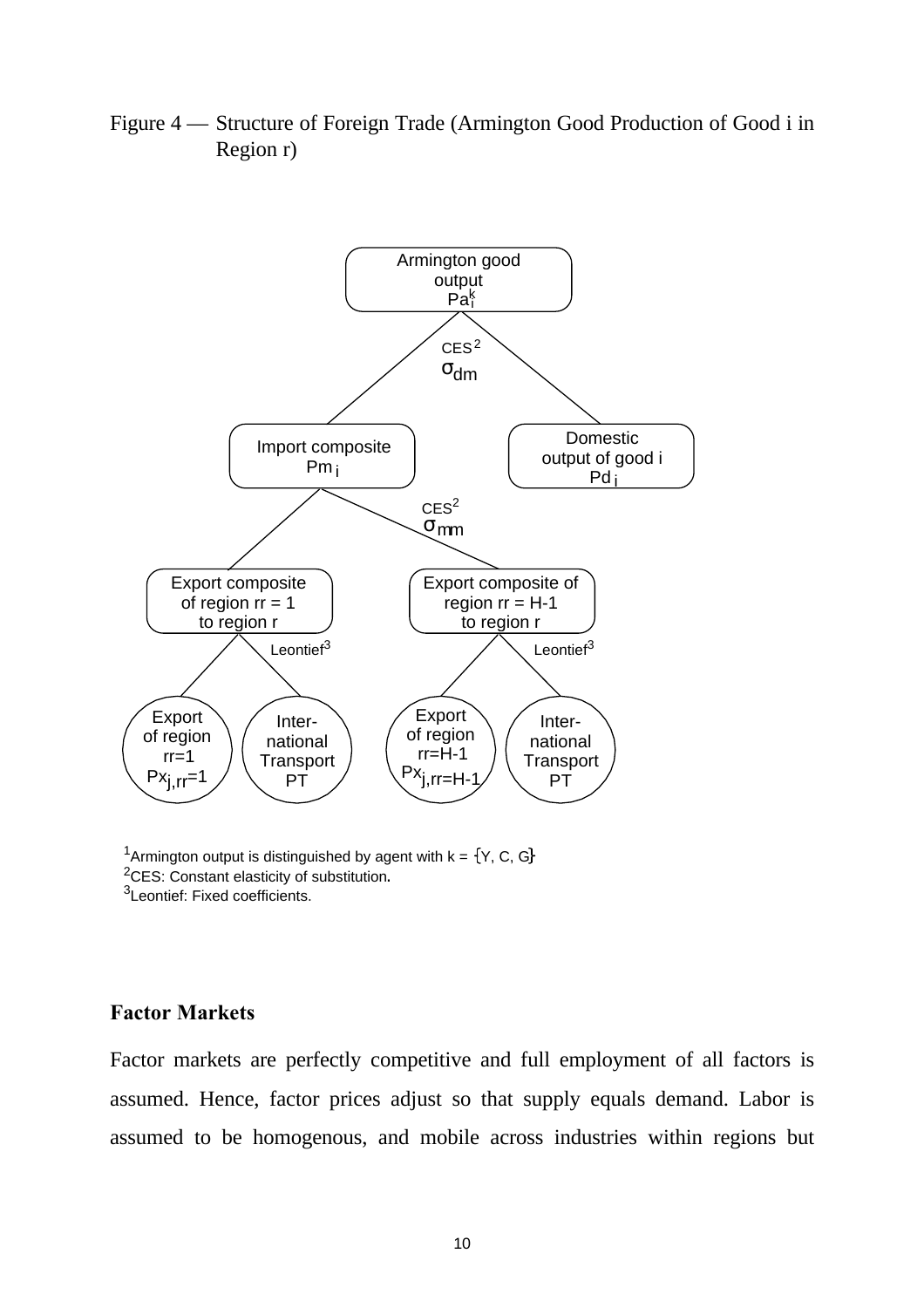internationally immobile. The equilibrium condition of the solution requires that the sum of all sectoral demands for labor is equal to the exogenous labor supply in each region. In the basic version of the DART model capital is inter-sectorally but not internationally mobile. There is no sector-specific capital. Capital stock is given at the beginning of each time period and results from capital accumulation. In every time period the regional capital stock, *Kst<sup>r</sup>* , earns a correspondent amount of income measured as physical units in terms of capital services, *K<sup>r</sup>* . The primary factor land is only used in agricultural sectors and exogenously given.

# **2.2 CO2 -Emissions from Oil Resources**

In order to determine the  $CO_2$ -emissions which originate from the use of crude oil in the different production and consumption processes one needs to know at which point in the value-added chain this fossil fuel is actually burned, i.e. leads to emissions. In the current model crude oil only enters the production of refined oil products where it is not burned. Only refined oil products are burned as inputs in production or as final consumption goods of households and government. One cannot use the domestic use of crude oil for determining  $CO<sub>2</sub>$ -emissions since some of these oil products are exported and some are imported, hence there is no one-to-one correspondence between crude oil consumption and emissions.

Since crude oil is the emission relevant input in refined oil production, only the crude oil share can be used for determining  $CO<sub>2</sub>$ -emissions. The emission coefficient for crude oil is set to (IPCC, 1996)

$$
0.02\frac{\text{kgC}}{\text{MJ}}.
$$

Refined oil consumption is composed of domestically produced oil products and imported oil products. Both may have different  $CO_2$ -contents due to different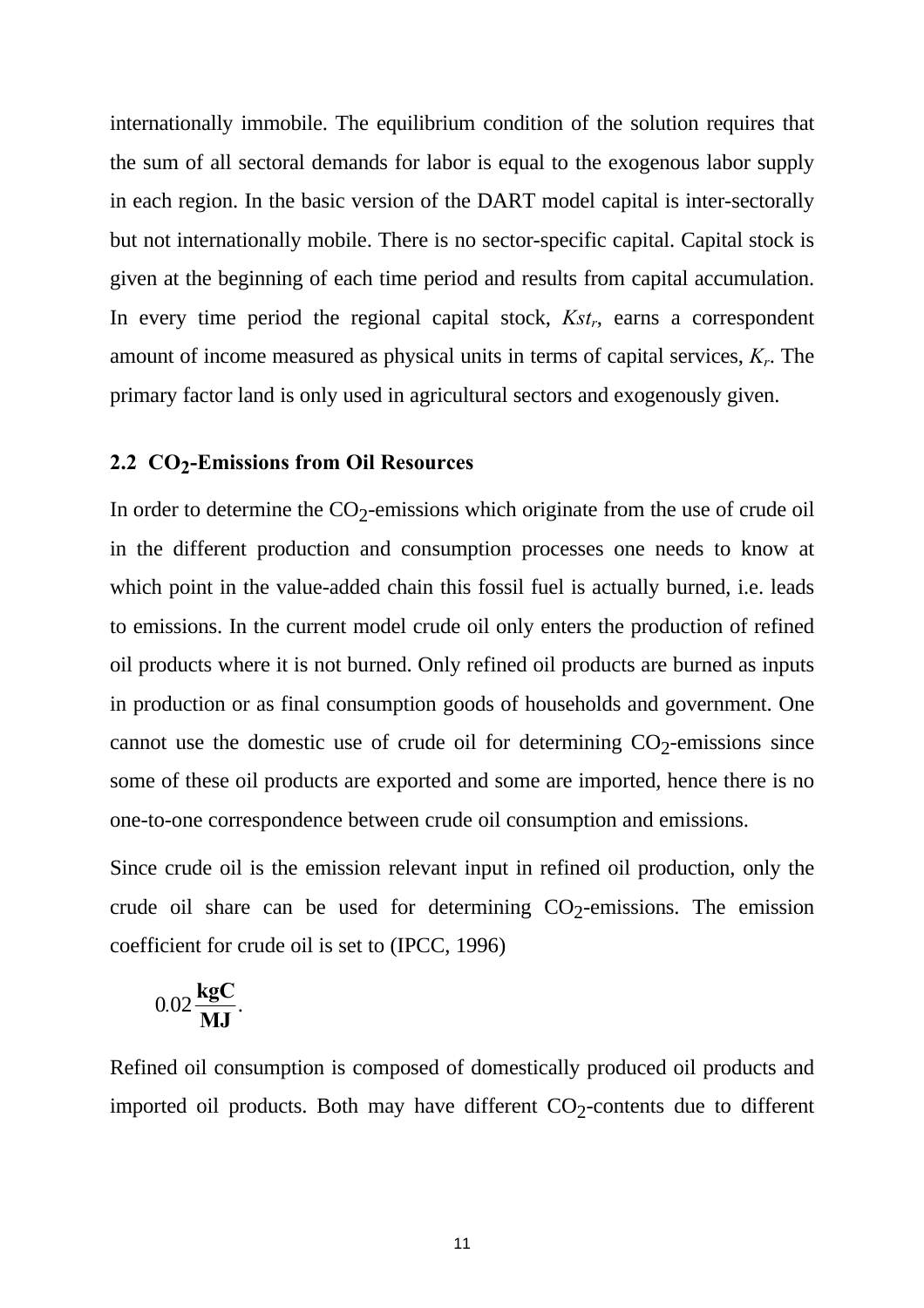input shares of crude oil in the production of refined oil products. The crude oil share in the production of oil products by region is given by

$$
CRUSH(R) = \frac{VAFM(CRU, OIL, R)}{VDM(OIL, R) + VXM(OIL, r)},
$$

i.e. the quantity of crude oil in refined oil production as a share of the value of the output of refined oil products.

Total crude oil content (*TCRUDE*) in the domestic use of refined oil products is given by the content in the use of domestically produced refined oil products plus the sum of the contents in the imports of refined oil products.

$$
TCRUDE(R) = VDM(OIL, R) \cdot CRUSH(R) + \sum_{S} \left[ VXMD(OIL, S, R) \cdot CRUSH(S) \right]
$$

*TCRUDE* is the total crude oil content of domestically used refined oil products, *VDM*(*OIL,R*) is domestically consumed production of refined oil products, *VXMD*(*OIL,S,R*) are the imports of refined oil products from Region *S*.

The regional  $CO_2$ -emission coefficient for oil products then depends on the regional crude oil share in oil products which are burned in a particular region.

$$
CEC(OIL, R) = \frac{TCRUDE(R) \cdot 0.02}{\sum_{S} VXMD(OIL, S, R) + VDM(OIL, R)}
$$

The denominator denotes all oil products which are used in region *R* by industry, government and households; the numerator denotes the amount of crude oil in these products multiplied by the emission coefficient for crude oil of 0.02 kgC/MJ.

Besides from the combustion of refined oil products  $CO<sub>2</sub>$ -emissions stem from the use of coal and natural gas which are directly burned. Hence, the  $CO<sub>2</sub>$ -emission coefficients for coal with 0.0258 kgC/MJ and for natural gas with 0.0153 kgC/MJ (IPCC, 1996) are the same for all regions.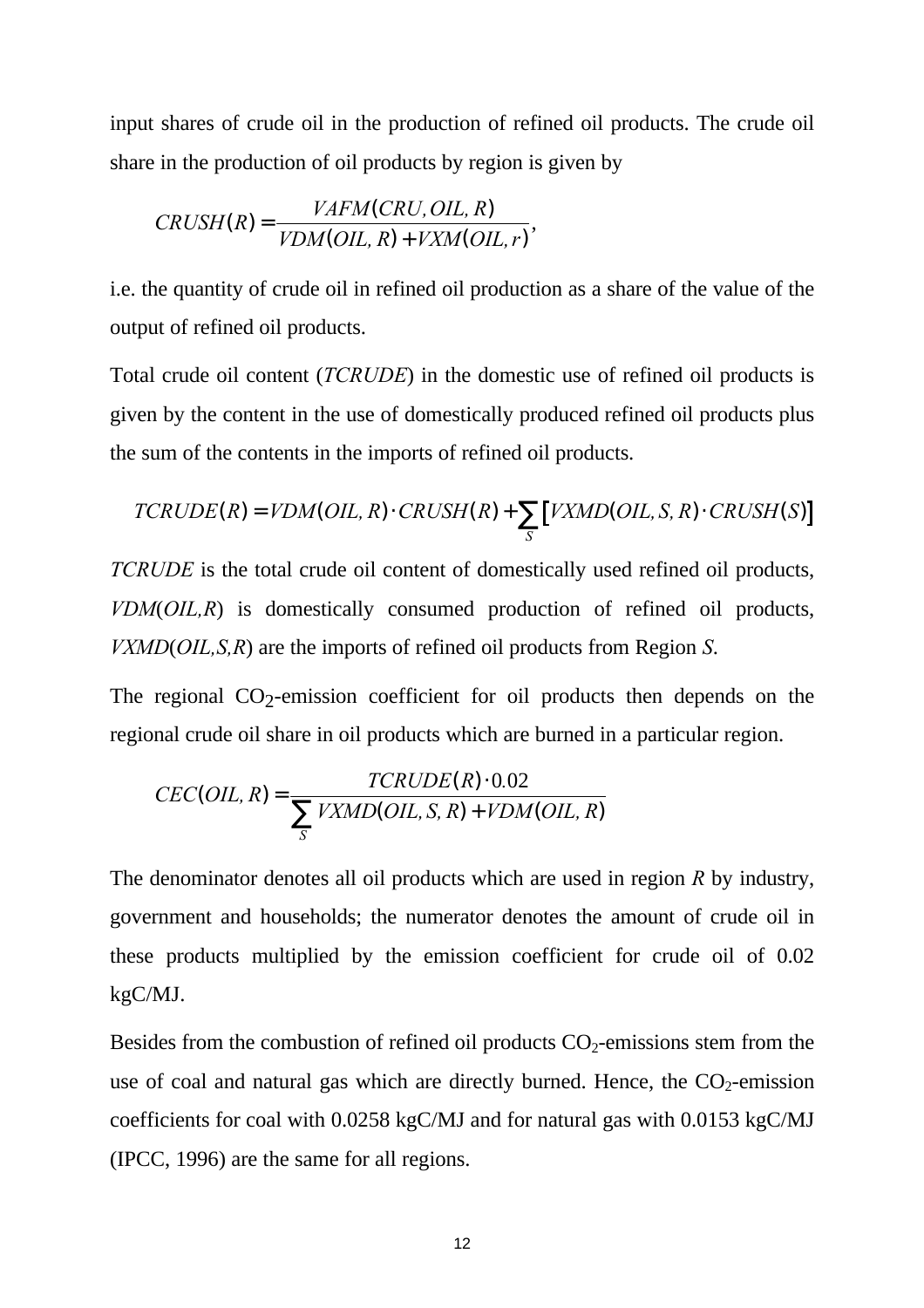### **2.3 Calibration**

The DART model is calibrated on the Global Trade Analysis Project (GTAP) database version 3 for 1992 (GTAP, 1997). The GTAP data set is adjusted for primary energy flow data from the International Energy Agency (IEA, 1997a,b,c) which provides statistics on physical fossil fuel flows and fossil fuel prices for industrial and household demand. For reconciling the GTAP-IEA database we used the IEA-GTAP package by Rutherford (1998).

The fossil fuel crude oil (CRU) is only used as an input for producing refined oil (OIL). On average the cost share of crude oil input in refined oil production is around 75 percent. Only for the regions western Europe (WEU), consisting of the GTAP regions E\_U and EU3, with 42 percent, and Pacific OECD (PAO), an aggregate of the GTAP regions JPN, AUS, NZL, with 48 percent the cost share of crude oil input into refined oil production is extremely low. In order to avoid unreasonable import and export flows of refined oil products caused by these outstanding cost structures in WEU and PAO we have introduced an output tax on total refined oil production in the WEU of 36.63 percent and in the PAO of 30.75 percent. This increases the cost share of crude oil inputs in the refined oil to 70 percent in both regions. This ad hoc tax seems justified since the GTAPdataset does not seem to contain the mineral oil tax.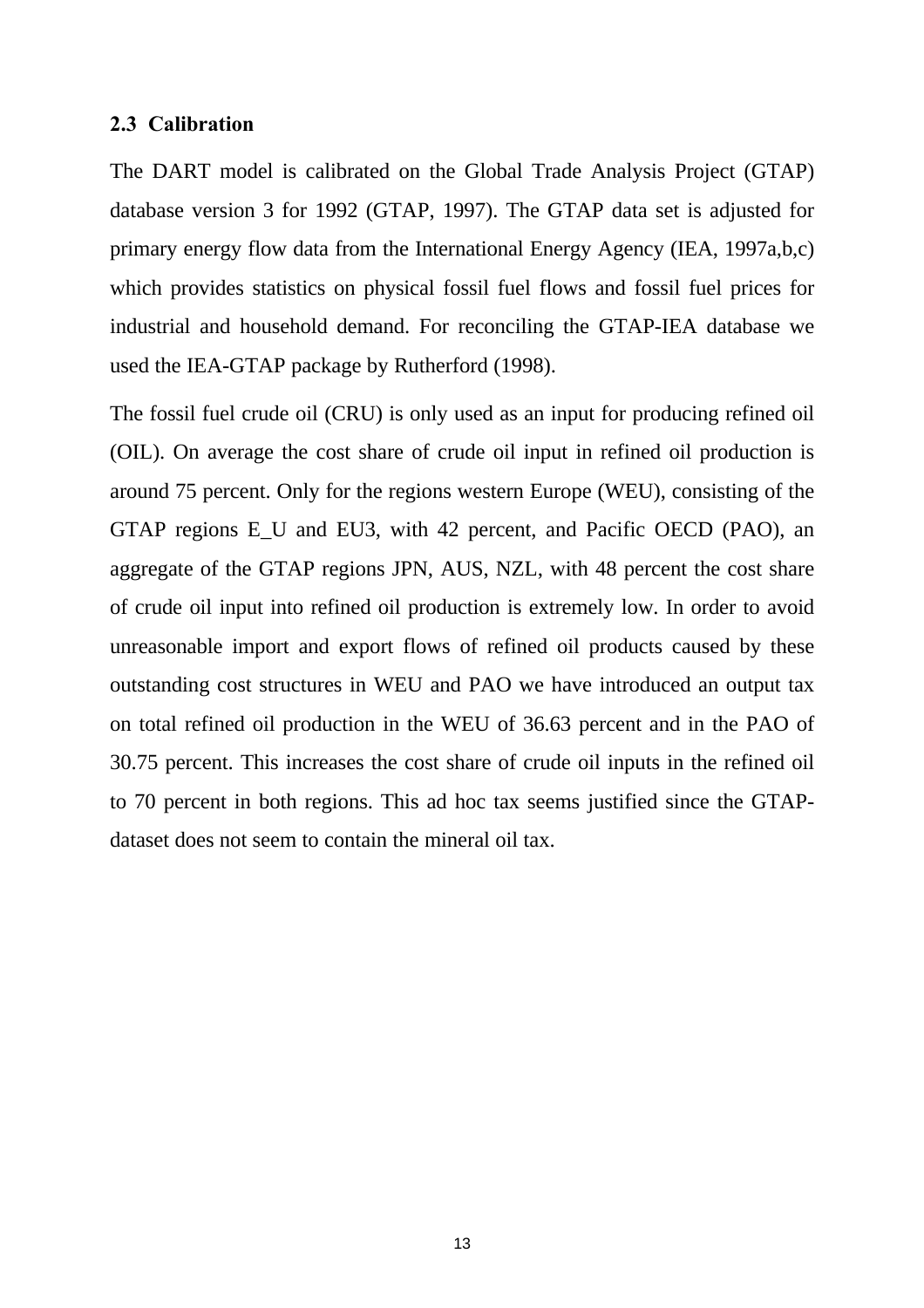Table 1 — Regions and Commodities in the 11 by 10 GTAP Aggregation

# **Regions in the 11 by 10 GTAP Aggregation**

| <b>WEU</b> | <b>Western Europe:</b> European Union 12, Austria, Finland and Sweden                                                          |  |  |  |  |
|------------|--------------------------------------------------------------------------------------------------------------------------------|--|--|--|--|
| <b>NAM</b> | <b>North America: United States of America, Canada</b>                                                                         |  |  |  |  |
| PAO        | Australia, New Zealand, Japan                                                                                                  |  |  |  |  |
| <b>FSU</b> | <b>Former Soviet Union</b>                                                                                                     |  |  |  |  |
| <b>MEA</b> | Middle East and North Africa                                                                                                   |  |  |  |  |
| <b>CPA</b> | China, Hong Kong                                                                                                               |  |  |  |  |
| <b>PAS</b> | Republic of Korea, Indonesia, Malaysia, Philippines, Singapore, Thailand,<br>Taiwan                                            |  |  |  |  |
| <b>IDI</b> | India                                                                                                                          |  |  |  |  |
| <b>LAM</b> | Latin America: Mexico, Argentina, Brazil, Chile, Rest of South America                                                         |  |  |  |  |
| <b>AFR</b> | Sub Saharan Africa                                                                                                             |  |  |  |  |
| <b>ROW</b> | Rest of South Asia, Central America and Caribbean, European Free Trade<br>Area, Central European Associates, Rest of the World |  |  |  |  |

### **Commodities in the 11 by 10 GTAP Aggregation**

| <b>COL</b> | Coal                                                                                                                                                                                                                                                                                 |
|------------|--------------------------------------------------------------------------------------------------------------------------------------------------------------------------------------------------------------------------------------------------------------------------------------|
| <b>CRU</b> | Crude oil                                                                                                                                                                                                                                                                            |
| OIL        | Petroleum and coal products (refined)                                                                                                                                                                                                                                                |
| <b>GAS</b> | Natural gas                                                                                                                                                                                                                                                                          |
| <b>EGW</b> | Electricity                                                                                                                                                                                                                                                                          |
| Y          | <b>Other manufactures and services:</b> Beverages and tobacco, Other minerals,<br>Textiles, Wearing apparel, Leather goods, Lumber and wood, Machinery and<br>equipment, Other manufacturing products, Construction, Other services<br>(private), Other services (public), Dwellings |
| <b>ISM</b> | Iron, steel and minerals: Non-metallic mineral products, Primary ferrous<br>metals, Non-ferrous metals, Fabricated metal products                                                                                                                                                    |
| <b>CPP</b> | Chemicals, Plastics and paper: Pulp and paper, Chemicals, rubber and<br>plastics                                                                                                                                                                                                     |
| <b>AGR</b> | Agriculture: Paddy rice, Wheat, Grains, Non-grain crops, Wool, Other<br>livestock, Processed rice, Meat products, Milk products, Other food products,<br>Forestry, Fishing                                                                                                           |
| <b>TRN</b> | <b>Transport industries:</b> Transport industries, Trade and transport                                                                                                                                                                                                               |
| <b>CGD</b> | Capital goods demand                                                                                                                                                                                                                                                                 |

Regions and sectors can be aggregated as suitable for the research task. The version of the DART model used for this paper runs in a 11 regions by 10 sectors aggregation (see Table 1).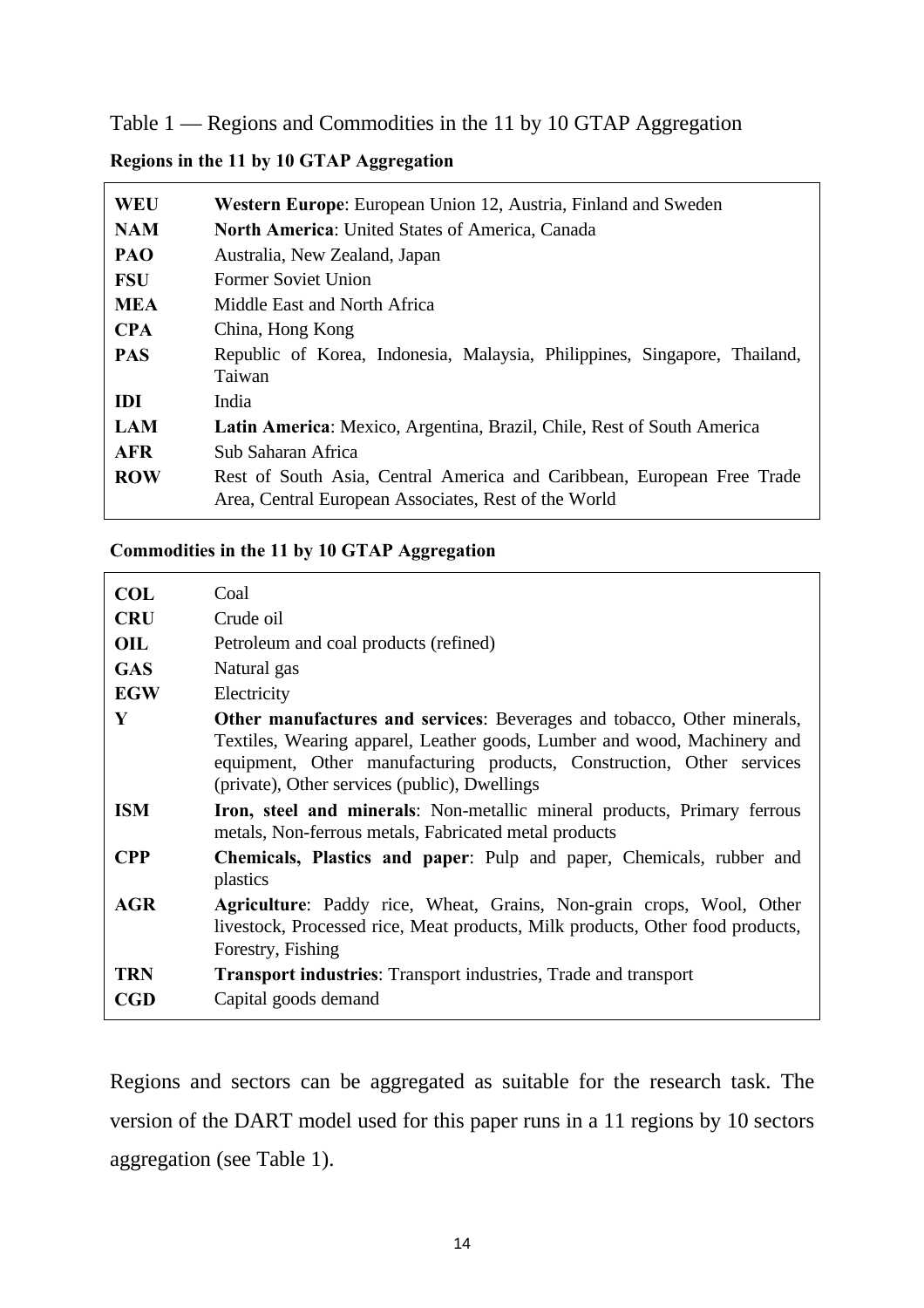The supply functions for coal, crude oil and natural gas are calibrated to a given price elasticity of supply. The elasticity of fossil fuel supply is chosen in such a way that the carbon emissions resulting from the model meet the projections of scenario B by the IIASA and the World Energy Council (Nakicenovic et al., 1998) for each type of fossil fuel. The resulting price elasticities of fossil fuel supply are given in Table 2.

Crude oil is treated as an homogenous good. International trade in crude oil is then treated as in the Heckscher-Ohlin trade model, i.e. only net trade flows are considered. For all other traded goods the Armington assumption applies. The Armington elasticities used in this model are given in Table 2.

| Table 2 |  |  | <b>Key Elasticities</b> |
|---------|--|--|-------------------------|
|---------|--|--|-------------------------|

| <b>Fossil Fuel Supply Elasticities</b>                                       |               |
|------------------------------------------------------------------------------|---------------|
| Coal                                                                         | 0.55          |
| Gas                                                                          | 1.3           |
| Crude Oil                                                                    | 0.25          |
| <b>Armington Elasticities</b>                                                |               |
| Elasticity of substitution domestic vs. imported goods $\delta^{DM}$         | 4             |
| Elasticity of substitution imports from different destinations $\delta^{MM}$ | 8             |
| Elasticity of transformation exports vs. domestic sales                      | $\mathcal{D}$ |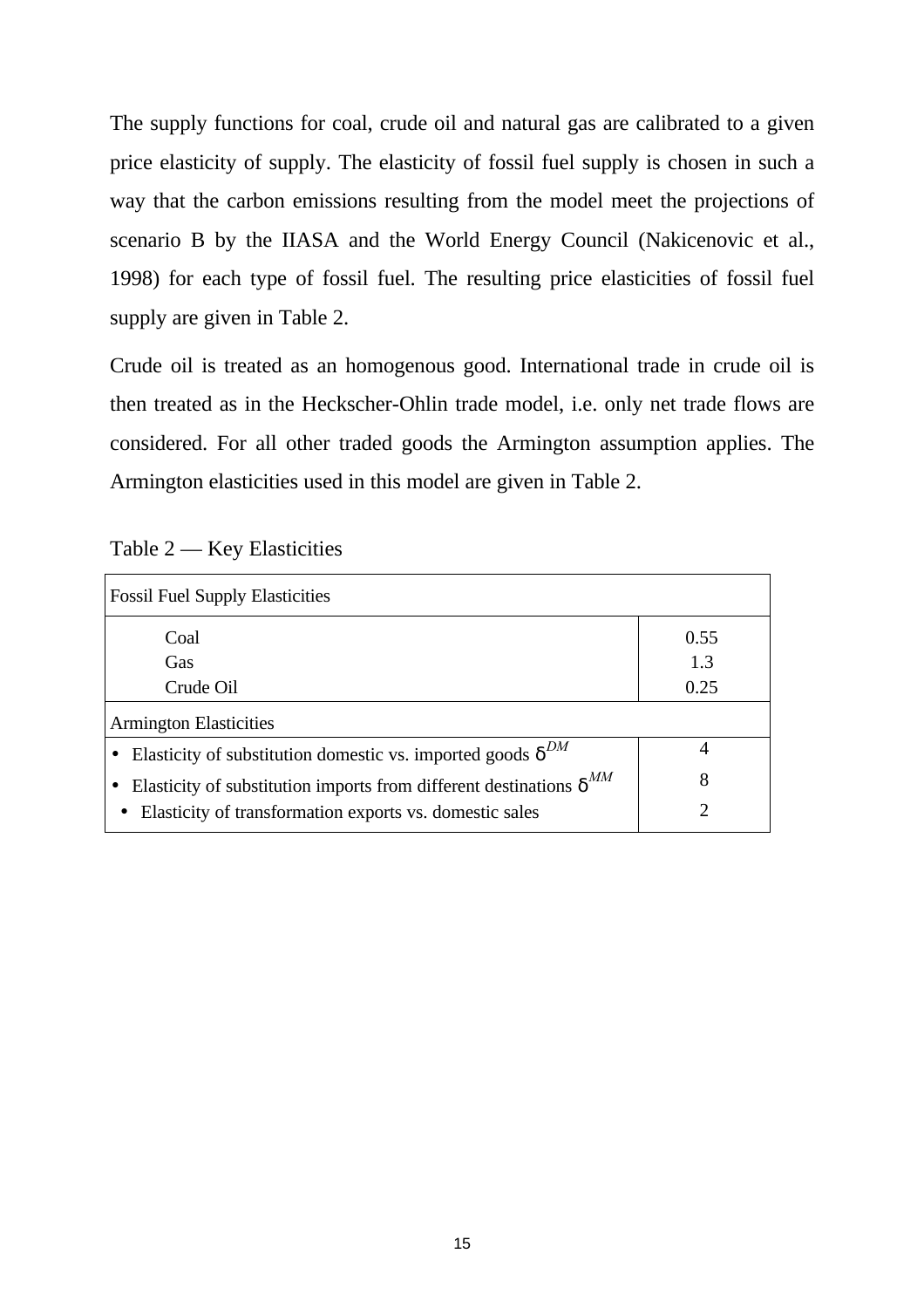### **3 THE FUTURE GROWTH OF NATIONS**

In recent years a renewed interest has emerged in the determinants of the growth of an economy and of the per capita incomes it is able to attain. The research has lately focused on the empirics of historical growth processes. One of the controversies between the new growth theory and the traditional neoclassical approach has centered around the question as to whether historical growth processes and current income and productivity differences can be explained by the neoclassical model, or whether additional features developed in the new growth theory need to be included in order to improve the fit of growth models to the historical trends.

For the analysis of climate change empirical research on growth processes is extremely important as it identifies the crucial parameters which influence the structure and the speed of the growth of an economy. These findings should not only be of historical interest but they should provide some guidance for forward looking exercises. Therefore, these insights should be incorporated into the forward looking model. There are two issues to be dealt with in creating such a potential benchmark of the world economy.

- − The structure of the model already determines the qualitative relationship between variables and it includes or excludes specific variables.
- − The parameters which are important for the evolution of a specific model structure need to be chosen in a reasonable way.

As far as the model structure is concerned, a large variety of models can be envisaged. However, any specific choice needs to be made under the restriction that it can be calibrated with empirical data. This still leaves a substantial number of potential specifications. For the dynamic aspect the choice of the particular nesting structure of production, consumption, or trade functions are not as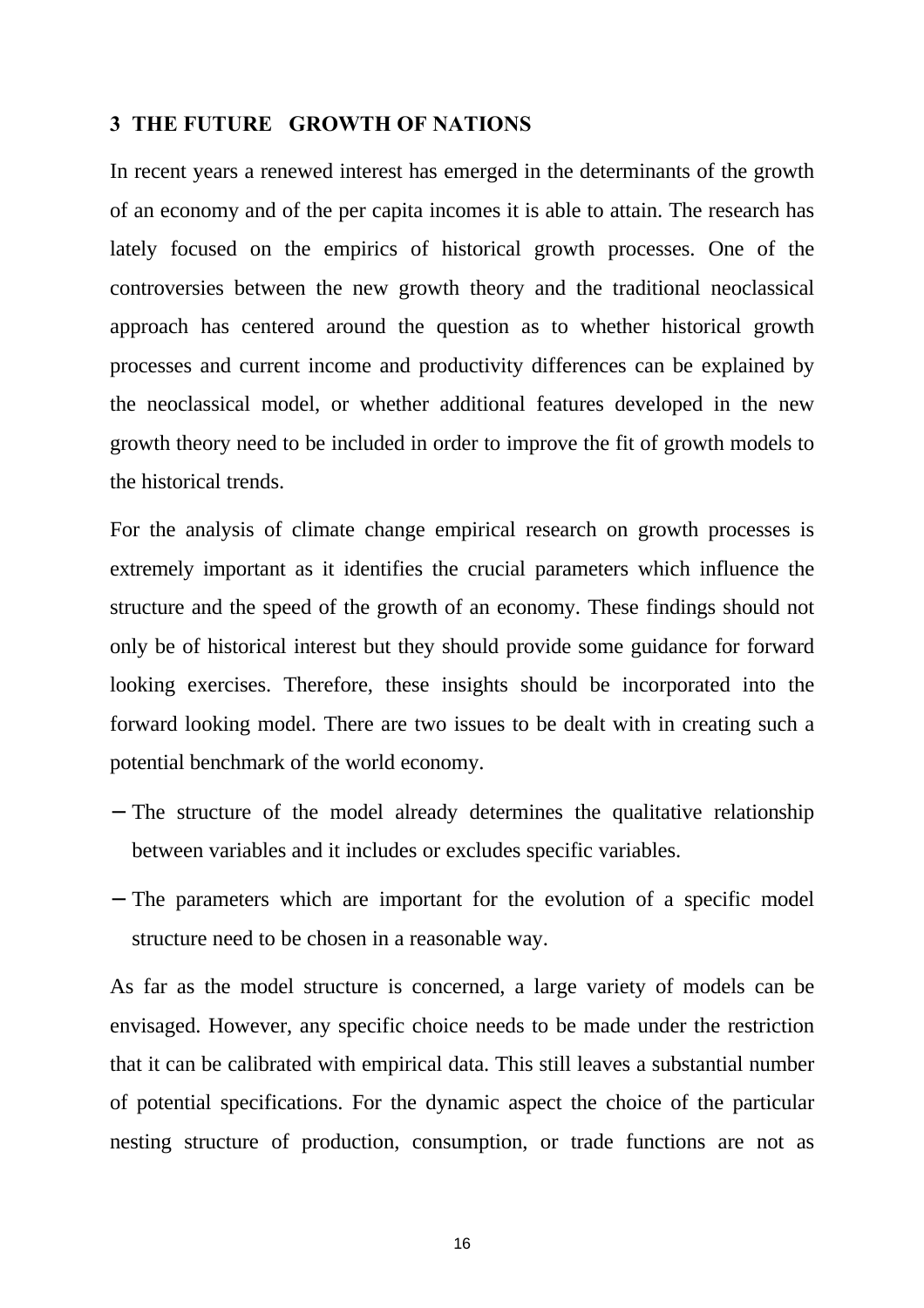important. More fundamental issues concern the choice of factors of production and the choice of perfectly competitive versus an increasing returns framework.

Since one of the most limiting factors of the modeling of a multi–regional model is the availability of data, the present model is of the perfectly competitive type such that the social accounting matrices (SAMs) of the GTAP data set can be used and no further information on market structure and on economies of scale need to be derived.

So far, the only available data set for multi–regional and multi–sectoral models is the GTAP data set which we use. This data set already constrains significantly the modeling approaches that one can chose. For example, the choice of factors of production is quite limited by the GTAP data set. It contains stocks and flows of capital, labor, and land. This creates a number of problems namely that different qualities of labor – or in other words "human capital" – are not explicitly included. The implications of this are discussed below. Another modeling problem occurs for those regions which are particularly rich in natural resources. The resource rent appears in the capital or labor income and thus these incomes do not correctly reflect pure factor income for labor or capital but also include the resource rents.

### **3.1 Human Capital Accumulation**

The standard Solow–Swan model uses capital and labor as factors of production. For more realistic models the number of factors can, of course, be increased. However, since the laws of motion are different for these factors they lead to different growth dynamics. Recently, empirical studies have attempted to test the standard neoclassical growth model (e.g., Mankiw, 1995, Mankiw et al., 1992; Hall and Jones, 1996, 1999) and found that it is largely unable to describe historical growth processes. Their common conclusion was that, first, more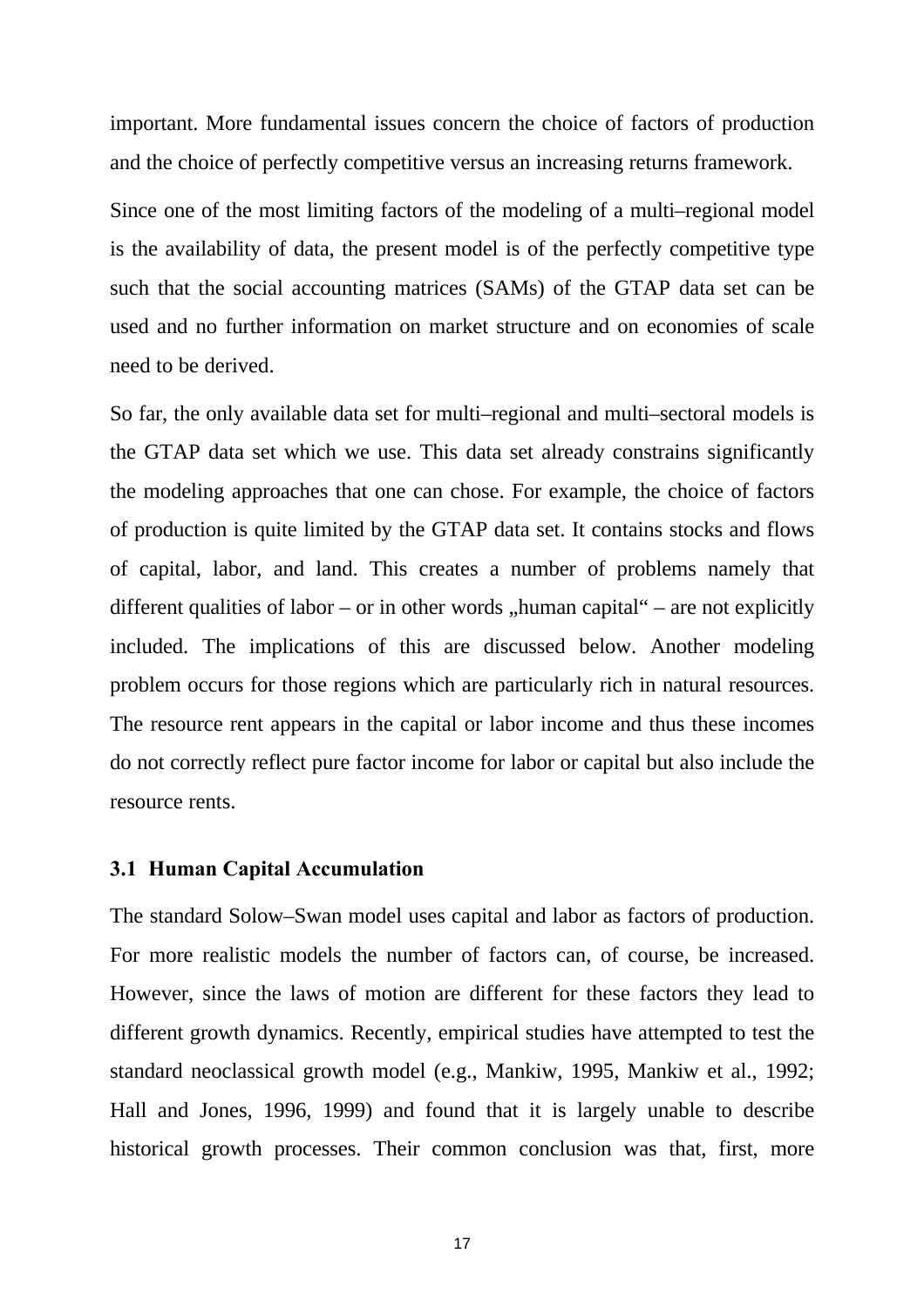factors of production are needed to explain actual growth processes, and that, second, the observed factor shares do not mix well with the neoclassical model. One of the major problems of the neoclassical model lies also in its inability to explain the large differences in productivity which can be observed throughout the world economy.

In the standard production function

$$
Y_t = A_t K_t^a L_t^{1-a}
$$

the data produce an  $\alpha$  of roughly one third with some variation. Regression results by Mankiw et al. (1992), however, lead to the conclusion that it should be rather two thirds or higher in order to be able to approximately explain productivity differences, differences in rates of return, and differences in the rate of convergence.

There are several possibilities for reinterpreting the neoclassical growth model. One can conclude that the high capital share is inclusive of human capital. Then the income data would need to be readjusted. Alternatively, there might be positive externalities of capital which accelerate the growth process.

Since it is practically impossible to adjust the income data and separate out the human capital content from standard labor income, another approach is possible. Hall and Jones (1999) interpret all labor income as human capital but adjust the labor input through a labor quality indicator.

Assume the production function in the nest of primary factors is given by

$$
Y_t = A_t K_t^a H_t^{1-a}
$$

where  $H_t$  is the amount of human capital–augmented labor input. If the labor input  $L_t$  is homogeneous within a country and if each unit of labor has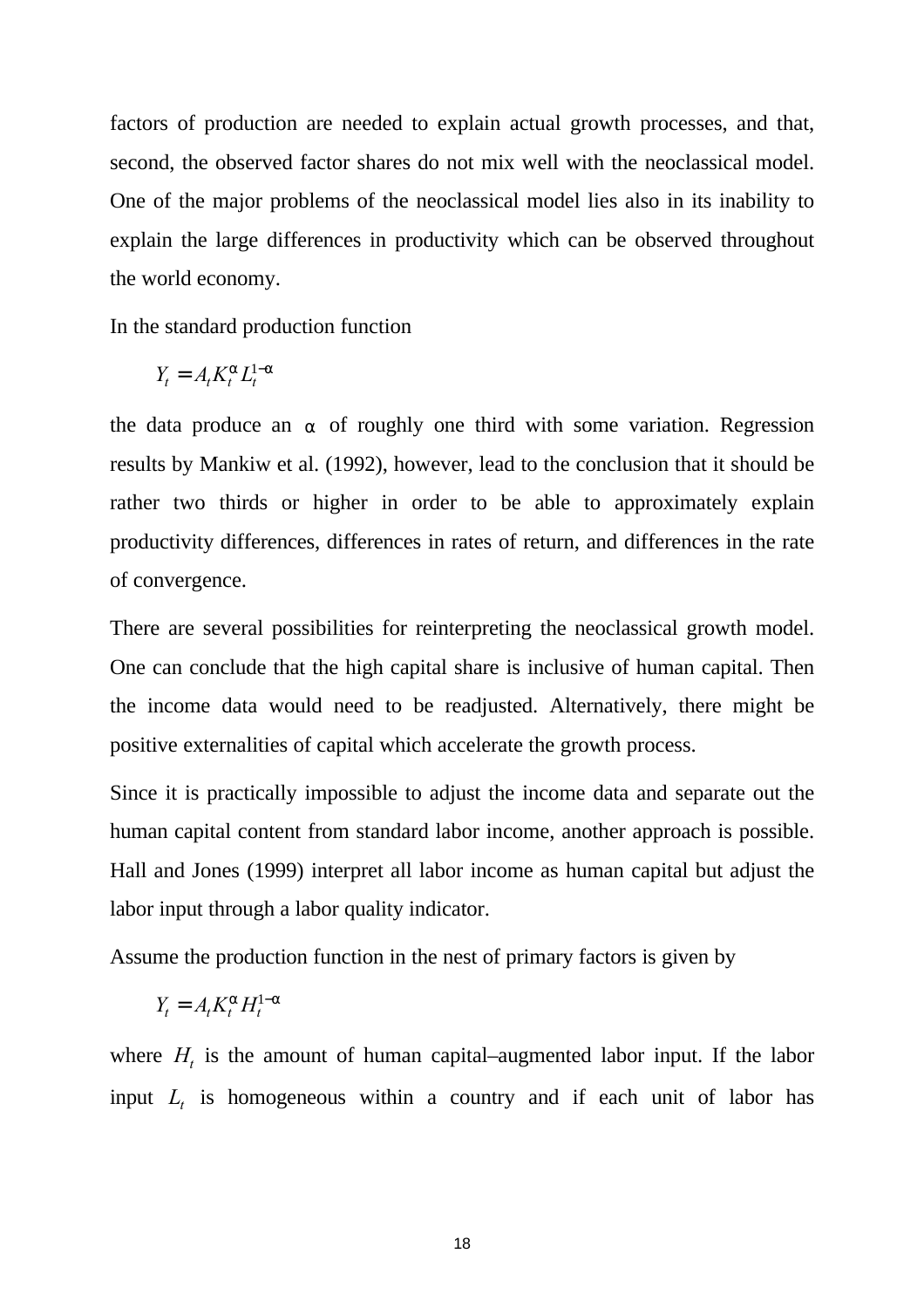experienced *E<sup>t</sup>* years of schooling, then the human capital–augmented labor input can be written as

$$
H_t = e^{\mathbf{f}(E_t)} L_t.
$$

The function  $f(E)$  reflects the efficiency of a unit of labor with  $E$  years of schooling relative to no schooling, i.e.  $f(0) = 0$ . Hall and Jones assume that there are decreasing returns from schooling. They choose a piece–wise linear function *f* (*E*) with a rate of return of 13.4 percent for the first 4 years of schooling, 10.1 percent for the next 4 years (the average for the world as a whole), and 6.8 percent for education of more than eight years.<sup>2</sup>

Based on the raw data for 127 countries of Hall and Jones, the adjustment to the standard labor input<sup>3</sup> the leads to the input of efficiency labor or human capital. The latest data for  $f(E)$  are for 1990. In order to create a benchmark for the likely development of human capital throughout the simulation period the labor force growth needs to be adjusted to the exogenous increase in efficiency and the increase in human capital through education. The efficiency labor *EL<sup>t</sup>* is given by

$$
EL_t = A_t e^{f(E_t)} L_t
$$

where  $A_t$  is the exogenous technology shifter.

The corresponding growth equation which will be used to update the factor input of labor is

$$
g_{EL} = g_A + g_L + \dot{f}.
$$

-

<sup>2</sup> These values are derived from regression results by Psacharopoulos (1994).

<sup>3</sup> Labor input is measured in number of persons in the workforce since the number of hours worked is not available. For the dynamic calibration this is problematic since one has to assume that the workforce grows with the same growth rate as the population overall. This ignores demographic changes as well as changes in the participation rate of women.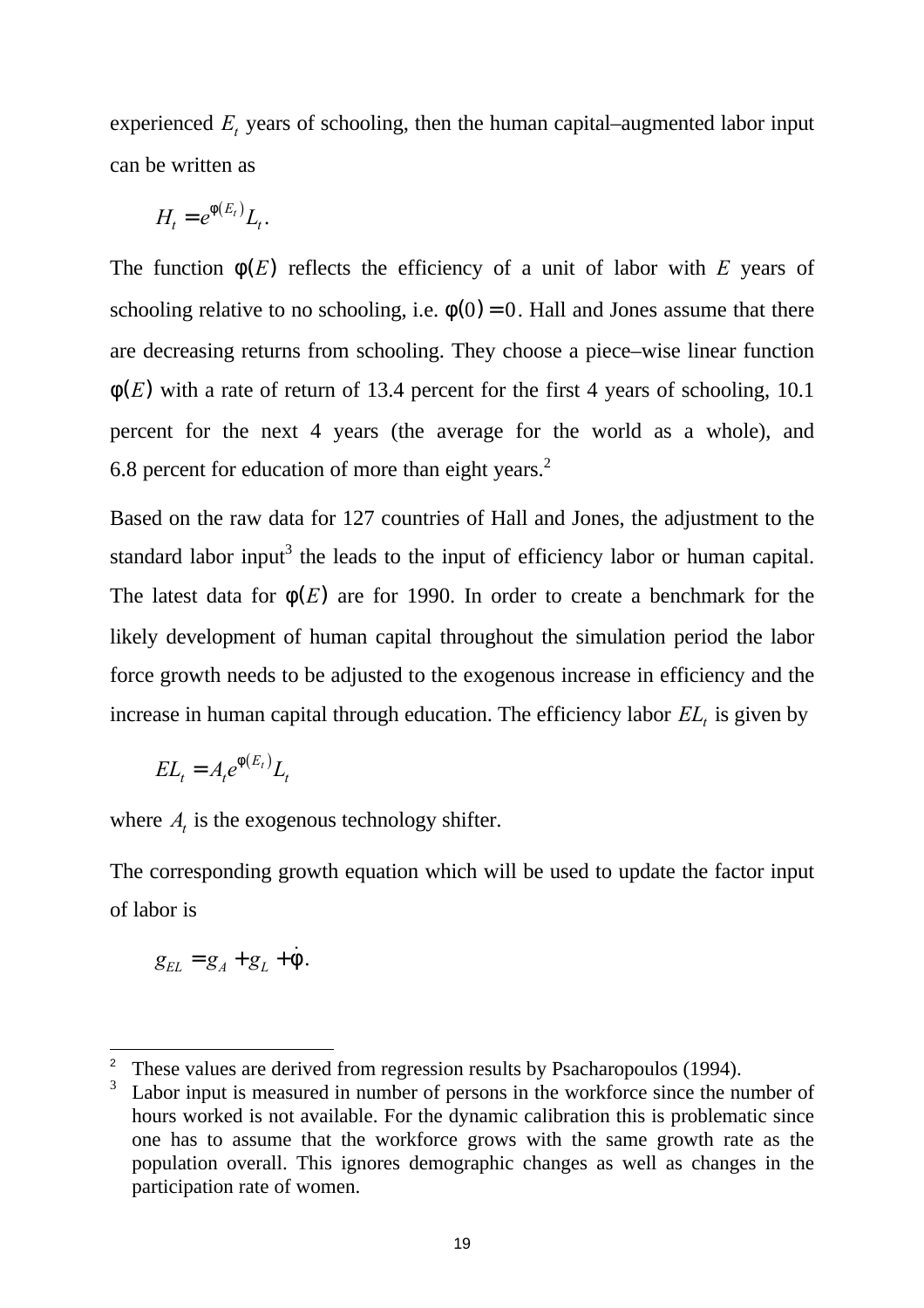*gA* represents the growth rate of the total factor productivity, *g<sup>L</sup>* that of the increase in population, and  $\dot{f}$  the growth rate of human capital in the labor force.

The data for the growth rates of population are taken from the ..World Population Projections" of the World Bank (Bos et al., 1994). The current levels in the human capital endowments are taken from Hall and Jones (1999).<sup>4</sup> These are then aggregated to the 11 regions of the model.

For the future development of the regional human capital endowments, the following assumptions are made:

• The maximum number of years of schooling is 12.

-

- This maximum will be reached by each region in the year 2050.
- This process starts at the computed 1990 levels and continues in a linear fashion.

The starting values of the human capital intensity  $H_1990/L_1990$  are given in Table 3. The growth rates in efficiency labor are presented in the second column.

This approach can be criticized as being rather ad-hoc. Since we could not identify a reasonable indicator for the future development of human capital endowments we simply assume optimistically that there is complete convergence in human capital intensities over all regions in the long-run, i.e. in the year 2050.

<sup>4</sup> The countries missing from the 127 country data set of Hall and Jones are determined by taking the human capital intensity from a neighboring similar country.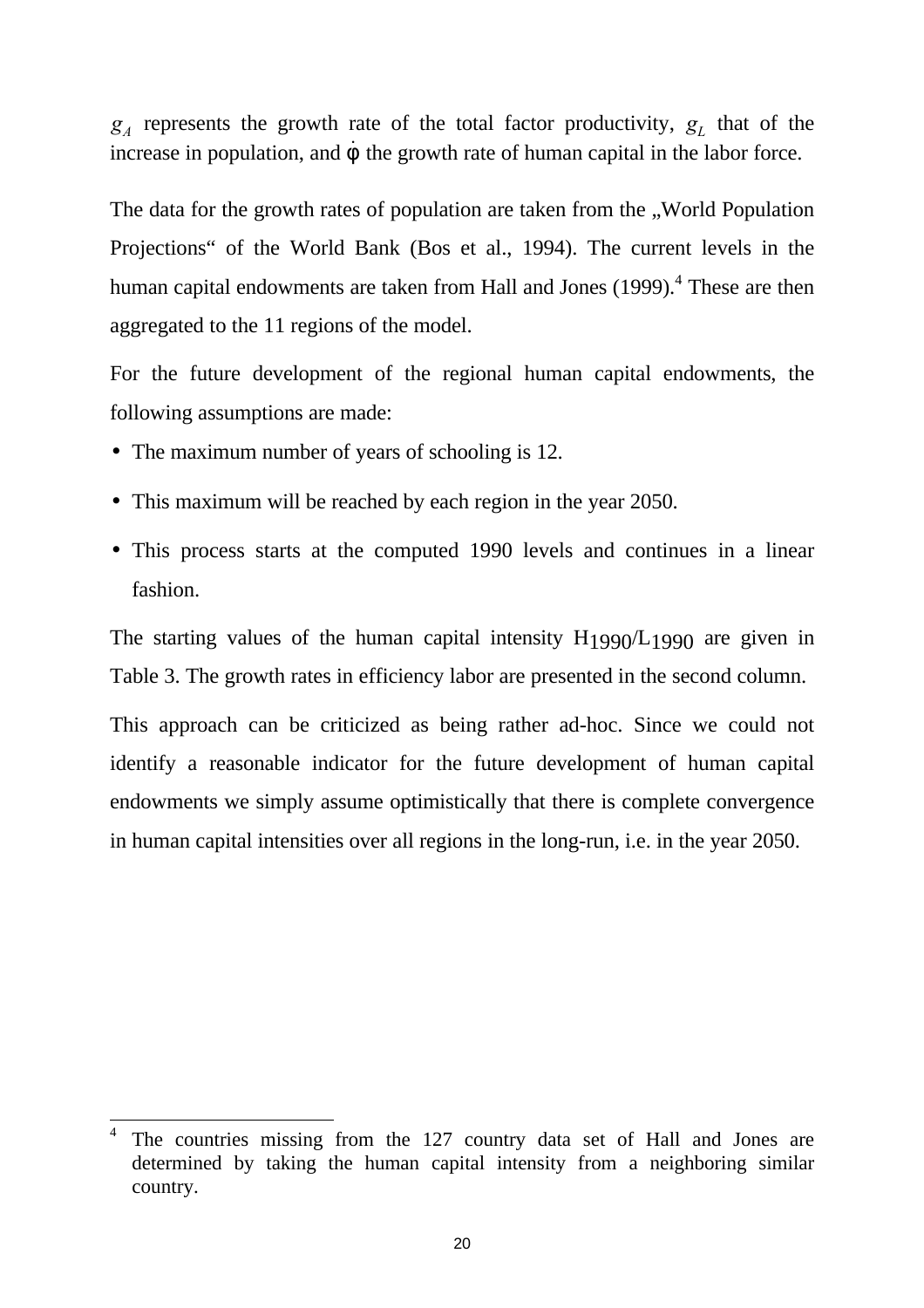|                              | 1990 level | <b>Yearly Change (%)</b> |  |  |
|------------------------------|------------|--------------------------|--|--|
| <b>NAM</b>                   | 3.27       | 0.15                     |  |  |
| <b>WEU</b>                   | 2.60       | 1.26                     |  |  |
| PAO                          | 2.77       | 0.98                     |  |  |
| <b>MEA</b>                   | 1.83       | 2.55                     |  |  |
| <b>PAS</b>                   | 2.10       | 2.10                     |  |  |
| <b>CPA</b>                   | 2.23       | 1.88                     |  |  |
| <b>IDI</b>                   | 1.73       | 2.72                     |  |  |
| <b>LAM</b>                   | 1.96       | 2.33                     |  |  |
| <b>FSU</b>                   | 3.03       | 0.54                     |  |  |
| <b>AFR</b>                   | 1.46       | 3.16                     |  |  |
| <b>ROW</b>                   | 1.99       | 2.30                     |  |  |
| * The maximum level is 3.36. |            |                          |  |  |

Table 3 — Human Capital Intensities\*

Source: Own calculations from Bos et al. (1994) and Hall and Jones (1999).

# **3.2 Physical Capital Accumulation**

For the accumulation of physical capital the current period's investment augments the capital stock in the next period. The aggregated regional capital stock, *Kst*, in each time period *t* is updated by an accumulation function equating the nextperiod capital stock,  $Kst_{t+1}$ , to the sum of the depreciated capital stock of the current period and the current period's physical quantity of investment,  $Iq_{r,t}$ , given by  $Iq_{r,t} = Inv_{r,t}/Pi_{r,t}$  where  $Inv_{r,t}$  is the value of investment in region *r* in period *t* and  $Pi_{r,t}$  denotes the costs of constructing a unit of capital. The equation of motion for capital stock  $Kst_{r,t+1}$  in region *r* is given by:

$$
Kst_{r,t+1} = (1 - d_t)Kst_{r,t} + Iq_{r,t}
$$
 for  $t \ge 1$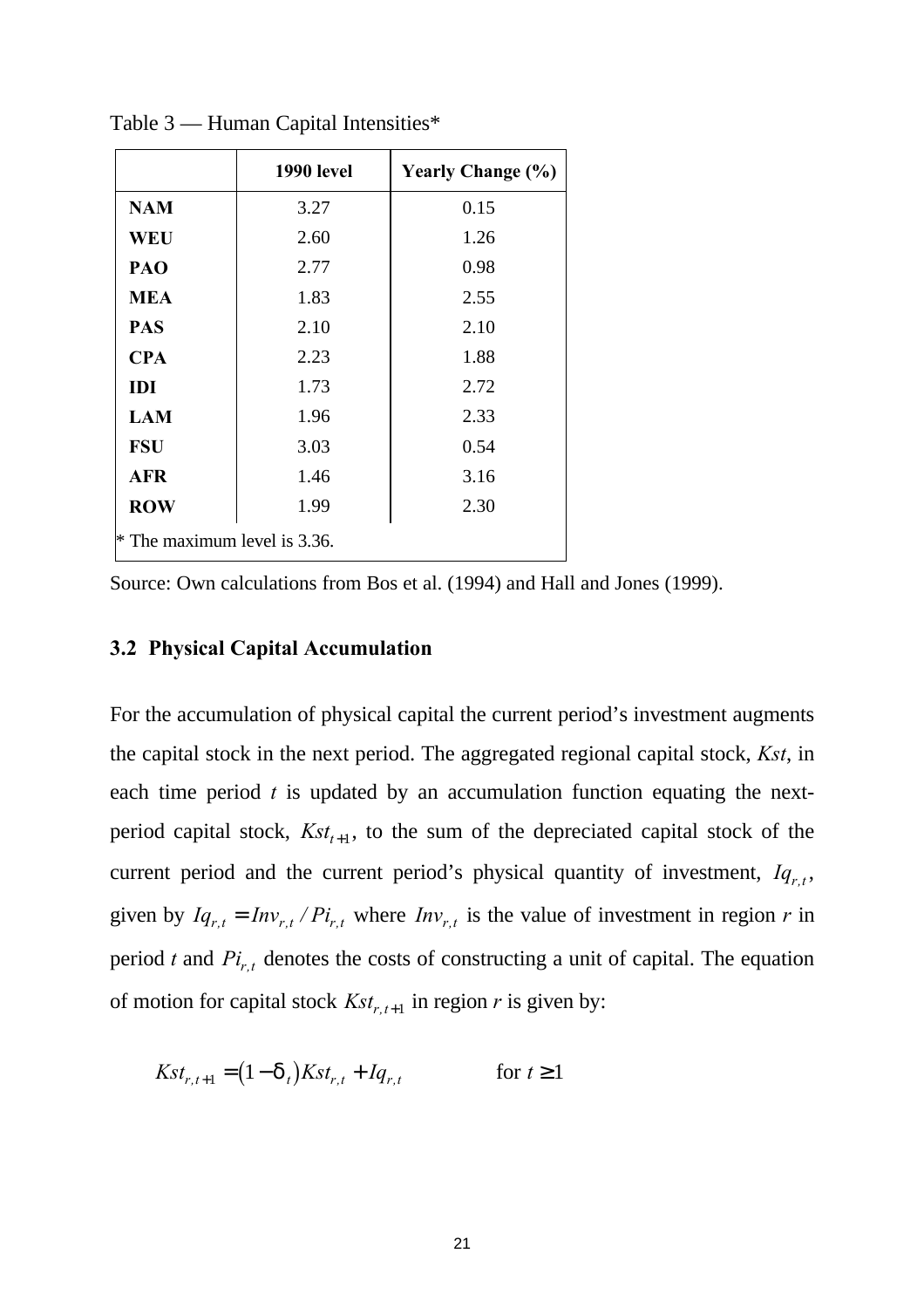where  $d_t$  denotes the exogenously given constant depreciation rate in period *t*. According to the GTAP dataset the parameter  $d_t$  is set to 0.04.

Since the model does not include international capital mobility, the level of regional investment is equal to regional savings, aside from an exogenously fixed current account deficit / surplus, according to the savings-investment identity in an economy. thus the endogenous rate of capital accumulation. The agents have myopic expectations, which is consistent with the in principle static nature of the DART model.<sup>5</sup> The savings behavior of regional households is characterized by a constant savings rate over time.<sup>6</sup> This rather ad-hoc assumption seems consistent with empirically observable, regional different, but nearly constant savings rates of economies, which adjust according to income developments over very long time periods (for savings rates cf. Schmidt-Hebbel and Servén, 1997). Therefore, the underlying growth model is the Solow-Swan Model with exogenous savings rates and human capital accumulation (cf. Barro and Sala-i-Martin, 1995).

-

<sup>5</sup> The DART model is recursive dynamic in the sense that it is solved stepwise in time without any ability to anticipate possible future changes in relative prices or in constraints.

<sup>6</sup> The savings rate is allowed to adjust to income changes in some regions (see below).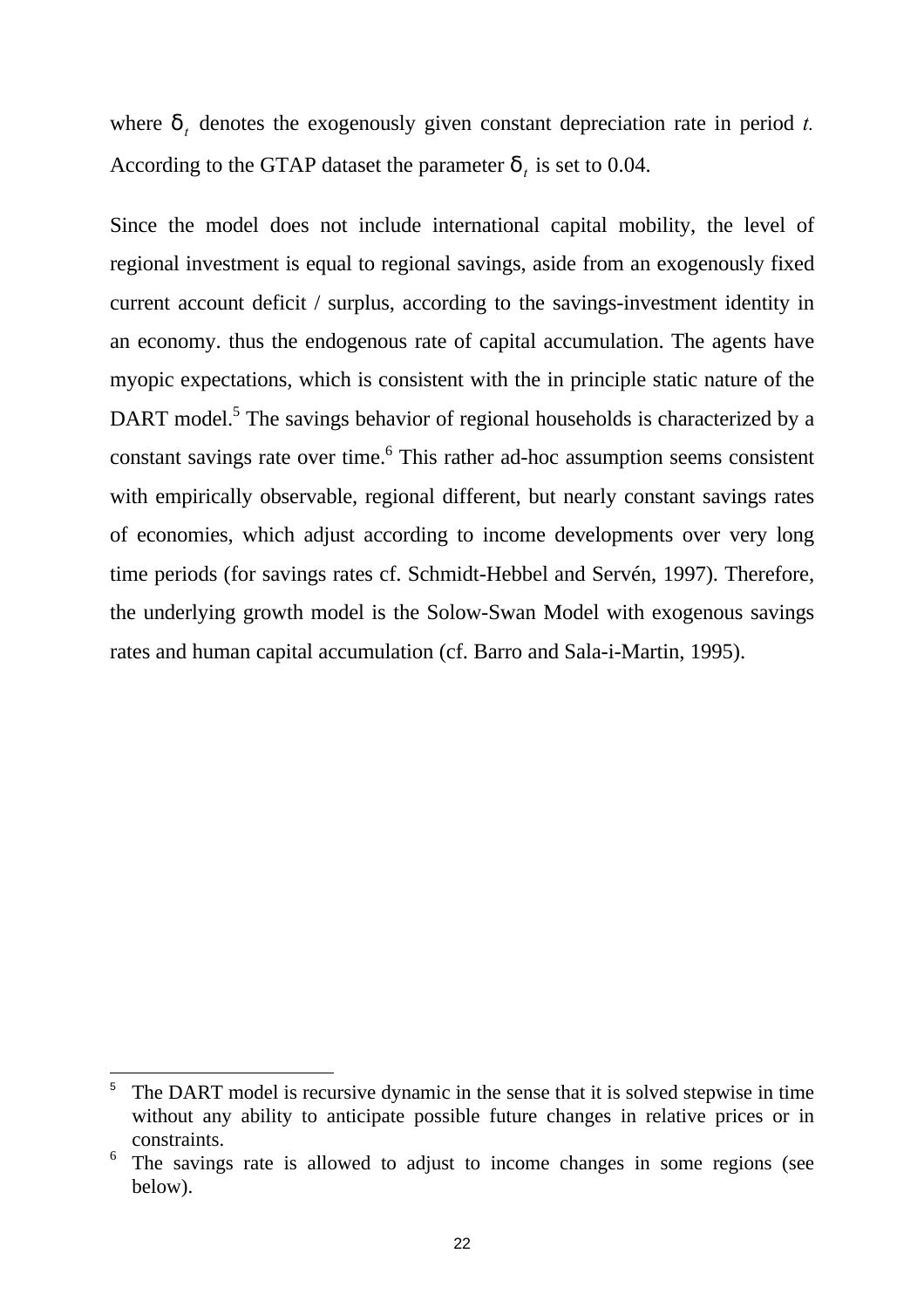Figure 5 — Capital Stocks According to Penn World Tables and the GTAP Data Set\*



\*In logarithms of million US\$. The area beyond the dotted lines indicates a difference of a factor of two and more.

Source: Penn World Tables, GTAP.

There is little faith in any form of capital stock data for a large number of countries which are given comparable basis. The different methods of calculating capital stocks are open to different types of critique. They also lead to quite divergent results. Figure 5 presents a comparison of capital stock data from the GTAP data base to that of the Penn World Tables. It indicates that the GTAP data set overstates capital stocks in industrialized countries when compared to the Penn World Tables. To the contrary, developing country and especially transition country capital stocks turn out much lower in the GTAP dataset.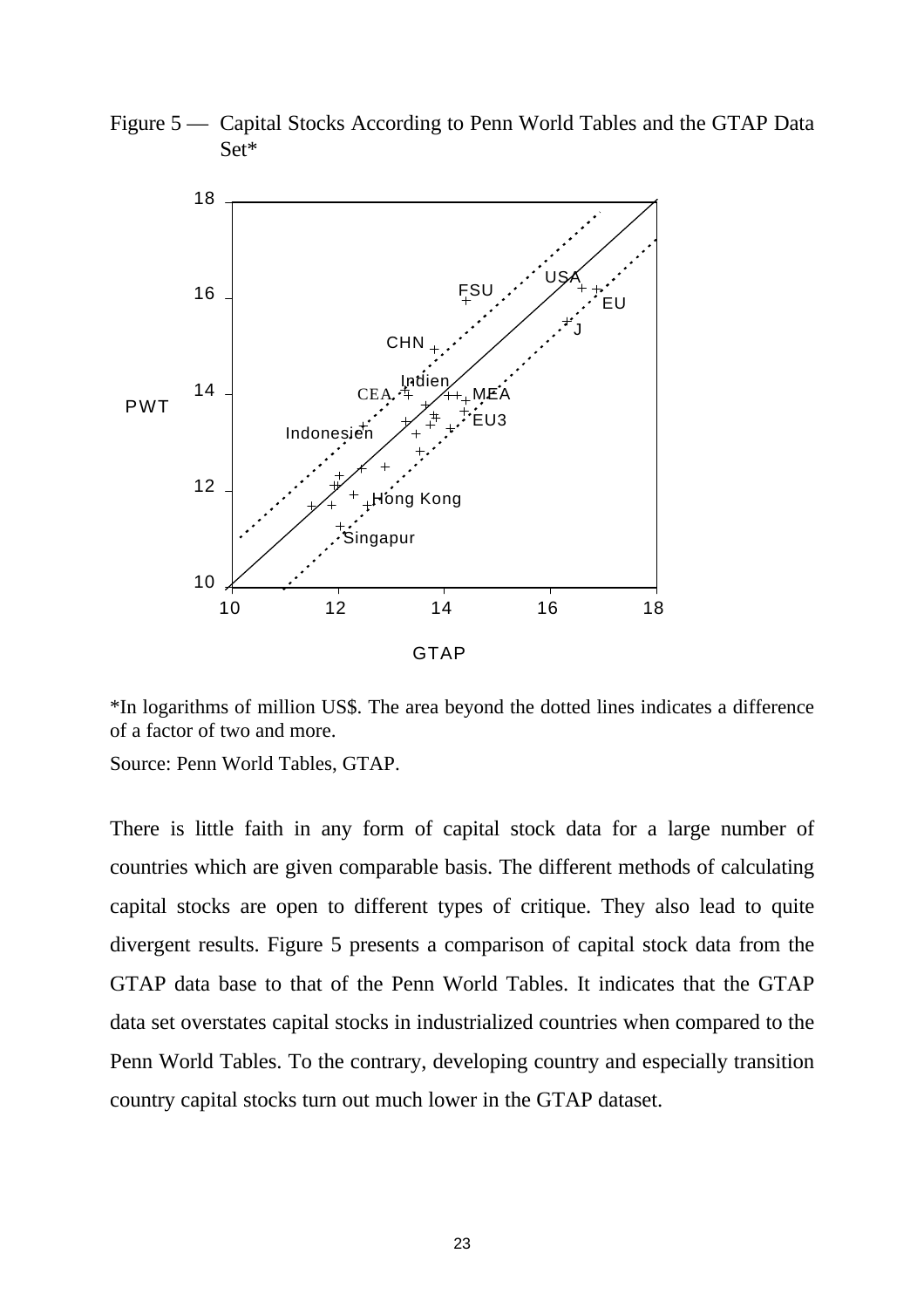We have chosen to use the GTAP capital stocks for calibrating the model, mainly because the resulting key parameters seem to be plausible for most regions. There are two exceptions, however.

The two regions CPA and FSU mainly contain the states of China and former Soviet Union. The measures of capital stocks seem to refer to the capital stocks accumulated during the periods of a centrally planned resource allocation. With the introduction of markets and competition these capital stocks have become obsolete to a considerable degree. We, therefore, adjust the GTAP capitals stocks for the two regions downward by 50 percent.<sup>7</sup>

The key parameters for capital namely the capital/GDP ratio, the capital share and the gross rate of return on capital are given in Table 4.

|            | <b>Capital GDP Ratio</b> | <b>Capital Share</b><br>$(\%)$ | <b>Gross Rate of Return</b><br>(%) |
|------------|--------------------------|--------------------------------|------------------------------------|
| <b>NAM</b> | 2.8                      | 32.5                           | 11.8                               |
| <b>WEU</b> | 3.0.                     | 39.6                           | 13.0                               |
| PAO        | 3.3                      | 36.3                           | 10.9                               |
| <b>MEA</b> | 2.7                      | 45.4                           | 17.1                               |
| <b>PAS</b> | 2.3                      | 41.8                           | 18.4                               |
| <b>CPA</b> | 1.3                      | 30.1                           | 22.3                               |
| IDI        | 2.4                      | 35.0                           | 14.9                               |
| <b>LAM</b> | 3.1                      | 50.8                           | 16.2                               |
| <b>FSU</b> | 1.7                      | 32.0                           | 18.7                               |
| <b>AFR</b> | 2.8                      | 42.2                           | 14.8                               |
| <b>ROW</b> | 3.1                      | 36.9                           | 12.0                               |

Table 4 — Key Parameters for Calibration related to Capital

Source: Own calculations from GTAP.

-

Summarizing the results, the growth path of the DART model is calibrated on the above derived assumptions about growth rates of population and technological change, change in human capital, and savings rates as shown in Table 5. The

<sup>7</sup> This correction factor of 50 percent is in line with Thimann (1996, pp. 45).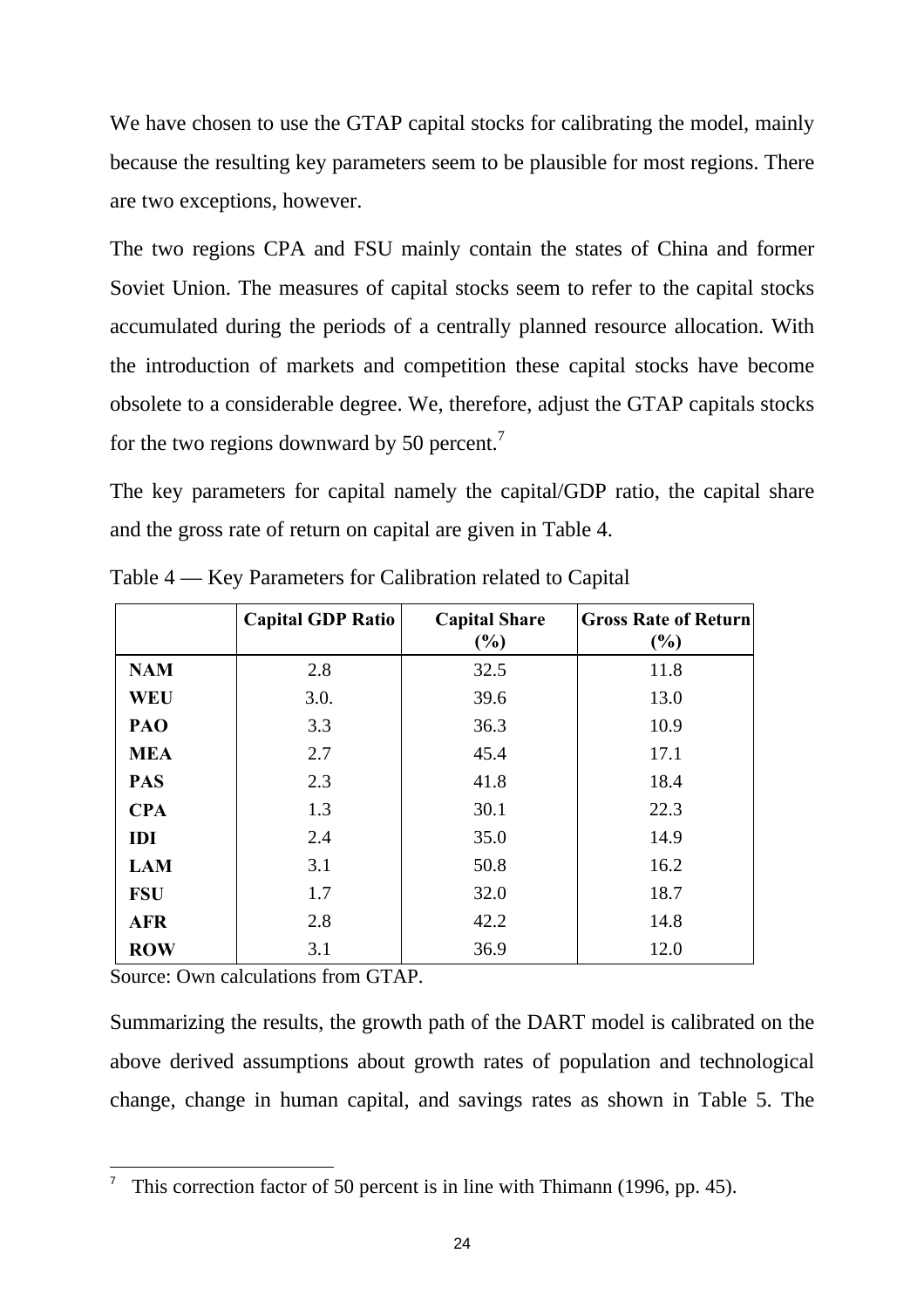factor land is held constant over time in this version of the model. If one would like to depict qualitative differences in land endowments due to productivity or climate differences between regions, land becomes variable too. Thus, the impact of climate change on, e.g., agricultural production can be modeled via a change in regional land endowments (see Kurtze and Springer, 1999). The gross domestic product is then derived endogenously.

|                                                                                                                                                  | <b>Growth Rates for Efficiency Labor (in percent)</b> |                         |                                         |              | <b>Savings Rate</b><br>(in percent) |
|--------------------------------------------------------------------------------------------------------------------------------------------------|-------------------------------------------------------|-------------------------|-----------------------------------------|--------------|-------------------------------------|
|                                                                                                                                                  | <b>Exogenous</b><br>technical<br>progress             | Human capital<br>growth | <b>Growth Rate of</b><br>Population *** | <b>Total</b> |                                     |
| <b>WEU</b>                                                                                                                                       | 1.00                                                  | 1.20                    | 0.40                                    | 2.60         | 20.3                                |
| <b>NAM</b>                                                                                                                                       | 0.70                                                  | 0.15                    | 1.00                                    | 1.85         | 16.1                                |
| PAO                                                                                                                                              | 0.70                                                  | 1.00                    | 0.40                                    | 2.10         | $30.1*$                             |
| <b>FSU</b>                                                                                                                                       | 2.50                                                  | 0.55                    | 0.20                                    | 3.25         | 18.9                                |
| <b>MEA</b>                                                                                                                                       | 1.00                                                  | 2.50                    | 2.40                                    | 5.90         | 19.6                                |
| <b>CPA</b>                                                                                                                                       | 3.50                                                  | 1.90                    | 1.10                                    | 6.50         | $31.7**$                            |
| <b>PAS</b>                                                                                                                                       | 2.50                                                  | 2.10                    | 1.70                                    | 6.30         | $31.5**$                            |
| IDI                                                                                                                                              | 1.50                                                  | 2.70                    | 1.80                                    | 6.00         | 21.6                                |
| <b>LAM</b>                                                                                                                                       | 1.50                                                  | 2.30                    | 1.70                                    | 5.50         | 19.0                                |
| <b>AFR</b>                                                                                                                                       | 1.50                                                  | 3.20                    | 2.50                                    | 7.20         | 15.8                                |
| <b>ROW</b>                                                                                                                                       | 1.00                                                  | 2.30                    | 1.60                                    | 4.90         | 20.9                                |
| * Falls by 1 percentage point per year up to 2003.<br>** Falls by 0.5 percentage point per year up to 2013.<br>*** Taken from Bos et al. (1994). |                                                       |                         |                                         |              |                                     |

Table 5 — Dynamic key parameters for the year 1993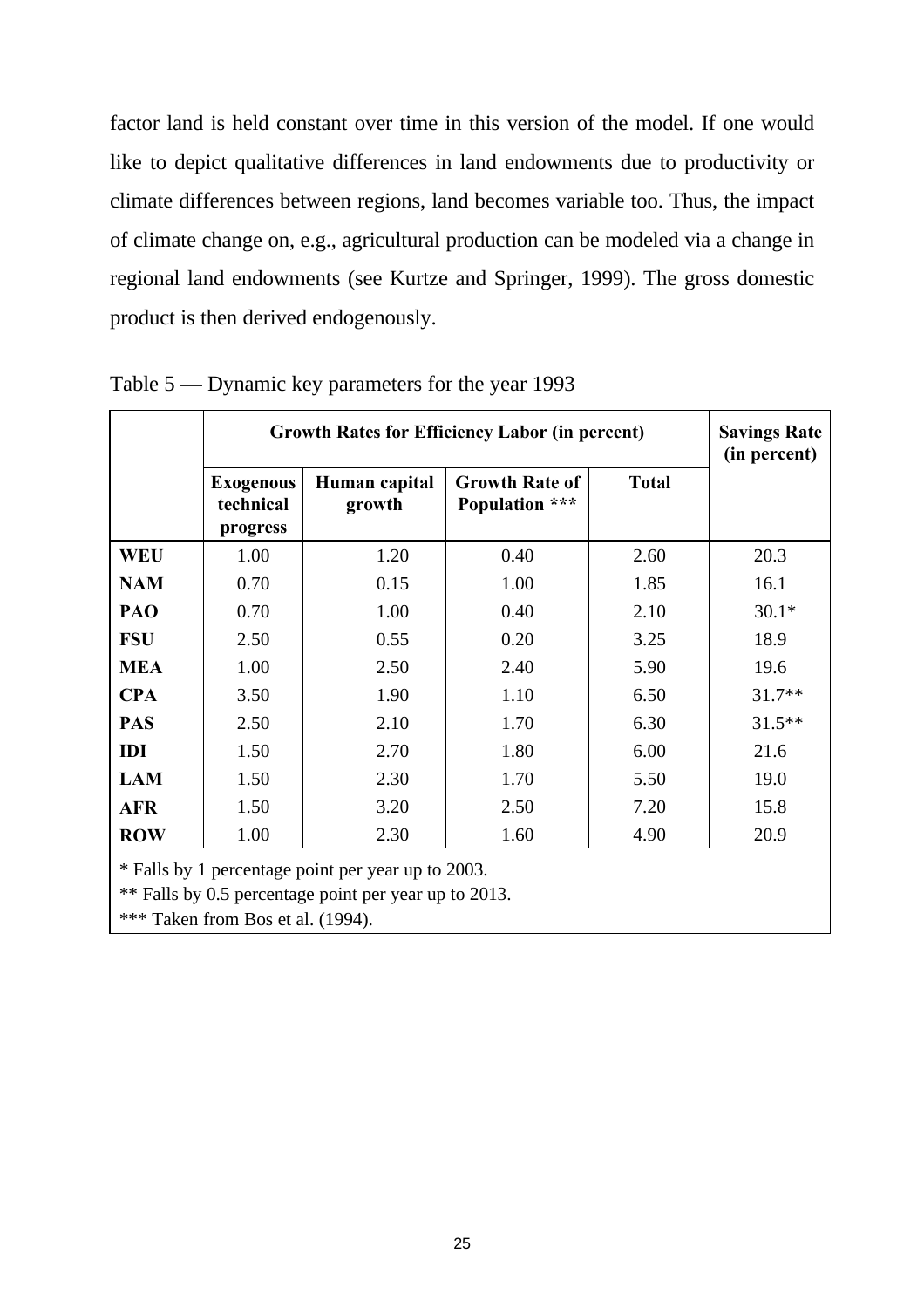### **4 RESULTS OF THE BENCHMARK RUN FOR 1993 TO 2030**

Given the base year data set and the assumptions about the dynamic parameters, i.e. the development of regional savings rates, of exogenous technical progress, and about the accumulation of human capital, the recursive model produces the benchmark development for the 11 regions with 10 production sectors each and the bilateral trade flows among all regions. The Tables A1 to A6 summarize the base year data and illustrate the economic structure of the economies. The following Tables A7 to A16 present the results for the benchmark run in 2030.

The Figures A1 to A7 give a graphical summary of the expected development of the world economy.

Per capita incomes in all regions grow. However, the three industrialized regions start from a by factor 10 to 20 higher level then the other regions. Although the GDP of economies in the Third World grows at a higher rate some of that growth is needed to compensate for high population growth. Therefore, a catch-up of per capita income can not be observed and is unrealistic even under very optimistic growth scenarios.

The  $CO_2$ -emissions world-wide grow according to the imposed benchmark "B" of the IIASA-study. The composition of emissions by regions is rather distinct. Currently, the industrialized regions (NAM, WEU, PAS) emit around 3 Gt C and the rest of the world another 3 Gt C. In the benchmark, the industrialized countries' emissions will remain roughly constant, whereas all the increase of overall emissions will come from the rest of the world, i.e. mostly the developing countries. These regions will have emissions of about 6 Gt C in 2030, i.e. they will double their  $CO_2$ -emissions.

Figure A3 illustrates the speed at which  $CO_2$ -emissions grow in the different regions. Highest growth is in the Middle East and North Africa (MEA) as well as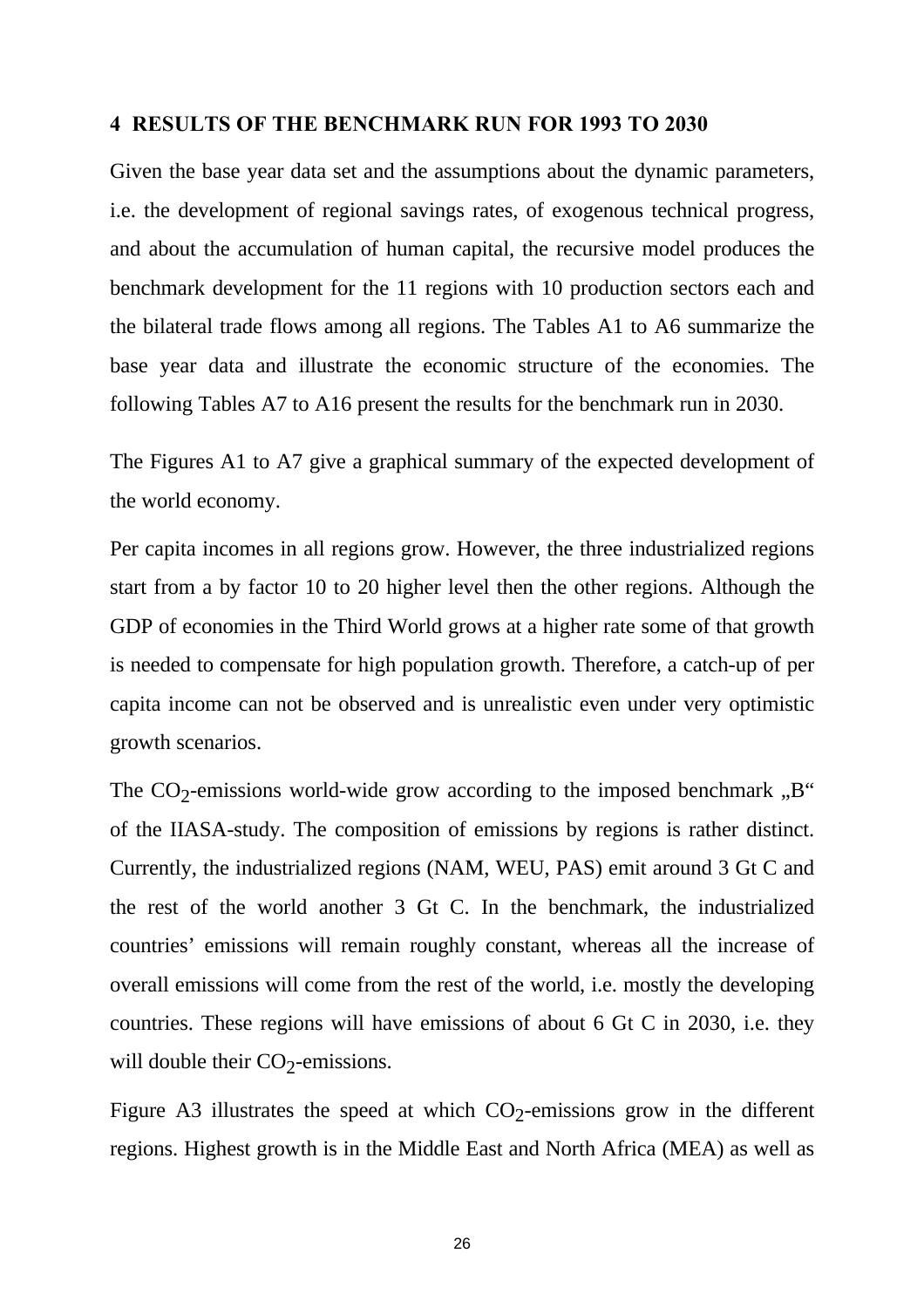in the Asian NIC's (PAS) which is due to the high growth rates of GDP in these regions. The other developing countries experience a similar growth in emissions.

The level of per-capita emissions differs strongly between the industrialized and the developing countries. North America (NAM) with more than 5 tC in 1993 shows falling emissions due to a rise in energy prices. The per-capita emissions in the European Union (WEU) and Japan, Australia, and New Zealand (PAO) will remain roughly constant. The strongest growth is seen in Russia (FSU) where emissions will double from almost 3 tC to almost 6 tC. The per-capita emissions of the developing countries will remain below 1 tC and grow only slowly.

Figure A5 indicates the current levels and the improvements in energy efficiency for important groups of countries. It is remarkable that the  $CO_2$ -intensity of the transition economies - i.e. mainly Russia and China - starts at very high levels which seem to be the relict of an extremely inefficient use of energy in the periods of socialist planning and of the orientation of the economies towards heavy and energy intensive industries. Since these transition processes are not modeled here it may be possible that the fall in  $CO_2$ -intensity may be even stronger than predicted due to the continued adjustment of these economies to free market conditions. In contrast, the developing countries - they include Africa, Latin America, Asia without China and Japan, and the Middle East - show far lower  $CO<sub>2</sub>$ -intensities and their intensities are predicted to fall below the world average. The technological changes which drive the  $CO_2$ -intensities follow the historical trend of progress in energy efficiency. In many studies more optimistic scenarios are used which are based on the expectation of large breakthroughs in energy technologies in the coming decades. Such positive surprises are not part of the benchmark run presented in Figure A5. However, even if they were included the question of the speed of diffusion of such technologies would have to be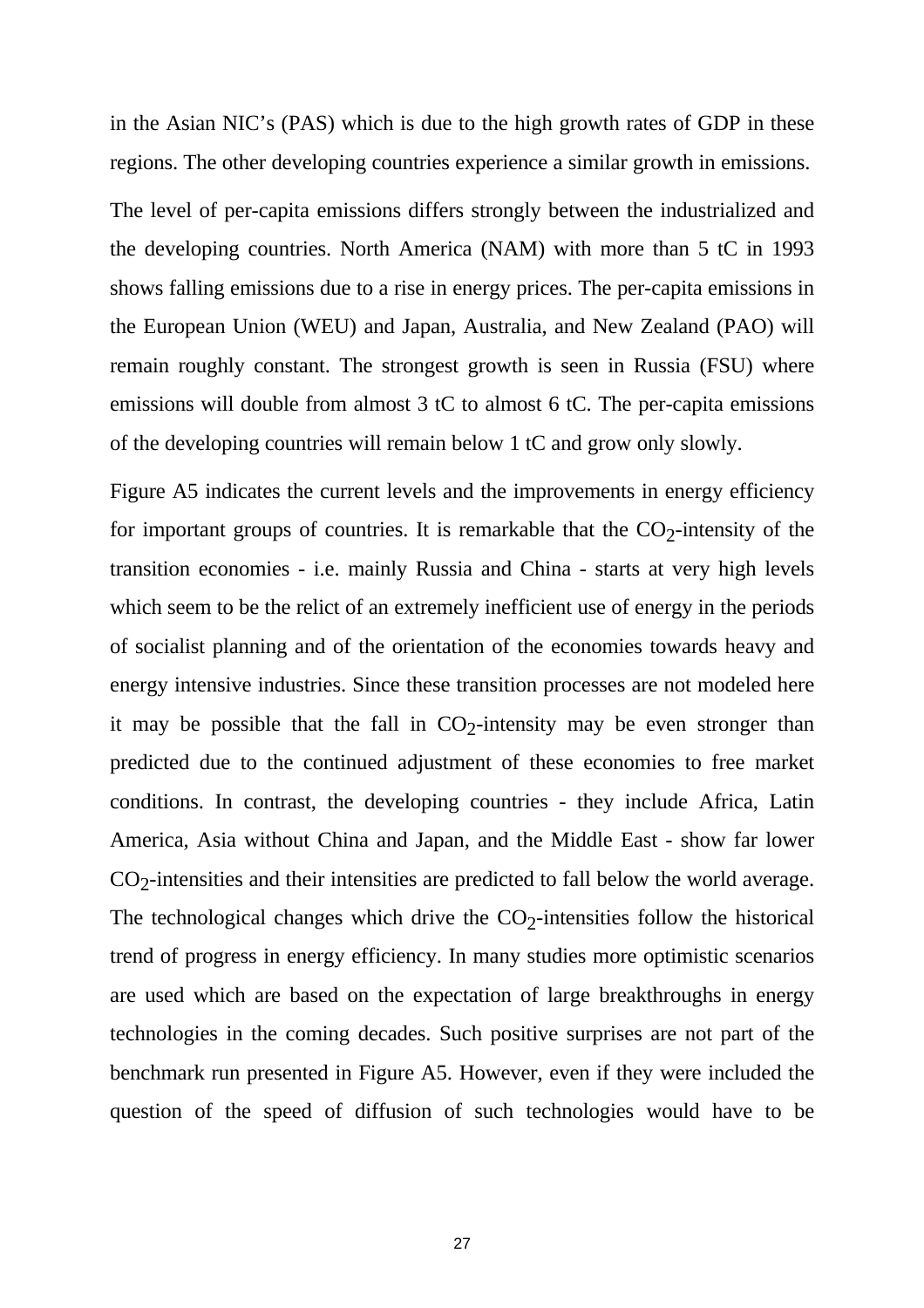resolved. Future research might lead to a more explicit integration of specific energy technologies into the model.

The 11 regions have shown widely diverging growth rates of per capita income in the 1990s (Figure A6). The most dynamic economies being China (CPA) and the Asian NICs (PAS). The growth process in Russia (FSU) of course does not correspond to the actual development since the political and institutional problems with their impact on the economic performance are not modeled here. The long run path of the growth rates of per capita incomes shows a decline in the differences in growth rates. One can also see that most economies tend towards a steady state with an almost constant growth rate. However, the economies do not converge towards the same steady state. It is clear that the often used assumption of steady state growth in all economies is hardly justifiable when compared to the likely development based on the key parameters of economic development.

The development of the gross rate of return on capital relative to the wage rate is another indicator describing the interplay of important macro-variables in the different regions. Most pronounced is the apparent capital shortage in sub-Saharan Africa (AFR) and in Latin America (LAM) where savings apparently do not match the growth in population (Figure A7). On the other hand, the high savings rates in the formerly socialist economies lead to a fall in the relative price of capital. Western Europe (WEU) and North America (NAM) show a slow and small trend towards higher wages relative to capital. Overall it seems that the regions follow a reasonable growth path. The problems in Sub-Saharan Africa are not a problem of parameter choice in the model but a real one, i.e. if savings rates will not drastically increase in the future these region's economies will face a severe capital shortage. It should also be noted that the leveling off of the fall in the relative price of capital in the Asian countries (PAS, PAO, CPA) is due to our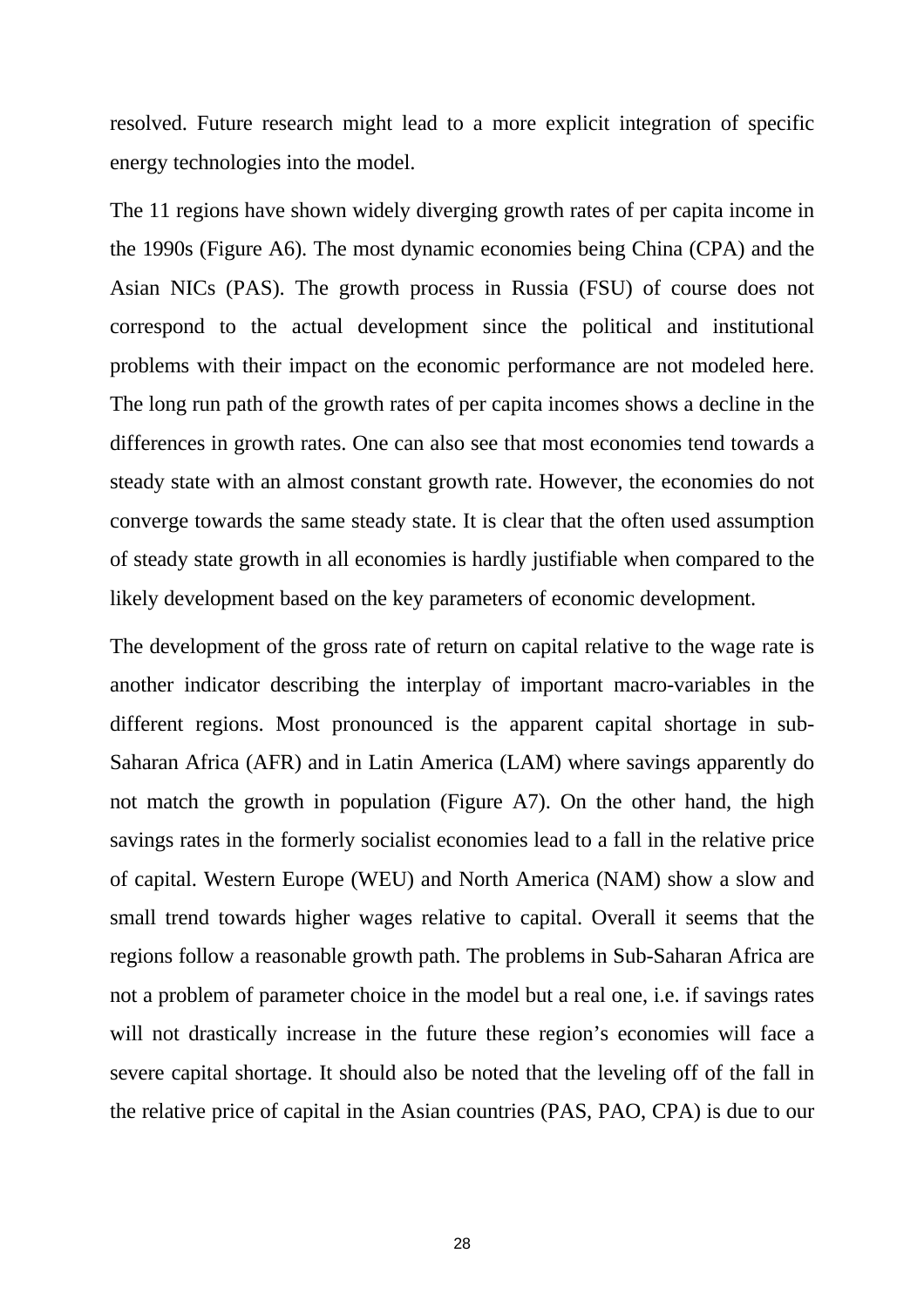assumption of falling savings rates. Without this assumption, the rate of return on capital would fall to unrealistically low levels.

The region specific development of population, savings and investment, technological change, and human capital development will simultaneously determine the emergence of comparative advantage of the model regions. The resulting comparative advantage is determined by a mix of changing relative factor endowments and relative factor costs. Table A16 reveals that these changes are quite strong in that they result in significant changes in the revealed comparative advantage (RCA). As a general trend one can see a strengthening of already existing comparative advantage in the future, i.e. positive RCAs tend to rise further and negative ones tend to fall further. Industrialized countries will increase their comparative advantage in capital- and energy-intensive sectors whereas the labor-intensive goods and services will improve for the developing countries. The agricultural sector is an exception. Due to the increasing shortage of land in regions with a fast growing population the industrialized countries RCA improves although it remains negative (Figure A8 and A9).

### **5 SENSITIVITY ANALYSIS**

#### **5.1 Supply Elasticities for Fossil Energy**

The model contains no intertemporal framework for the supply of the fossil fuels crude oil, natural gas, and coal. Instead supply over time depends on current prices only. The elasticities of the supply functions for the different fossil fuels are calibrated to the IIASA/WEC forecasts of fossil fuel production in the 21st century (Nakicenovic et al., 1998). Our central case has supply elasticities for crude oil of 0.25, for gas of 1.3, and for coal of 0.55. These elasticities result in emissions of  $CO<sub>2</sub>$  in the year 2030 which are a little more than 50 percent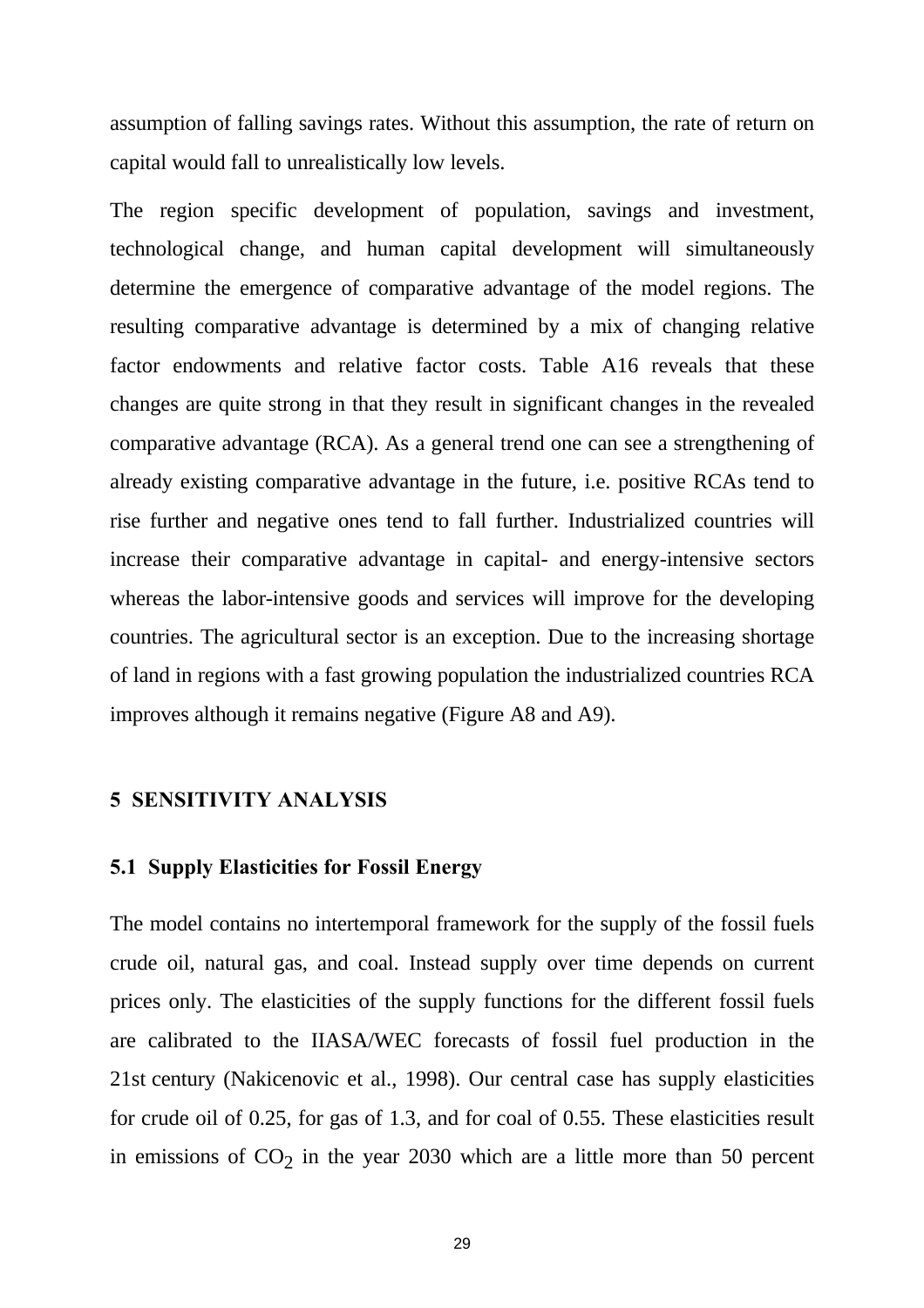above the 1993 levels. The contribution of the different fuels is given in Table 6, the regional  $CO_2$ -emissions are summarized in the appendix (Figure A2). It is clear that these calibrated elasticities are somewhat arbitrary. For this reason, they are chosen in such a way that the expected future production coincides with the predictions of the large scale energy models of the IIASA and the WEC. A sensitivity analysis of alternative supply elasticities reveals that coal and crude oil supplies vary strongly with their own supply elasticity.

|           | <b>Supply Elasticity</b> | Emissions (Gt. C) |      |  |
|-----------|--------------------------|-------------------|------|--|
|           | eta                      | 1993              | 2010 |  |
| Crude Oil | 0.25                     | 2.7               | 3.1  |  |
| Gas       | 1.30                     | 1.0               | 1.6  |  |
| Coal      | 0.55                     | 2.4               | 3.3  |  |
| Total     |                          | 6.1               | 8.0  |  |

Table  $6$  — Benchmark Emissions of CO<sub>2</sub> - All countries

Figure A10 shows that an elasticity of roughly one would increase supplies in 2010 by almost 30 percent for crude oil and coal, respectively. Gas supplies which already have a higher elasticity do not react much to alternative supply elasticities.

Figures A10 to A13 present the result of the cross effects of varying supply elasticities. Since the supplies of fossil fuels not only depend on the supply but also on demand conditions it is clear that increasing the supply elasticity of, e.g., crude oil would lower crude oil prices and thus would through the cross price effect of energy demand reduce the demand and consequently production and emissions of other fossil fuels. As the Figures A10 to A13 show these effects are very small compared to the direct effect.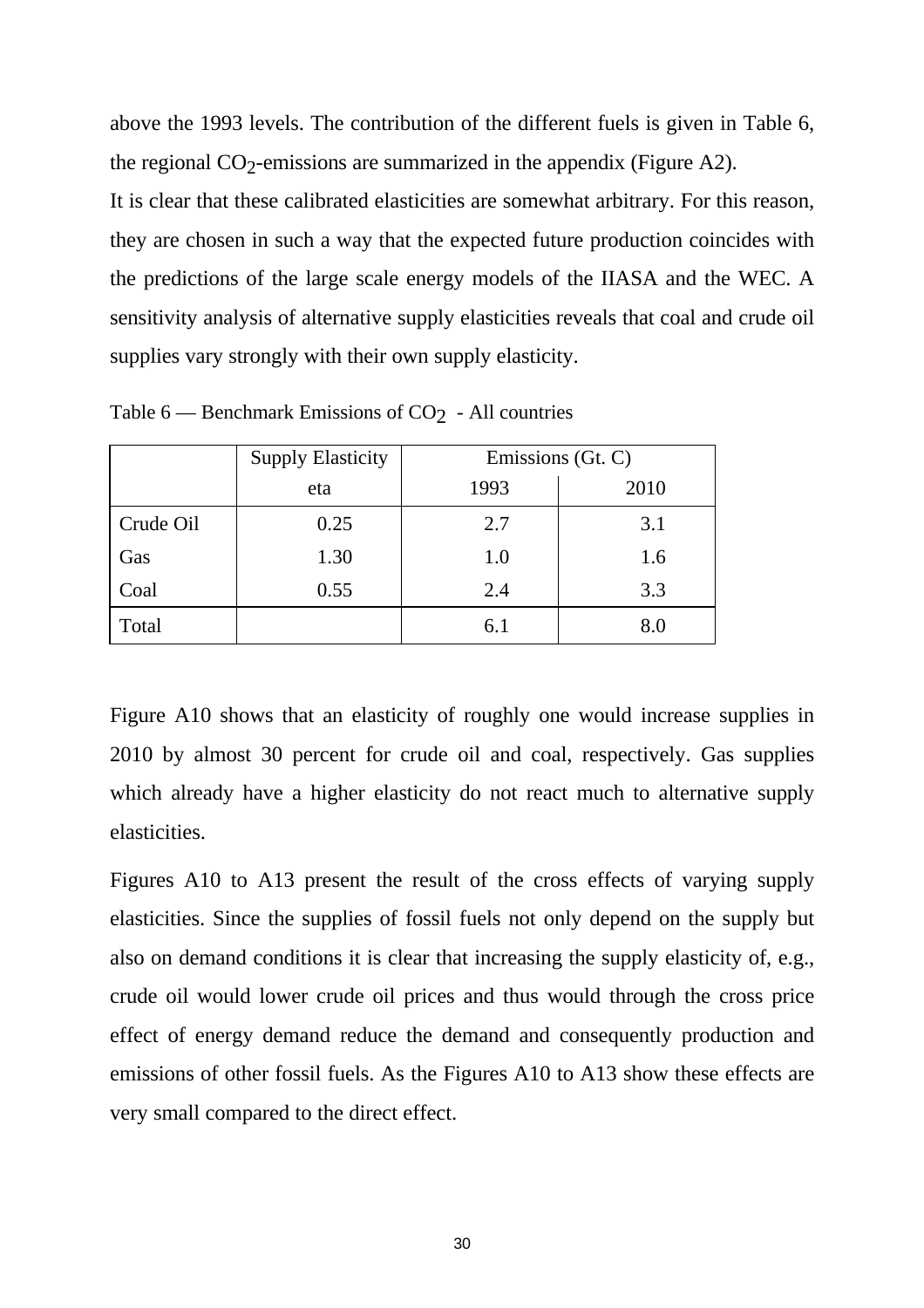### **5.2 Armington Elasticities**

International trade in goods is modeled by the Armington assumption on bilateral trade flows. This assumption implies that on the demand side domestic and imported goods and on the supply side domestically used and exported goods are no perfect substitutes. The trade in differentiated goods leads to segmentation of domestic and international goods markets, and therefore influences the amount of international spillovers. The degree of market segmentation depends on the substitutability between goods stemming from different regions.

For the benchmark case we assume an elasticity of substitution of 4 between domestic and import goods  $(d^{DM})$  and of 8 between imports from different destinations for each type of good ( $d^{MM}$ ). These values are at the higher end of the usually used Armington elasticities in the CGE literature. However, since the model serves as a tool for policy analysis in the medium to long run the higher elasticities correspond to the expected progress in world trade integration. The specified trade elasticities determine to what extend domestic price changes have an impact on international prices and thus on other regions. Hence, the value of the Armington elasticities may influence, via international trade spillovers, the total effect of a certain policy and the regional distribution of policy impacts. This influence was tested by varying the level of Armington elasticities (Table 7).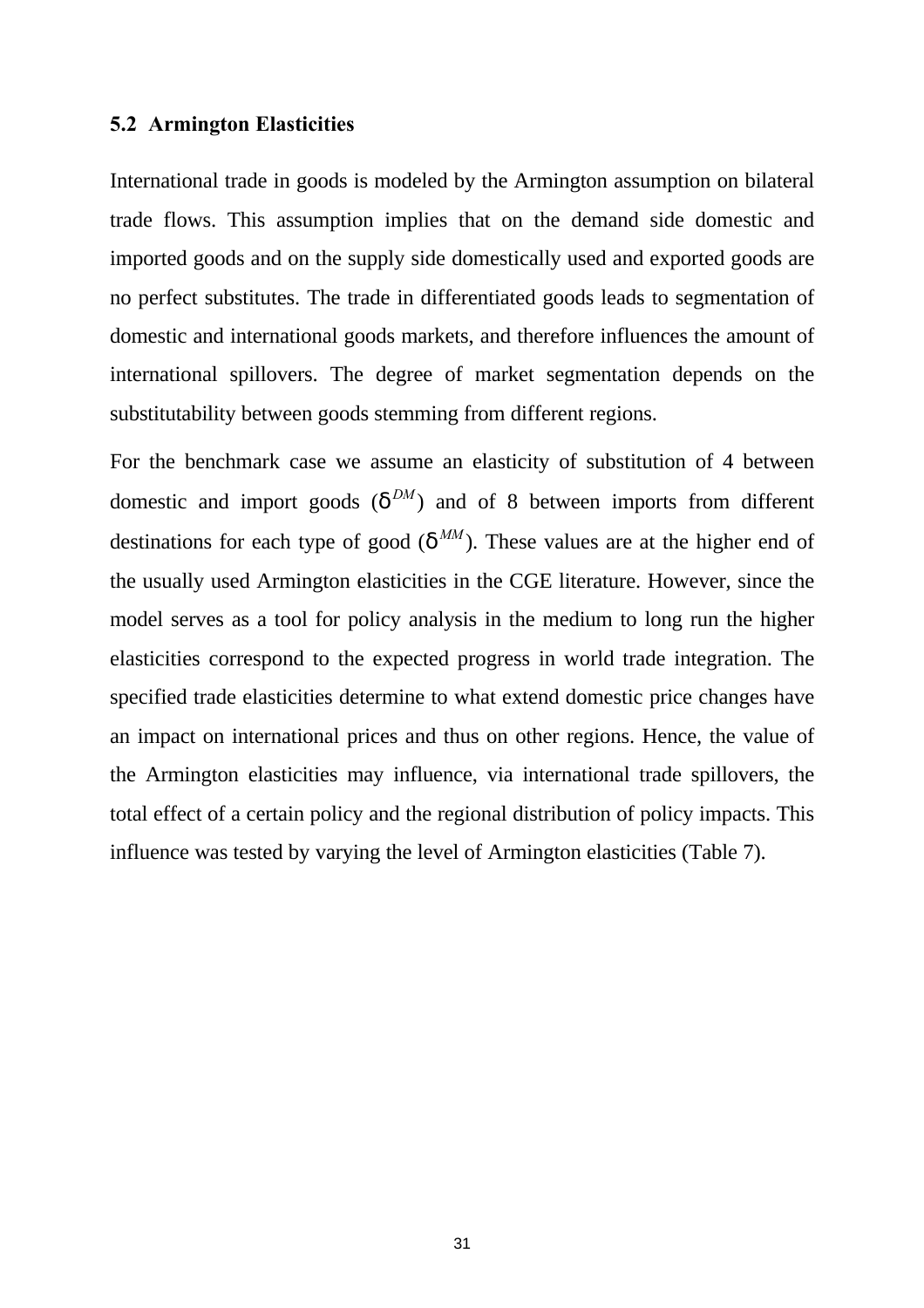| Scenario                                                                                                                                                                                                                                                       |     | Armington 1   Armington 2   Benchmark   Armington 3   Armington 4 |     |            |          |
|----------------------------------------------------------------------------------------------------------------------------------------------------------------------------------------------------------------------------------------------------------------|-----|-------------------------------------------------------------------|-----|------------|----------|
| Armington                                                                                                                                                                                                                                                      | 1/2 | 2/4                                                               | 4/8 | $6/12^{a}$ | $8/16^a$ |
| elasticities<br>$\delta^{DM}$ / $\delta^{MM}$                                                                                                                                                                                                                  |     | for all goods   for all goods   for all goods                     |     |            |          |
| For the goods Coal, Gas and EGW the benchmark elasticities 4 and 8 are kept because of<br>zero entries in the bilateral trade matrix for these goods pointing to an<br>many<br>inhomogeneous good character due to transaction costs in form of pipelines etc. |     |                                                                   |     |            |          |

Table 7 — Scenario specification for sensitivity analysis of Armington elasticities

The direct effect of varying the Armington elasticities can be illustrated by looking at the change in trade flows since Armington elasticities give the reaction of trade flows on changes in relative prices between domestic and import goods. It is evident that the lower the elasticity is (scenario "Armington 1") the less trade flows react to a certain change in prices.

The comparison of the different benchmark runs under the five different Armington scenarios shows that the change in exports and imports is dominated by the growth effects, i.e. the effects induced by a change in relative factor endowments for each region over time. This change in relative factor endowments of regions caused by different growth rates for capital and labor leads to shifts in comparative advantage of countries. The shifts in revealed comparative advantage (RCA) caused by the growth process for the Benchmark Scenario, i.e. with Armington elasticities of 4 and 8, are shown in Figure A8 for the industrialized countries, which is an aggregate of WEU, NAM and PAO, and in Figure A9 for the developing countries for selected sectors.<sup>8</sup> The industrialized countries experience an increase in competitiveness in the refined oil sector (OIL), in the

-

<sup>8</sup> The aggregation of industrialized and developing regions into two regions for representation purposes leads partly to an offsetting of country-specific effects. This may dampen the impact of the Armington elasticities on trade flows. However, a comparison with region-specific data show that the aggregates represents the main behavior of the RCA's and the change in export and import flows over time.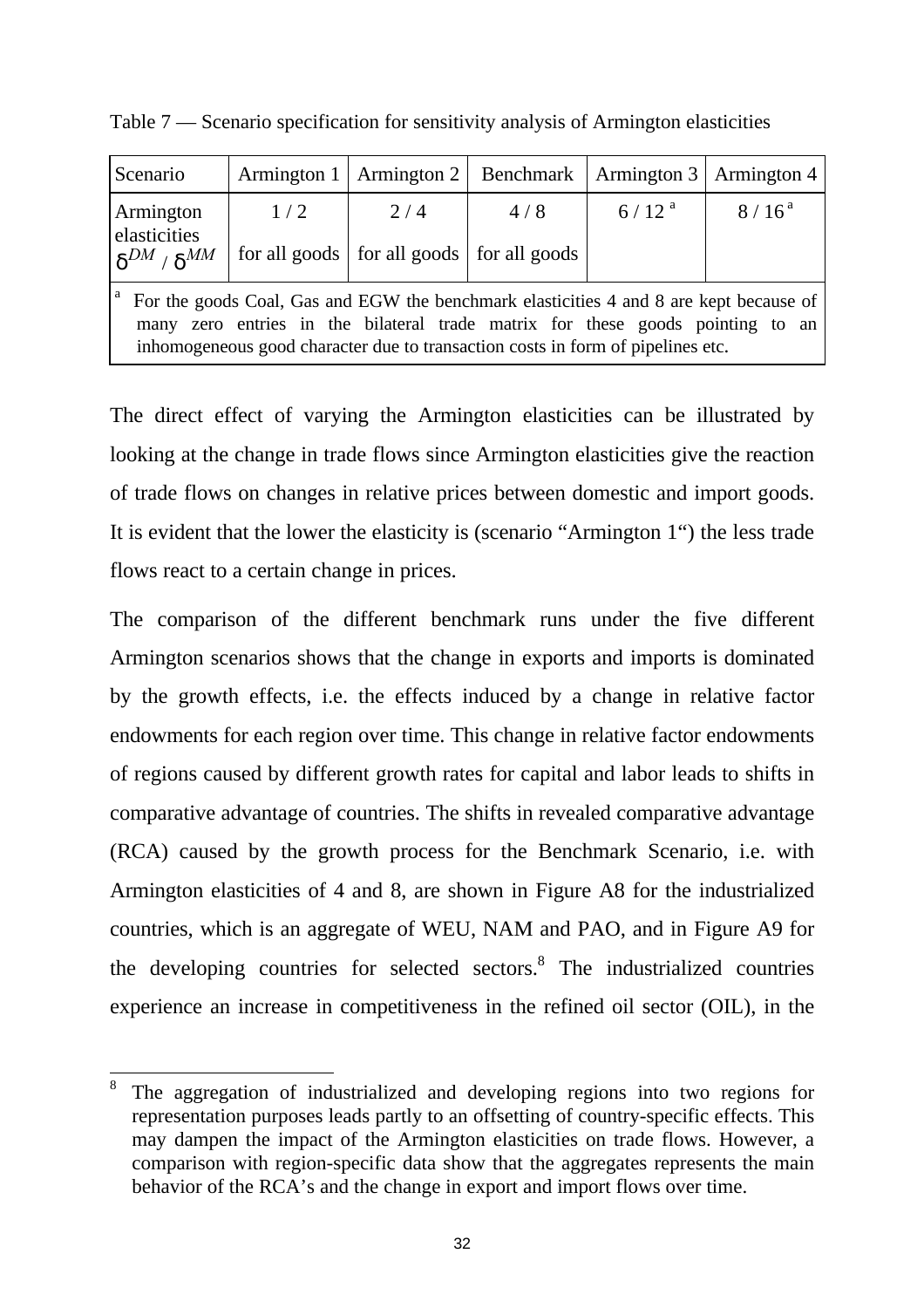iron, steel metal (ISM) industry, and in the chemical, pulp and paper (CPP) industry while the developing countries improve their competitive position in the macro good sector (Y).

These changes in competitiveness are reflected in the variations of sectoral import shares in total imports and of sectoral export shares in total regional exports. For the industrialized countries one can see an increase of the export shares for the goods for which they have a comparative advantage, the ISM and the CPP sector (Figure A14), and an increase in import shares in those sectors, such as Y, where they have a comparative disadvantage in 2010 compared to 1993 (cf. Figure A15). One can observe the same reaction for the developing countries: an increase in the export share of the competitive sector, the Y sector (Figure A16), and an increase in the import shares of the less competitive sectors such as CPP, ISM over time (Figure A17).

The variation of Armington elasticities do not alter these results of the change in relative factor endowments, induced by the growth process, dramatically. They only deepen the growth effect on bilateral trade patterns which can be observed in amplified variations of export and import shares with rising Armington elasticities. An increase of the Armington elasticities allows a better exploitation of the comparative advantage since higher elasticities are equivalent to a decrease in barriers to trade. The growth impact on trade flows can also be seen in Figures A18 to A21 which show the absolute export and import quantities of industrial and developing countries over time in dependence of the Armington scenarios. The growth impact in connection with the change in RCA's is bigger the higher the Armington elasticities are. This effect is especially relevant for the developing countries where the increase of Armington elasticities from scenario 1 to scenario 4 results, e.g., in a rise in the total import levels by more than 50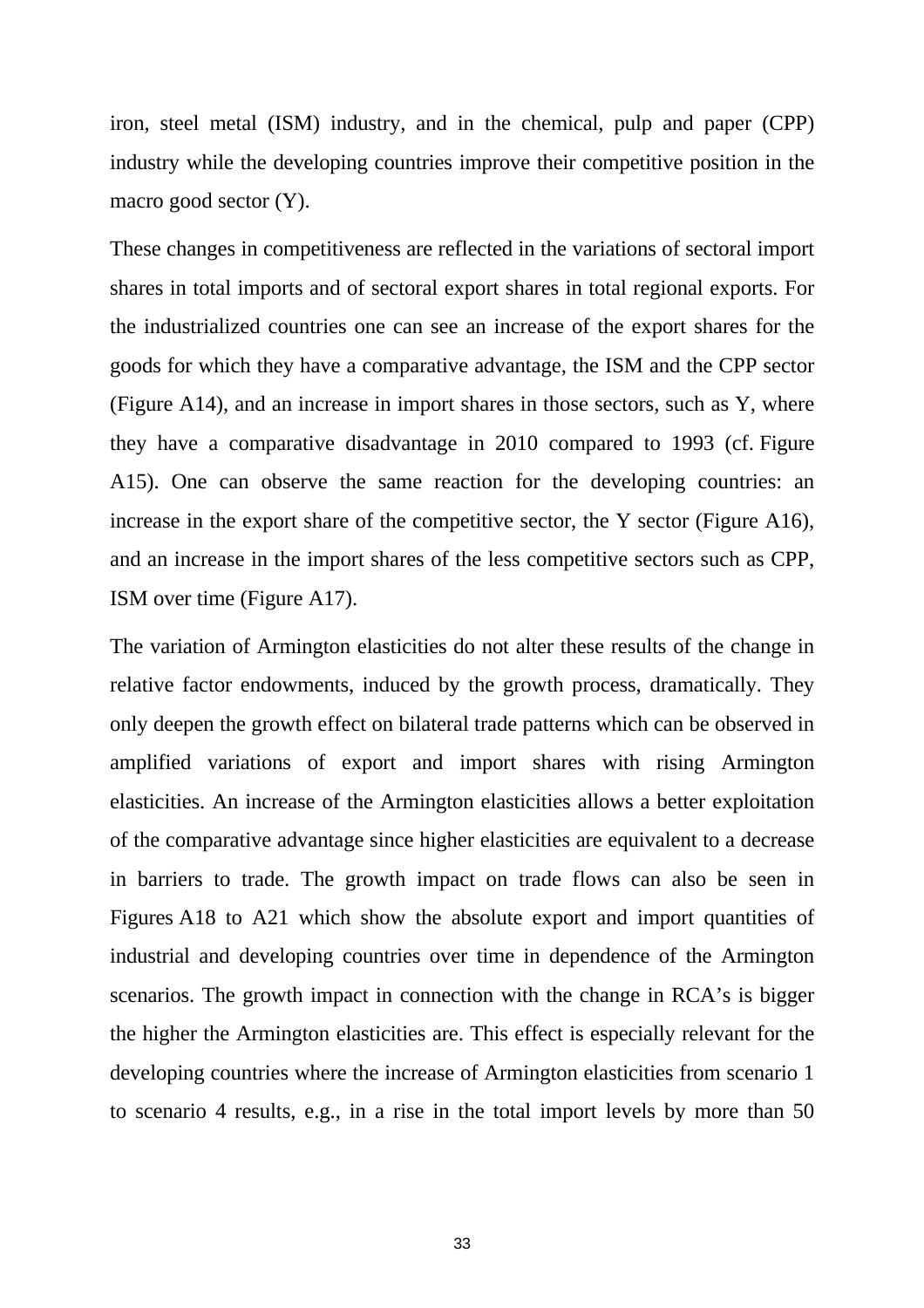percent while the composition of the import structure is nearly constant over the trade scenarios.

For the base run, the variation of Armington elasticities does not cause a substantial shift in region's export or import structure. However, policies affecting international prices and thus trade flows may lead to different model results for different trade elasticities. One example for such a policy is the Kyoto Protocol to the United Nations Framework Convention on Climate Change (UN, 1997) which imposes different greenhouse gas emission reduction targets for the industrialized and the developing countries. The Kyoto Protocol is implemented into the model by specifying carbon dioxide emission reduction targets of 8 percent for the WEU, 7 percent for NAM, 3 percent for PAO and constant emissions for FSU by 2010 compared to the 1990 emission level. After 2010 the emissions remain constant for these four regions. The welfare effects of the Kyoto Protocol measured in Hicksian equivalent variation relative to the benchmark in 2010 are given in Figure A22 for the different Armington specifications.

Comparing the welfare effects of the Kyoto Protocol for the applied Armington elasticities, we can see that for some regions, mainly the abating regions, the results are fairly robust like for WEU, NAM, PAO, FSU, PAS, or IDI, while other regions experience substantial differences in welfare effects such as MEA, LAM, AFR, or ROW. China (CPA) even changes from a net looser to a net gainer of the Kyoto Protocol. All regions which show this high variability in welfare effects are relatively strongly exposed to the development in the industrialized economies (WEU, NAM, and PAO).

For example, the oil-exporting countries (MEA) suffer from the decrease in world demand for crude oil caused by  $CO<sub>2</sub>$ -emission constraints. In a world with low Armington elasticities, the trade structure remain nearly fixed, and, therefore, the drop in world oil demand extends to negative effects in other sectors of the oil-

34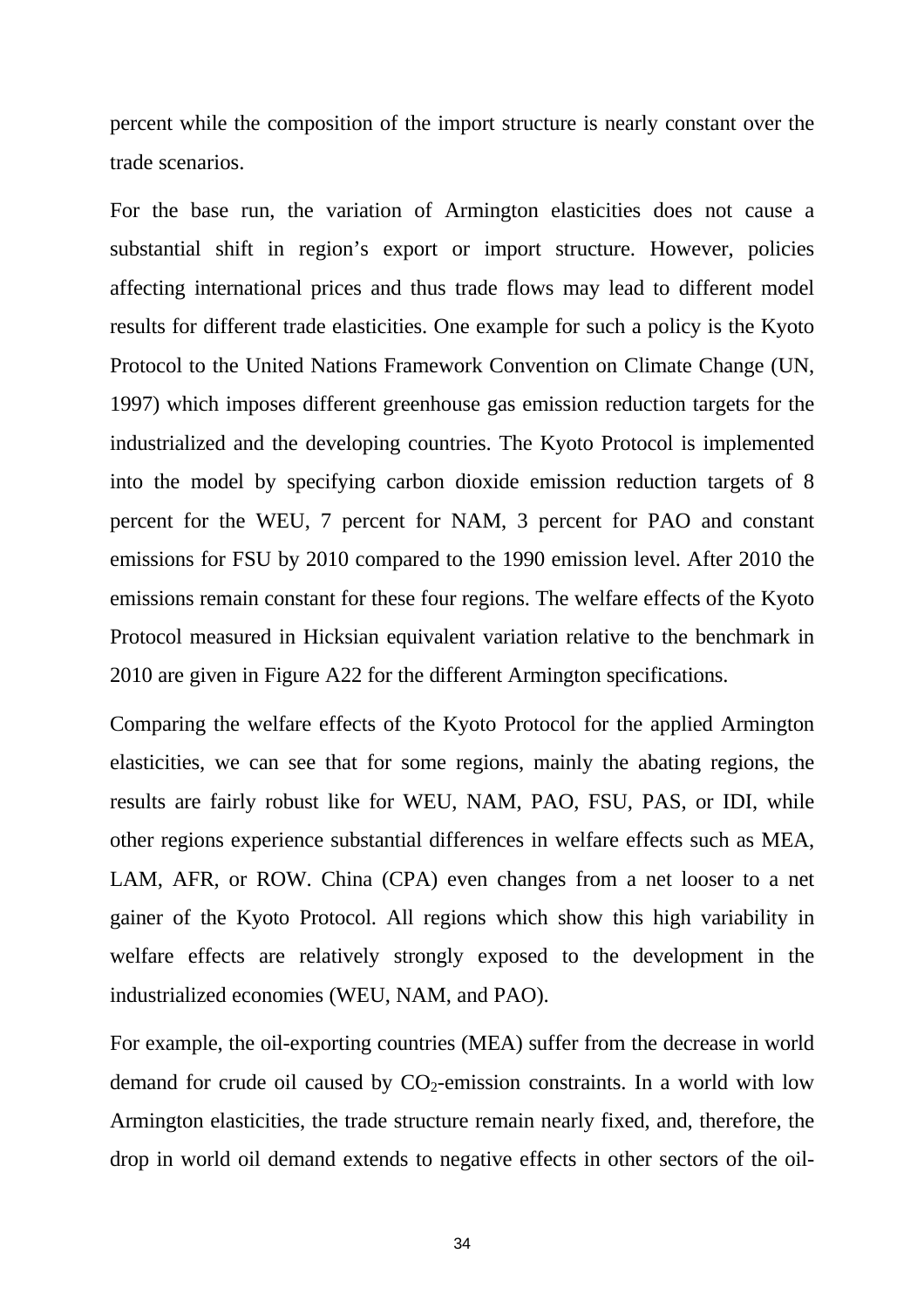exporting countries. With increasing substitution possibilities for trade in goods and among regions modeled by higher Armington elasticities the negative impacts are weakened.

Also Africa and Latin America suffer from the growth slow down, and connected with that, the reduction in demand of the abating countries. Africa and Latin America are characterized by low trade diversification and strong trade ties to the industrialized world. In these regions the effect of international spillovers on welfare decrease with rising trade elasticities.

The fast growing regions such as CPA, PAS, or IDI, on the other hand, are able to exploit their comparative advantages occurring during the growth process. However, China seems to need a certain degree of trade substitutability in order to be able to use their comparative advantage. These regions are not so dependent in their trade structure on industrialized countries and are thus not harmed by demand changes in the  $CO<sub>2</sub>$ -abating regions. Hence, they are relative robust to changes in the Armington elasticities.

### **5.3 Alternative Growth Paths of Nations**

As we have seen, the dynamic specification of the model is important for the development of relative factor endowments, and, thus, influences the trade structure and income distributions among countries over time. Since the specification of the dynamic parameters is somewhat arbitrary we have tested the impact of divergent dynamic scenarios on the macroeconomic behavior of the model. Therefore, two alternative dynamic scenarios are distinguished beside the benchmark case: the pessimistic growth scenario ("Pessimist") and the savings rate scenario ("Savings").

The *pessimistic growth scenario* assumes a lower degree of technology diffusion, and knowledge spillovers than in the benchmark case. This is operationalized by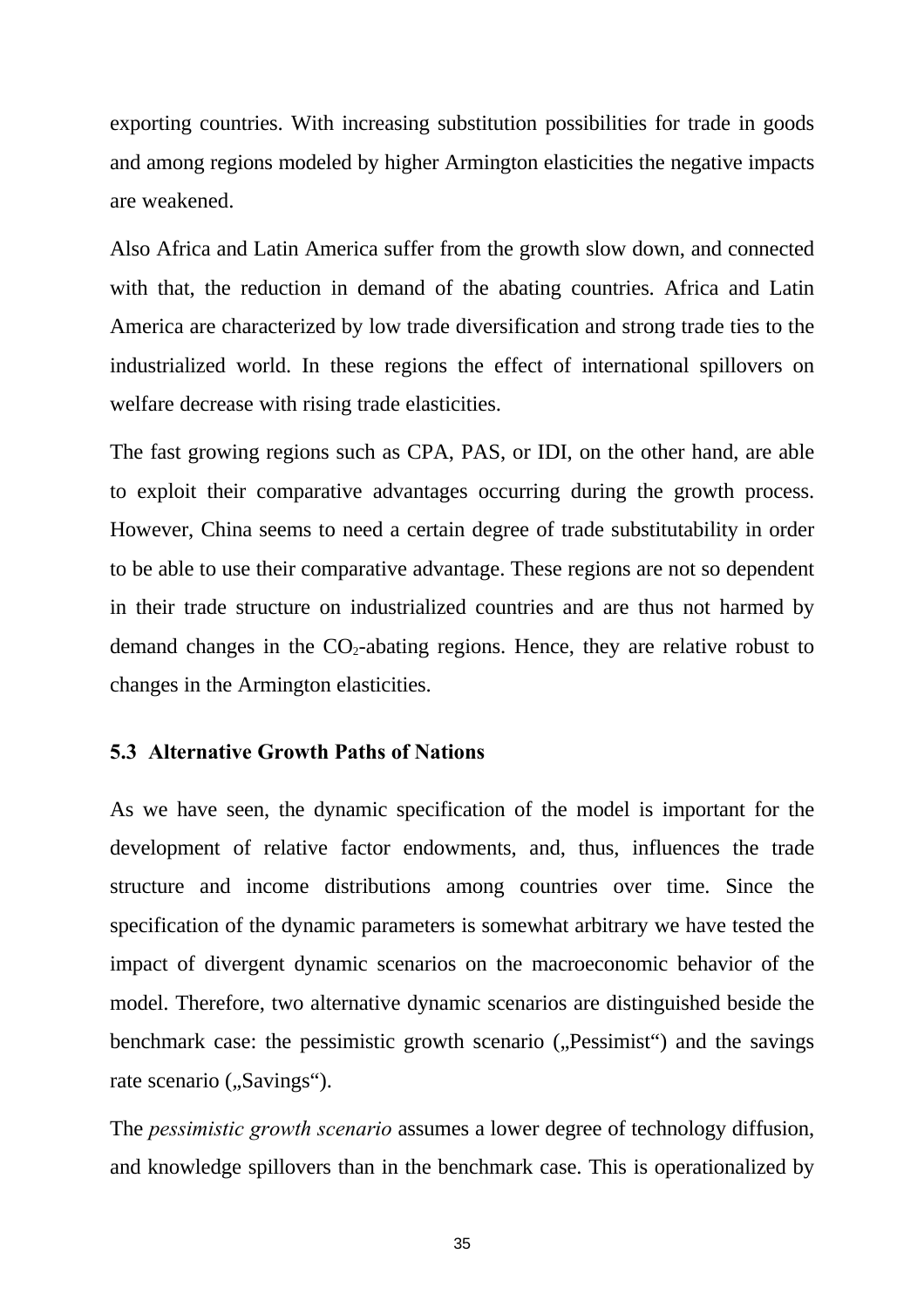reducing the growth rate of the effective labor force, i.e., the sum of the growth rate of the total factor productivity, the population growth rate, and the growth rate of human capital in the labor force, by 30 percent in every region.<sup>9</sup>

The accumulation of capital is driven by the endogenous rate of return on capital and the exogenous savings rate. The savings or investment rate is chosen according to empirically observed data in the benchmark data set. For the analyzed time horizon we proceed from the assumption of constant savings rates according to the above mentioned arguments. However, for the countries China, Pacific OECD (PAO) and the pacific Asian countries (PAS) with very high savings rates we assume a convergence in their investment behavior to the highincome-countries. As in the benchmark case the region PAO starts from a savings rate of 30.1 percent which declines annually by 1 percent over a period of 10 years to 20.1 percent, while for the regions PAS and CPA the savings rates declines annually by 0.5 percent over a period of 20 years from 31.7 percent for PAS and 31.5 percent for CPA to 21.7 and 21.5 percent, respectively.

The *savings rate scenario* varies the assumption about the rate of decline of savings rates with rising income in PAO, PAS, and CPA. In this scenario a faster convergence in the savings behavior is assumed: The savings rate declines twice as fast, i.e., 2 and 1 percent per year, in half the time period, i.e., 5 and 10 years, as in the benchmark scenario.

As the pessimistic growth scenario reduces the growth in effective labor and the savings scenario reduces the growth rate of capital stock in three regions (PAO, PAS, China), relative factor endowments are influenced through these dynamic specifications, and thus, macro- and microeconomic results are expected to change relative to the benchmark scenario. The change in relative factor

-

<sup>9</sup> Since we consider our growth perspectives in the benchmark case as fairly optimistic we neglected the case of a further increase in the growth rates of the effective labor force.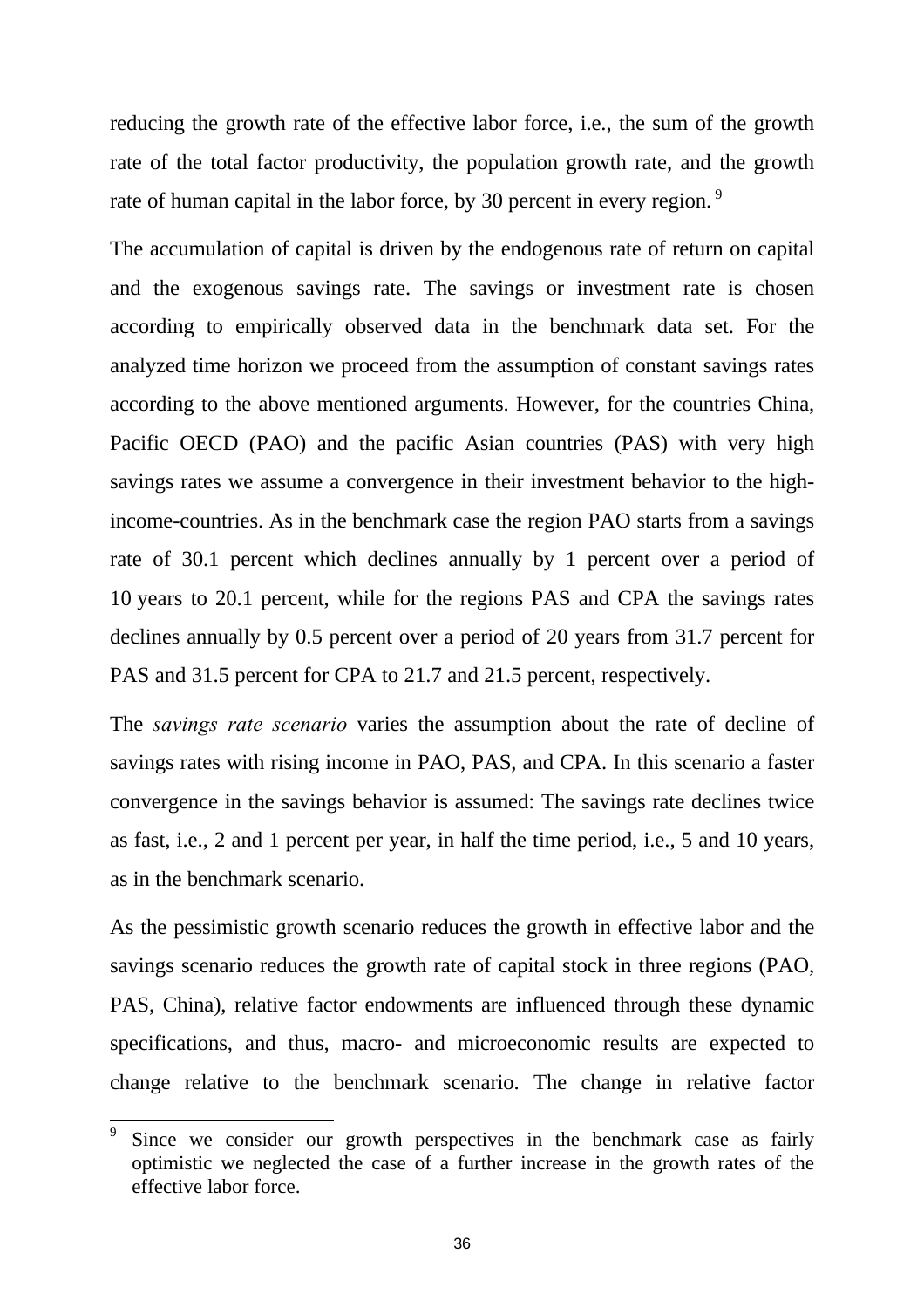endowments relative to the benchmark is depicted in Figures A23 and A24 which show the percentage change in relative factor prices (capital to labor) of the pessimistic and savings rate scenario, respectively, relative to the benchmark factor price ratio.

In the pessimistic growth scenario (Figure A23), the capital to labor price falls between 1.4 percent for North America and nearly 33 percent for China compared to the benchmark scenario in 2030. Effective labor becomes more expensive than capital because of lower growth in effective labor due to less technology and knowledge spillovers. However, the decline in the relative factor price relative to the benchmark scenario is differently pronounced for several regions. The differences in the shifts of the relative factor endowments compared to the benchmark are caused by different factor endowments in the base period, different scarcity of factors due to different production and technology patterns in several regions, the repercussions of international trade reactions to the change in relative factor endowments, and the differences in savings rates. All these effects lead to lower GDP growth and changes in other macroeconomic variables.

In the savings rates scenario (Figure A24) less capital is accumulated than in the benchmark case in the regions PAO, PAS, and China. Hence, the factor capital becomes scarcer than in the benchmark leading to an increase in the relative capital price (6 percent for PAO and around 14 percent for PAS and China). This increase reaches its peak after 10 years for PAO and 20 years for PAS and China and the price declines thereafter again, but remains on a higher level than in the benchmark. The other regions are barely affected be the difference in savings behavior in the dynamic Asian countries.

These differences in factor endowments across the dynamic scenarios result in lower growth rates of per capita income for the pessimistic growth scenario over the whole time horizon (Figure A25) while the picture for the savings rate

37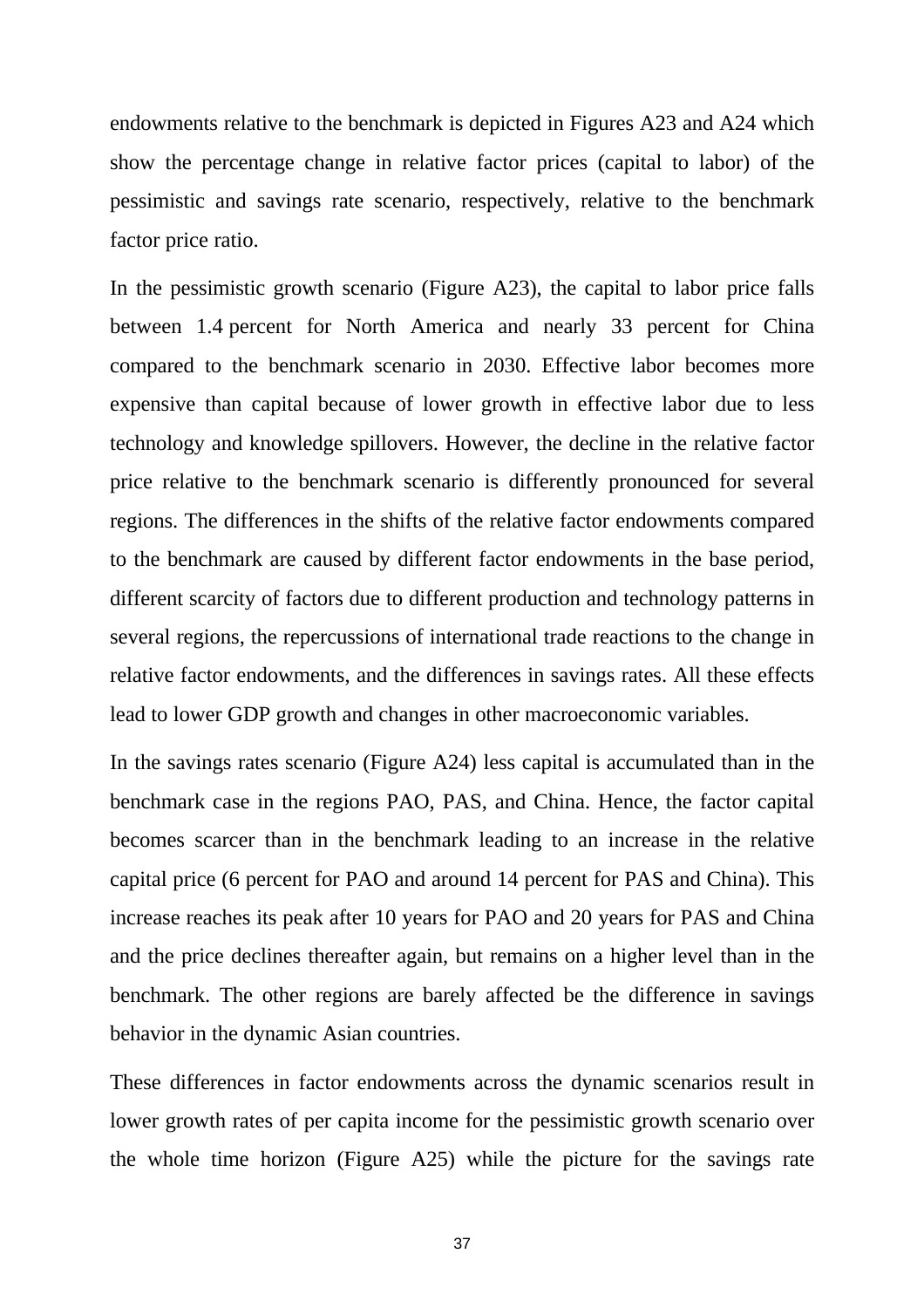scenario (Figure A26) looks pretty much the same as for the benchmark case. The only difference between the latter two scenarios is that the per capita income growth rate drops faster in the first five to ten periods for the three Asian regions in the savings rate scenario, but remains thereafter at nearly the same level as in the benchmark case. However, the special behavior of the per capita income growth rate for PAO, PAS and China is the same over all three dynamic scenarios, i.e., a decreasing growth rate which converges to certain value between two to three percent annually. This growth slow down is induced by an over-accumulation of capital due to very high investment rates in these countries which leads to a sharp drop in gross rate of return on capital - and thus, to a decline in income. This process is restrained by the ad-hoc, but plausible, adjustments in the savings behavior of the Asian countries. Another, economically more interesting correction mechanism for regional capital accumulation would be the introduction of international capital mobility into the model.

Looking at the actual development of per capita income (Figure A1, A27, A28) we see that the gap between ICs and LDCs is increasing over time. Despite higher growth rates in LDCs, GDP growth is not sufficient to close the gap. In the benchmark scenario the per capita income of LDCs is 60 percent of the income in ICs in 2030. The development of income per capita is nearly the same in the benchmark and in the savings rate scenario. Only lower technology and knowledge spillovers in the pessimistic growth scenario lead to lower income per capita over time. With about US \$ 37 000 yearly income per capita in ICs, the pessimistic growth scenario lies 20 percent under the income received in the benchmark or savings scenario in 2030. However, the gap between rich and poor countries widens in the pessimistic growth scenario. There, the average income per capita in LDCs is with US \$ 21 000 only 77 percent of the LDCs income in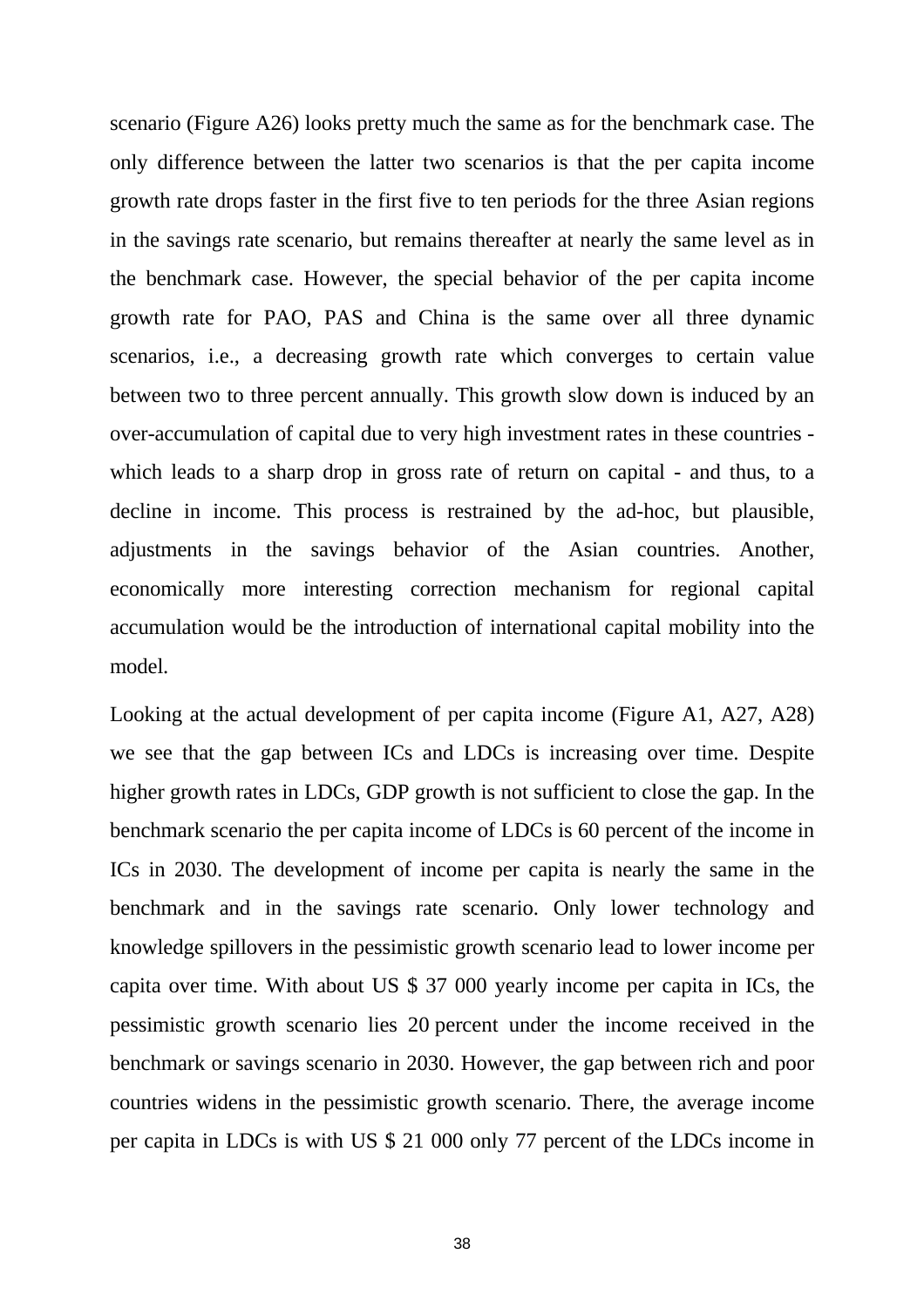the benchmark case. Concerning the income distribution, the three different dynamic scenarios barely change the relative income development over all regions .

The economic activity goes hand in hand with  $CO<sub>2</sub>$ -emissions. Economic growth causes also increasing  $CO_2$ -emissions which rise most in the LDCs for the benchmark case (by 32 percent of the 1993 level in 2030). The savings rate scenario looks similar, and the increase in emissions is by 12 percent points lower in the LDCs with pessimistic growth assumptions. Higher GDP output in the ICs is connected with an emission increase by 5 percent of the 1993 level in the savings and benchmark case and only of 2.5 percent for the pessimistic growth scenario. This is shown in Figure A29.

However, the  $CO_2$ -intensity of producing one unit GDP is decreasing with increasing overall production. The countries with the highest growth in income per capita (Figure A30) show also the highest  $CO_2$ -intensity reduction over time (Figure A31). Hence, the LDCs in the benchmark and savings scenario reduce their  $CO_2$ -intensity by 61 percent in 2030 compared to the 1993 level while the LDCs with more pessimistic growth prospects are only able to reduce their emission-intensity by 54 percent. They are followed by the ICs, first benchmark and savings scenario with a reduction of 55 percent, and then the pessimistic growth scenario with a 47 percent lower  $CO_2$ -intensity compared to the 1993 level.

This reduction of  $CO_2$ -emissions per unit of output, however, is not sufficient to reduce total emissions (Figure A29) because this reduction is dominated by output growth. Here, we have a trade-off effect: On one hand, higher growth improves the  $CO_2$ -intensity, and thus, reduces the emissions per unit of production. On the other hand, higher growth is connected with an increased use of fossil fuels and, therefore, higher total emissions.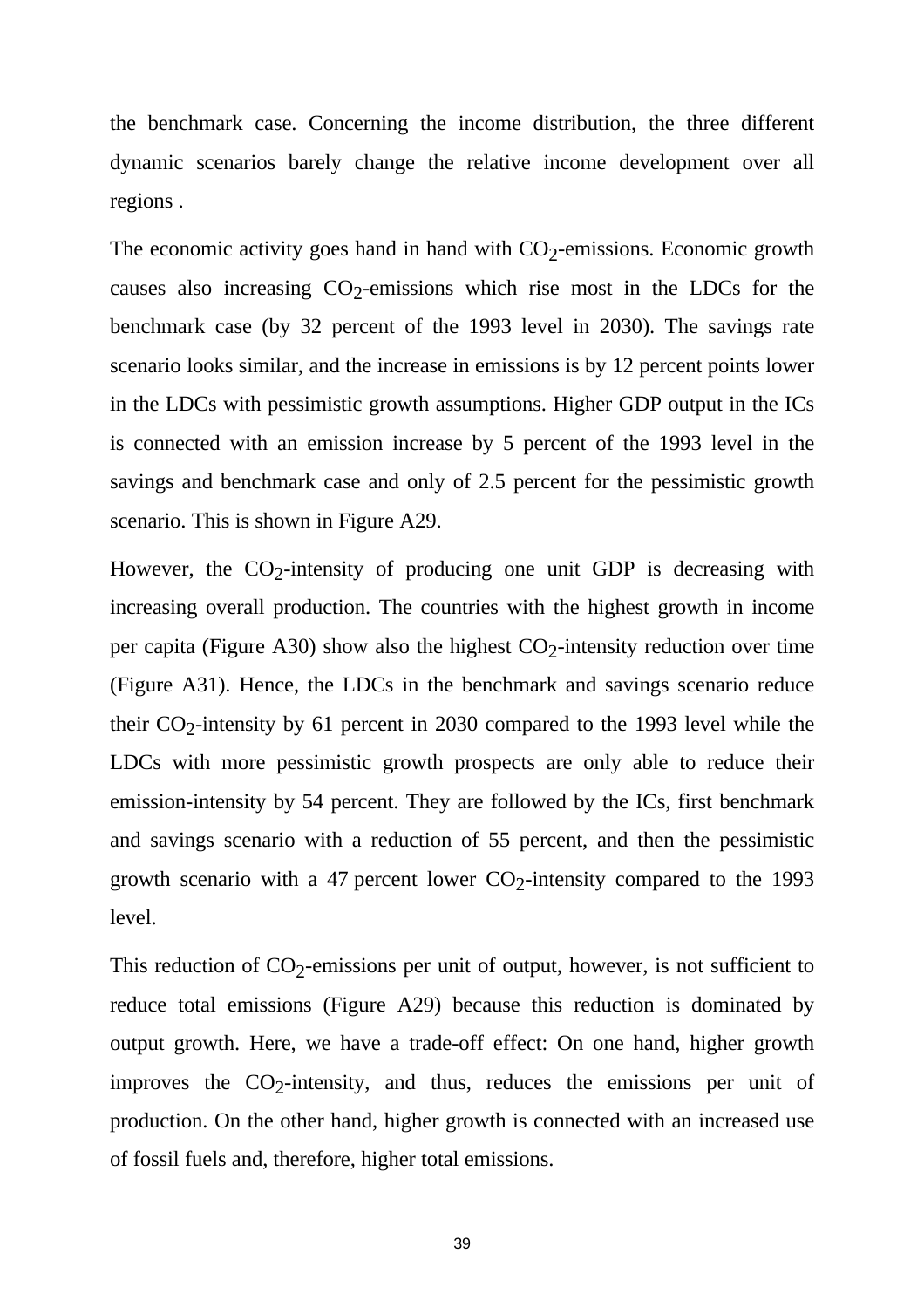Because different assumptions about the future development determine the relative factor endowments over time, one would expect that the model reacts differently to an imposed policy shock since different levels of production and a different composition of factors of production and technology would lead to different reactions. Testing the dynamic specification against such a policy shock as the Kyoto Protocol, there are only minor quantitative differences in the policy results. The welfare effects (Figure A32) as well as the leakage effects (Figure A33) of the Kyoto Protocol look very similar over all three dynamic specifications. Hence, international spillovers are not much affected by different growth assumptions.

### **6 CONCLUDING REMARKS**

For analyzing the impact of climate change and of international policies aimed at reducing such climate change on the international division of labor and on regional welfare the use of a disaggregated multi–sectoral, multi–regional dynamic computable general equilibrium model is appropriate. This paper has discussed the problems of defining a proper benchmark against which policy simulations and climate change impacts can be assessed. The results were discussed on the basis of the DART model, a recursive dynamic multi-regional trade model.

The different countries of the world economy apparently are not on a steady state growth path. Consequently, the standard identities of growth models can not be applied. Instead, one needs to determine plausible levels of key model parameters and make predictions about their likely changes over time. Crucial parameters in a recursively dynamic trade model are the forces determining technology, factor endowments, and factor shares. The role of exogenous technical progress, of savings rates, and of the development of human capital are discussed.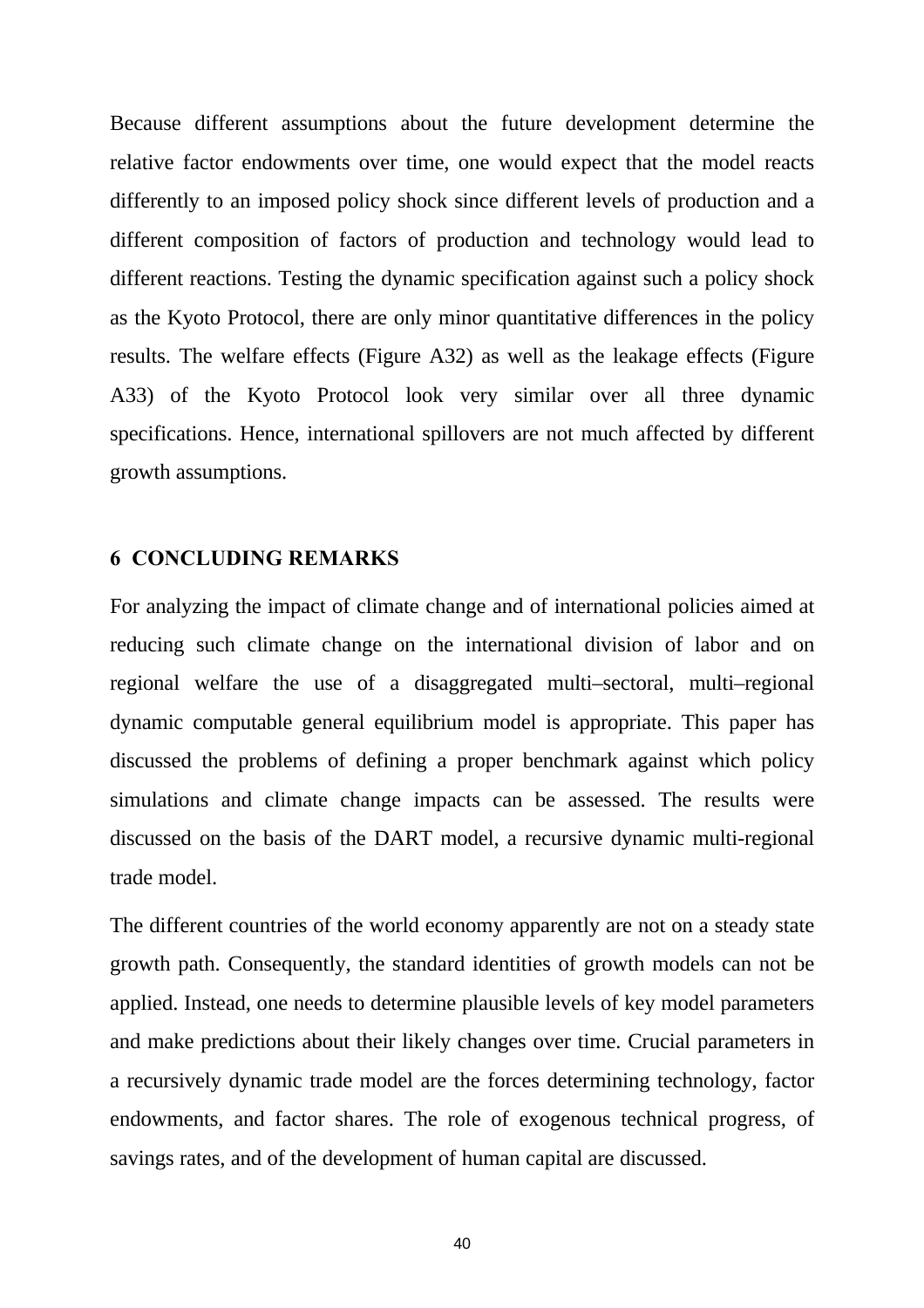Computable general equilibrium models require large and detailed data sets, especially when a multi–regional framework is used. Besides problems of data availability, the quality of the data on which the model is calibrated can translate into implausible long–run growth processes. One of the most important, but also most critical, data concern the capital stocks in the different countries. The implications of adjustments to these stocks are discussed in the paper.

The DART model, as imposed here, is calibrated on the GTAP data set in a 11 region and 10 sector aggregation. It is shown how different qualities of labor can be considered in the model, namely via a human-capital augmented labor force. The development of the factor endowment of labor, measured in efficiency units, over time is given by the sum of the growth rate of total factor productivity, the population growth rate, and the growth rate of human capital in labor force. This approach allows to specify regionally differentiated growth perspectives for the labor endowment, and technological and knowledge spillovers.

Crucial parameters for physical capital accumulation are the capital stock to GDP ratio, the capital share, the gross rate of return on capital, and the investment rate. Since most of the regions are actually not on their balanced growth path, these figures differ widely among regions. In this paper a consistent data framework was derived which result in reasonable off-steady state GDP growth paths for several regions.

Given the base year data set and the assumptions about the dynamic parameters, i.e. the development of regional savings rates, of exogenous technological progress, and about the accumulation of human capital, the model produces the benchmark path for the 11 regions and 10 sectors each and the bilateral trade flows among all regions. The benchmark development is characterized by higher growth in the developing countries than in the industrialized countries. However, the growth is not sufficient for a catching-up of the Third World within the next

41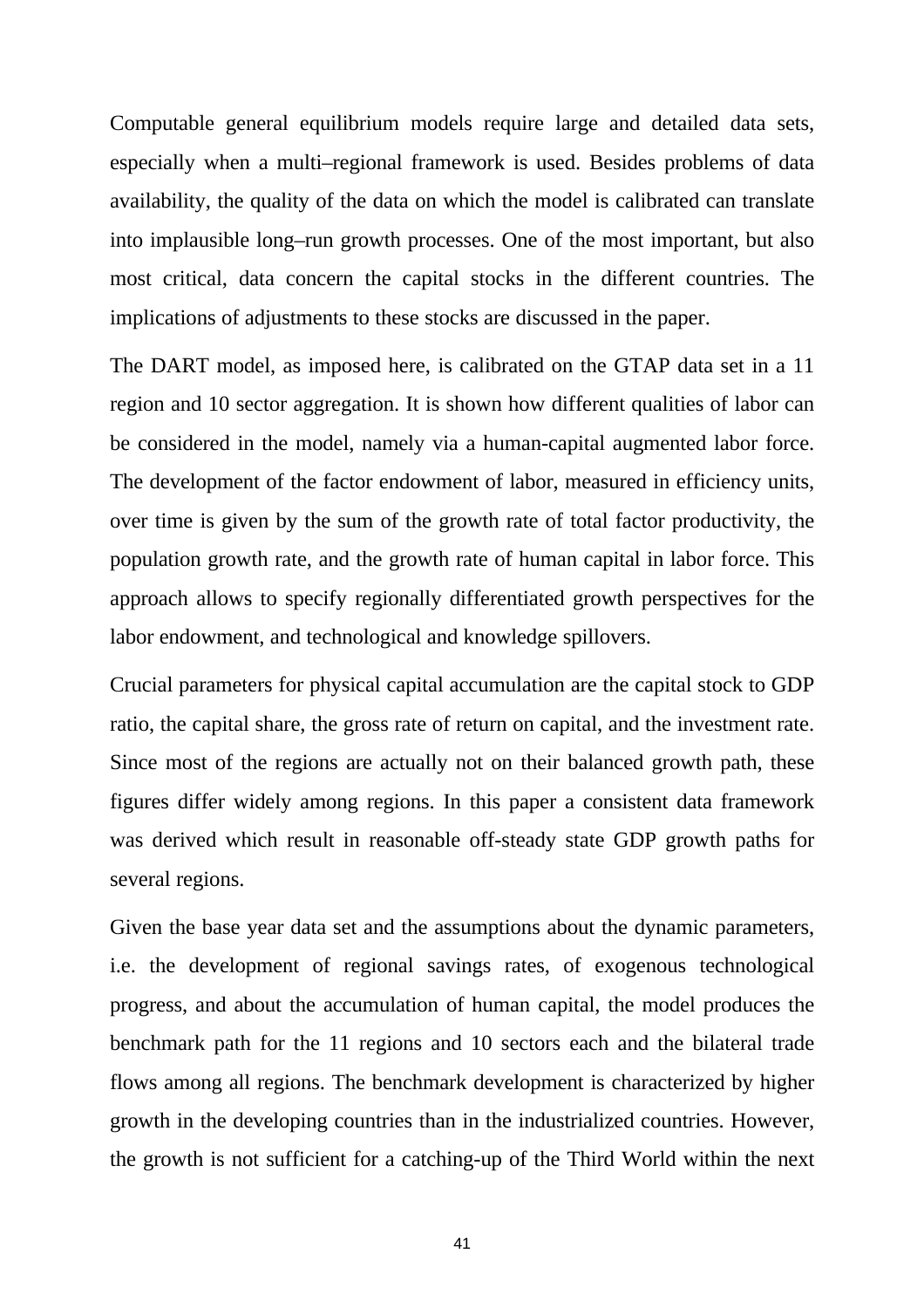30 years. While the industrialized countries emit most of the worlds  $CO<sub>2</sub>$ , the developing countries produce with higher  $CO<sub>2</sub>$ -intensities which are declining with rising incomes. Nevertheless, total  $CO<sub>2</sub>$ -emissions increase over time due to high growth in world's output. The development of relative factor endowments is rather different among regions as it can be seen in the development of relative factor prices. The region specific development of population, savings and investment, human capital development, and technical change simultaneously determines the emergence of comparative advantage of the model regions. As a general trend one can see a strengthening of already existing comparative advantages in the future.

An important outcome of the model for climate policy analysis are the  $CO<sub>2</sub>$ emissions.  $CO<sub>2</sub>$ -emission stem from the combustion of fossil fuels. The model considers coal, natural gas, and refined oil, which is produced from crude oil, as emission relevant fuels. Besides demand, the important determinant of the use of fossil fuels is supply. The model contains no intertemporal framework for fossil fuel supply. Instead supply over time depends on current prices. The choice of the elasticity of supply for different fossil fuels is somewhat arbitrary. We have decided to calibrate the supply functions on the energy projections by IIASA and the WEC due to the lack of empirical data about the supply price elasticities. A sensitivity analysis has revealed that coal and crude oil supplies vary strongly with their own supply elasticity. Hence, further research on the empirical justification of the parameters, and on more sophisticated fossil fuel supply models is needed.

Furthermore, different assumptions about the growth perspectives and about the trade elasticities were tested. To summarize the results from the sensitivity analysis, the variation of Armington elasticities has not a large impact on the benchmark path which is mainly determined by the underlying dynamic factors

42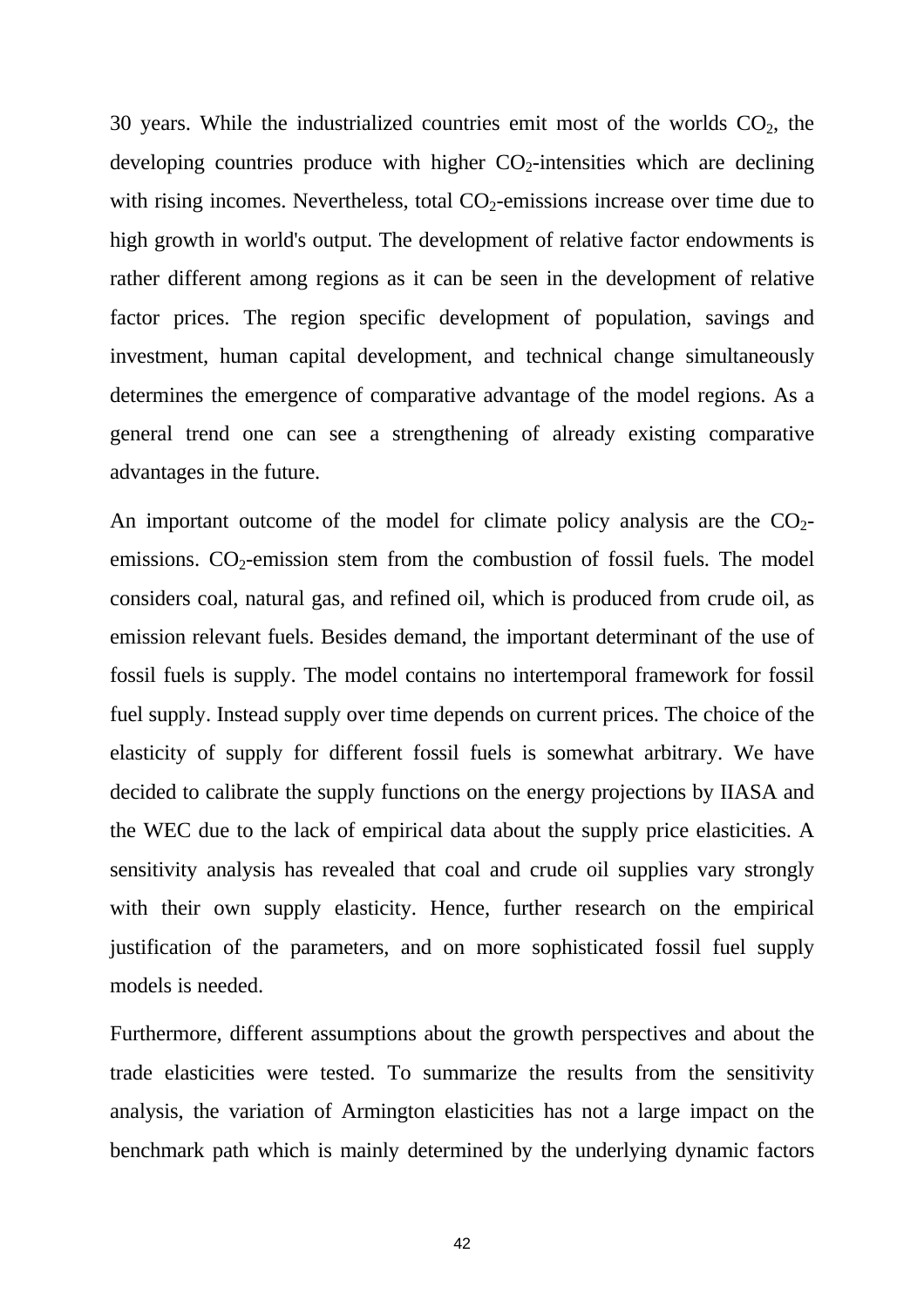driving human and physical capital accumulation. Hence, the change in comparative advantage in the benchmark is mainly propelled by the assumptions about dynamics and not so much by the degree of substitutability in demand. However, the reaction to a certain policy shock is dominated by the trade elasticities used, although the interaction with the dynamic setting remains important.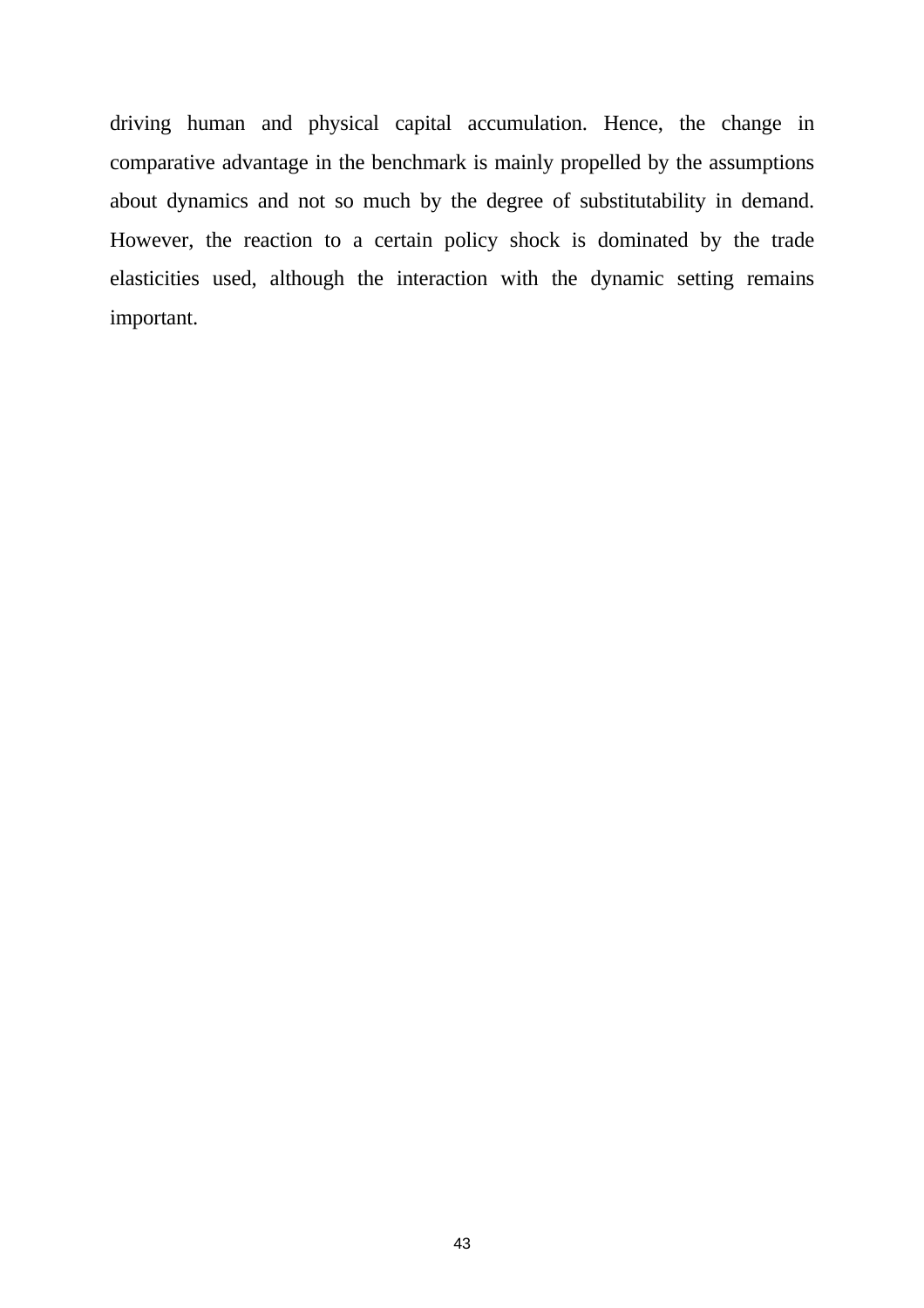#### **7 REFERENCES**

- Armington, P. (1969): "A Theory of Demand for Products Distinguished by Place of Production". IMF Staff Papers, 16:159-178.
- Barro, R. J., Sala-i-Martin, X. (1995): "Economic Growth . New York. McGraw-Hill.
- Bos, E., Vu, M. T., Massiah, E., Bulatao, R. A. (1994): "*World Population Projections: Estimates and Projections with Related Demographic Statistics".* World Bank, Baltimore. The Johns Hopkins University Press.
- Hall, R. E.; Jones, C. I. (1996): "The Productivity of Nations". National Bureau of Economic Research. Working Paper Series, No. 5812.
- Hall, R. E.; Jones, C. I. (1999). Why Do Some Countries Produce So Much More Output per Worker than Others? *The Quarterly Journal of Economics* 114 (1): 83-116.
- IEA (International Energy Agency) (1997a): "*Energy Prices and Taxes*. OECD, Paris.
- IEA (1997b): "*Energy Balances of OECD Countries"*. OECD, Paris.
- IEA (1997c): *"Energy Statistics and Balances of Non-OECD Countries*. OECD, Paris.
- IPCC (1996): *"Revised 1996 . IPCC Guidelines for National Greenhouse Gas Inventories. Reference Manual.* Cambridge.
- Kurtze, C., and K. Springer (1999). Modelling the Economic Impact of Global Warming in General Equilibrium Framework. Kiel Working Paper 922, Kiel.
- Mankiw, N. G. (1995): "The Growth of Nations". *Brookings Papers of Economic Activity*, 1995, 275-326.
- Mankiw, N. G., Romer, D. Weil, D. N. (1992): "A Contribution to the Empirics of Economic Growth". *Quarterly Journal of Economics*, 107: 408-437.
- Manne, A. S., Rutherford, T. F. (1994): "*International Trade, Capital Flows and Sectoral Analysis: A Formulation and Solution of Intertemporal Equilibrium Models".* In: W. W. Cooper, A. B. Whinston (eds.), New Directions in Computational Economics. Netherlands, Kluwer Academic Publishers.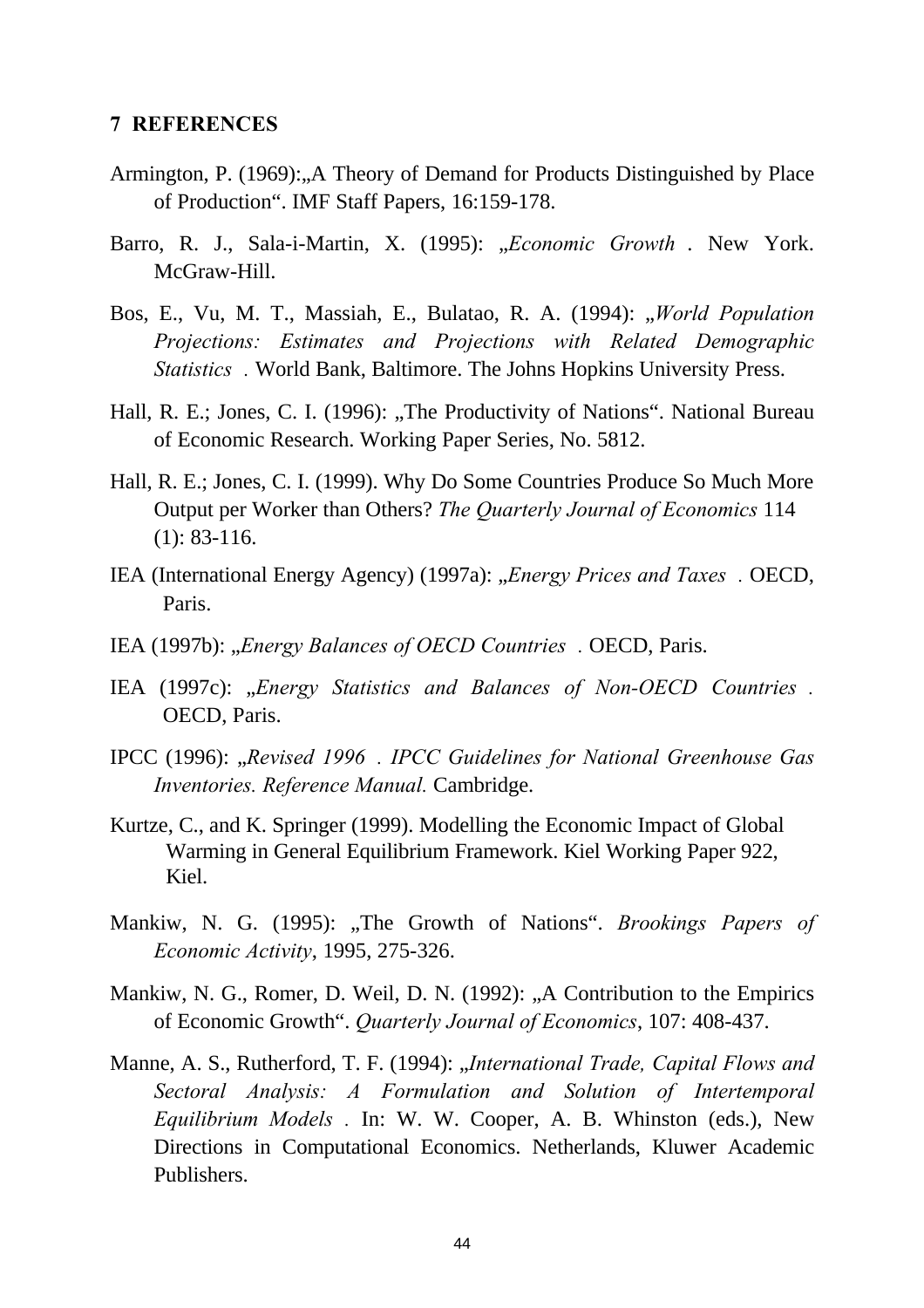- McDougall, R. (Ed.) (GTAP 1997): "*Global Trade, Assistance, and Protection: The GTAP 3 Data Base".* Center for Global Trade Analysis, Purdue University.
- Nakicenovic, N. et al. (Eds.) (1998): "*Global Energy Perspectives*. Cambridge University Press.
- Nordhaus, W. D. (1991): "To Slow or not to Slow: The Economics of the Greenhouse Effect". *The Economic Journal,* 101, 920-37.
- Nordhaus, W. D. and Yang, Z. (1996): "A Regional Dynamic General Equilibrium Model of Alternative Climate-Change Strategies". *American Economic Review,* 86, 741-65.
- Psacharopoulos, G. (1994): "Returns to Investment in Education: A Global Update", *World Development*, 22(9):1325-1343.
- Rutherford, T. F. (1998): "GTAP in GAMS: Tools for Energy-Economic Modeling". Working Paper, University of Colorado, Department of Economics.
- Schmidt-Hebel, K., Serén, L. (1997): "Saving Across the World: Puzzles and Policies". *World Bank, Discussion Paper, No. 354*, Washington, D.C..
- Springer, K. (1998): "The DART General Equilibrium Model: A Technical Description". *Kiel Working Paper, No. 883*, September 1998, Kiel.
- Thimann, C. (1996). *Aufbau von Kapitalstock und Vermögen in Ostdeutschland: Der lange Weg zur Einheitlichkeit der Lebensverhälnisse.* Tübingen: J.C.B. Mohr.
- United Nations (UN) (1997): "Kyoto Protocol . FCCC/CP/1997/L.7/Add.1 Bonn, United Nations, 1997.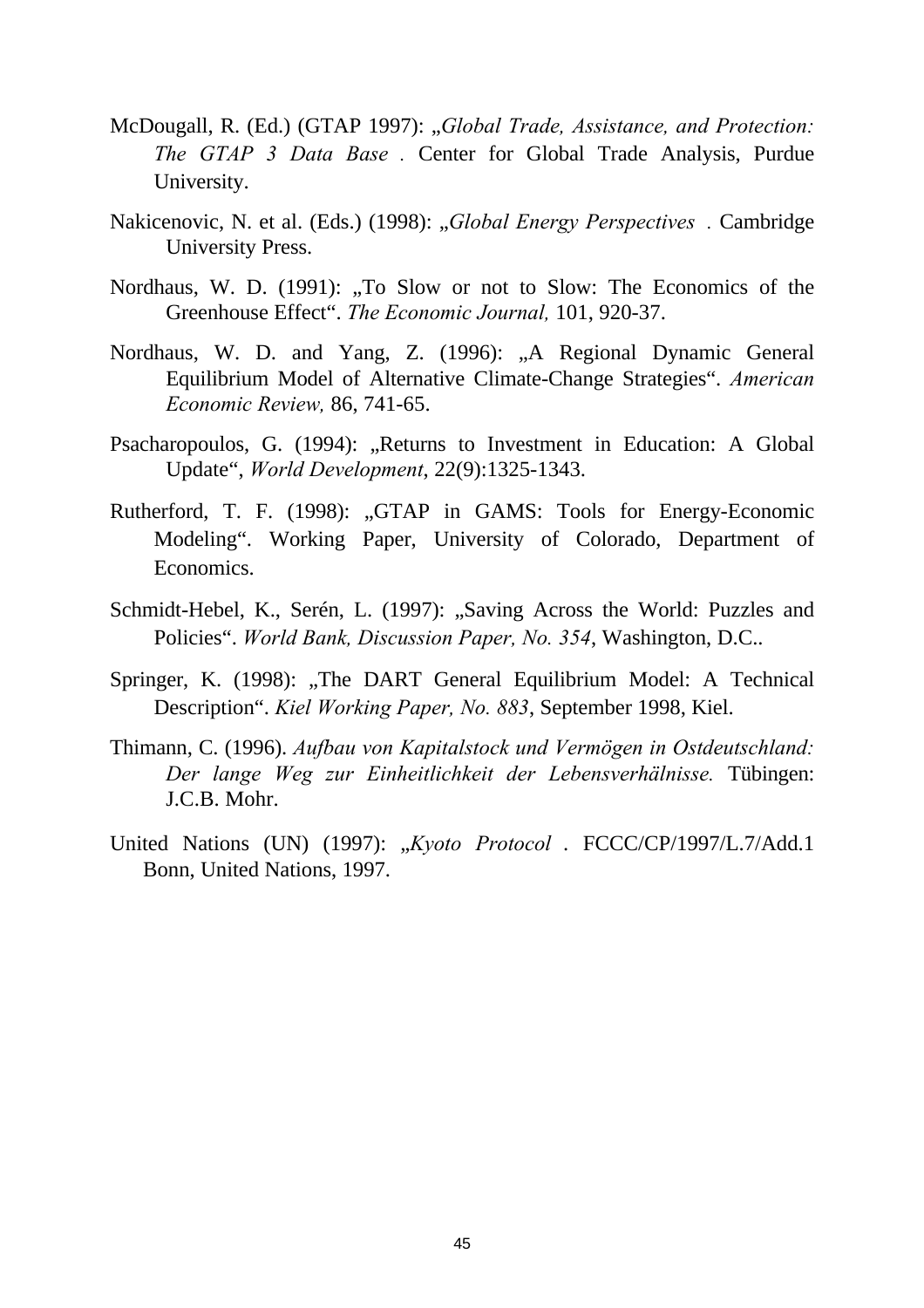# **8 APPENDIX**

|            | <b>CRU</b> | <b>COL</b> | <b>GAS</b> | <b>EGW</b> | OIL  | <b>ISM</b> | <b>CPP</b> | <b>AGR</b> | <b>TRN</b> | <b>CDG</b> | Y           |
|------------|------------|------------|------------|------------|------|------------|------------|------------|------------|------------|-------------|
| <b>NAM</b> | 7.6        | 3.3        | 5.6        | 16.6       | 16.4 | 45.5       | 73.7       | 68.4       | 254.0      | 103.1      | 630.2       |
| <b>WEU</b> | 2.3        | 2.3        | 2.5        | 17.6       | 22.2 | 75.5       | 105.4      | 117.0      | 309.2      |            | 153.2 755.8 |
| <b>PAO</b> | 0.5        | 0.5        | 0.7        | 9.2        | 7.9  | 48.4       | 55.1       | 56.9       | 159.3      | 119.4      | 394.2       |
| <b>MEA</b> | 14.3       |            | 1.6        | 1.4        | 5.0  | 3.6        | 5.5        | 10.7       | 15.5       | 13.2       | 56.8        |
| <b>PAS</b> | 1.6        | 0.2        | 1.5        | 3.0        | 5.1  | 13.4       | 14.8       | 28.9       | 31.3       | 28.9       | 93.6        |
| <b>CPA</b> | 2.0        | 3.2        | 0.2        | 3.6        | 2.2  | 6.4        | 5.7        | 20.4       | 14.3       | 15.0       | 47.0        |
| IDI        | 0.4        | 0.7        | 0.2        | 1.5        | 1.1  | 1.8        | 2.3        | 11.7       | 6.2        | 5.2        | 18.4        |
| <b>LAM</b> | 5.7        | 0.1        | 0.8        | 3.2        | 5.9  | 14.0       | 16.8       | 38.1       | 43.7       | 23.7       | 97.6        |
| <b>FSU</b> | 1.3        | 0.8        | 1.2        | 2.0        | 1.1  | 4.9        | 6.3        | 7.7        | 17.2       | 10.1       | 50.5        |
| <b>AFR</b> | 2.3        | 1.6        | 0.2        | 1.9        | 1.1  | 2.8        | 3.2        | 12.4       | 8.0        | 5.1        | 25.6        |
| <b>ROW</b> | 4.2        | 2.0        | 0.7        | 2.9        | 1.4  | 9.9        | 12.7       | 28.6       | 33.0       | 20.1       | 86.2        |

Table A1 — Production Structure by Region 1993 (in billion 1990 US\$)

Table A2 — Production Structure 1993 (in percent of total output)

|            | <b>CRU</b> | <b>COL</b> | <b>GAS</b> | <b>EGW</b> | OIL | <b>ISM</b> | <b>CPP</b> | <b>AGR</b> | <b>TRN</b> | <b>CDG</b> | Y     |
|------------|------------|------------|------------|------------|-----|------------|------------|------------|------------|------------|-------|
| <b>NAM</b> | 0.6        | 0.3        | 0.5        | 1.4        | 1.3 | 3.7        | 6.0        | 5.6        | 20.7       | 8.4        | 51.5  |
| <b>WEU</b> | 0.1        | 0.1        | 0.2        | 1.1        | 1.4 | 4.8        | 6.7        | 7.5        | 19.8       | 9.8        | 48.4  |
| <b>PAO</b> | 0.1        | 0.1        | 0.1        | 1.1        | 0.9 | 5.7        | 6.5        | 6.7        | 18.7       | 14.0       | 46.37 |
| <b>MEA</b> | 11.2       | 0.0        | 1.3        | 1.1        | 3.9 | 2.8        | 4.3        | 8.4        | 12.2       | 10.4       | 44.5  |
| <b>PAS</b> | 0.7        | 0.1        | 0.7        | 1.3        | 2.3 | 6.0        | 6.7        | 13.0       | 14.1       | 13.0       | 42.1  |
| <b>CPA</b> | 1.7        | 2.7        | 0.1        | 3.0        | 1.9 | 5.3        | 4.7        | 17.0       | 11.9       | 12.5       | 39.2  |
| IDI        | 0.7        | 1.4        | 0.3        | 3.0        | 2.2 | 3.7        | 4.6        | 23.7       | 12.6       | 10.5       | 37.2  |
| <b>LAM</b> | 2.3        | 0.1        | 0.3        | 1.3        | 2.4 | 5.6        | 6.7        | 15.3       | 17.5       | 9.5        | 39.1  |
| <b>FSU</b> | 1.2        | 0.7        | 1.1        | 2.0        | 1.0 | 4.8        | 6.1        | 7.5        | 16.7       | 9.8        | 49.0  |
| <b>AFR</b> | 3.7        | 2.5        | 0.2        | 2.9        | 1.7 | 4.3        | 4.9        | 19.4       | 12.4       | 8.0        | 39.9  |
| <b>ROW</b> | 2.1        | 1.0        | 0.4        | 1.4        | 0.7 | 4.9        | 6.3        | 14.2       | 16.3       | 9.9        | 42.8  |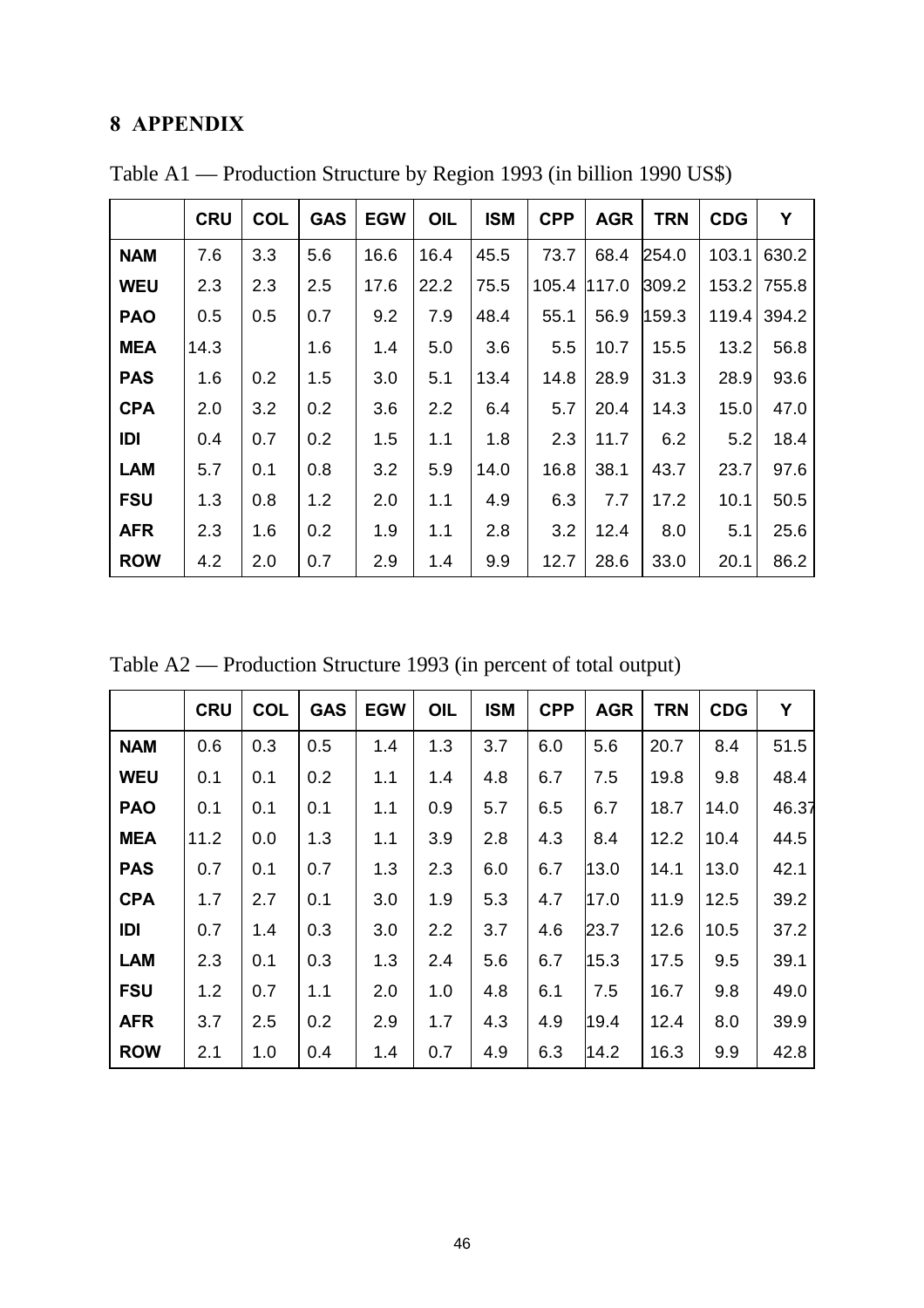|            | <b>COL</b> | <b>GAS</b> | <b>EGW</b> | OIL | <b>ISM</b> | <b>CPP</b> | <b>AGR</b> | <b>TRN</b> | Y    |
|------------|------------|------------|------------|-----|------------|------------|------------|------------|------|
| <b>NAM</b> | 0.5        | 0.5        | 0.2        | 1.7 | 3.5        | 9.4        | 6.3        | 18.1       | 32.4 |
| <b>WEU</b> | 0.1        | 0.6        | 1.2        | 8.3 | 6.8        | 13.0       | 5.8        | 19.0       | 45.8 |
| <b>PAO</b> | 0.4        | 0.1        |            | 0.5 | 3.2        | 3.2        | 2.0        | 11.5       | 21.8 |
| <b>MEA</b> |            | 0.4        | 0.0        | 2.3 | 0.3        | 1.1        | 0.6        | 1.5        | 11.8 |
| <b>PAS</b> | 0.1        | 0.6        | 0.0        | 1.6 | 2.1        | 2.9        | 3.3        | 4.7        | 22.7 |
| <b>CPA</b> | 0.1        |            | 0.0        | 0.1 | 0.7        | 0.9        | 1.1        | 0.6        | 10.6 |
| IDI        | 3.6        |            | 7.3        | 0.1 | 0.2        | 0.2        | 0.4        | 0.2        | 1.4  |
| <b>LAM</b> | 0.1        | 0.0        | 0.2        | 1.6 | 1.9        | 1.6        | 3.7        | 3.2        | 7.6  |
| <b>FSU</b> | 0.0        | 0.1        | 0.0        | 0.1 | 0.6        | 0.6        | 1.0        | 0.5        | 1.2  |
| <b>AFR</b> | 0.5        | 4.9        | 0.0        | 0.2 | 0.7        | 0.3        | 1.0        | 0.5        | 3.1  |
| <b>ROW</b> | 0.1        | 0.4        | 0.2        | 0.5 | 2.3        | 3.1        | 2.3        | 4.0        | 12.5 |

Table A3 — Sectoral Exports by Region 1993 (in billion 1990 US\$)

Table A4 — Export Structure 1993 (in percent of total exports)

|            | <b>COL</b> | <b>GAS</b> | <b>EGW</b> | OIL  | <b>ISM</b> | <b>CPP</b> | <b>AGR</b> | <b>TRN</b> | Y    |
|------------|------------|------------|------------|------|------------|------------|------------|------------|------|
| <b>NAM</b> | 0.7        | 0.7        | 0.2        | 0.4  | 4.8        | 13.0       | 8.6        | 24.9       | 44.6 |
| <b>WEU</b> | 0.1        | 0.6        | 1.2        | 8.2  | 6.7        | 13.0       | 5.8        | 18.9       | 45.6 |
| <b>PAO</b> | 0.9        | 0.2        |            | 1.2  | 7.4        | 7.6        | 4.8        | 27.0       | 50.1 |
| <b>MEA</b> |            | 2.4        | 0.1        | 12.8 | 1.7        | 6.0        | 3.3        | 8.3        | 65.5 |
| <b>PAS</b> | 0.2        | 1.6        | 0.0        | 4.2  | 5.6        | 7.5        | 8.6        | 12.3       | 59.9 |
| <b>CPA</b> | 0.4        |            | 0.3        | 0.8  | 4.9        | 6.1        | 7.9        | 4.0        | 75.6 |
| IDI        | 0.0        |            | 0.0        | 3.8  | 6.4        | 7.3        | 14.9       | 9.7        | 57.8 |
| <b>LAM</b> | 0.4        | 0.1        | 0.9        | 8.2  | 9.3        | 8.3        | 18.7       | 16.1       | 38.1 |
| <b>FSU</b> | 0.9        | 4.1        | 0.4        | 3.2  | 17.3       | 16.7       | 12.0       | 13.8       | 31.7 |
| <b>AFR</b> | 7.9        | 0.0        | 0.5        | 3.9  | 11.3       | 4.1        | 15.1       | 8.2        | 49.0 |
| <b>ROW</b> | 0.5        | 1.7        | 0.8        | 1.4  | 9.0        | 12.3       | 9.0        | 15.9       | 49.3 |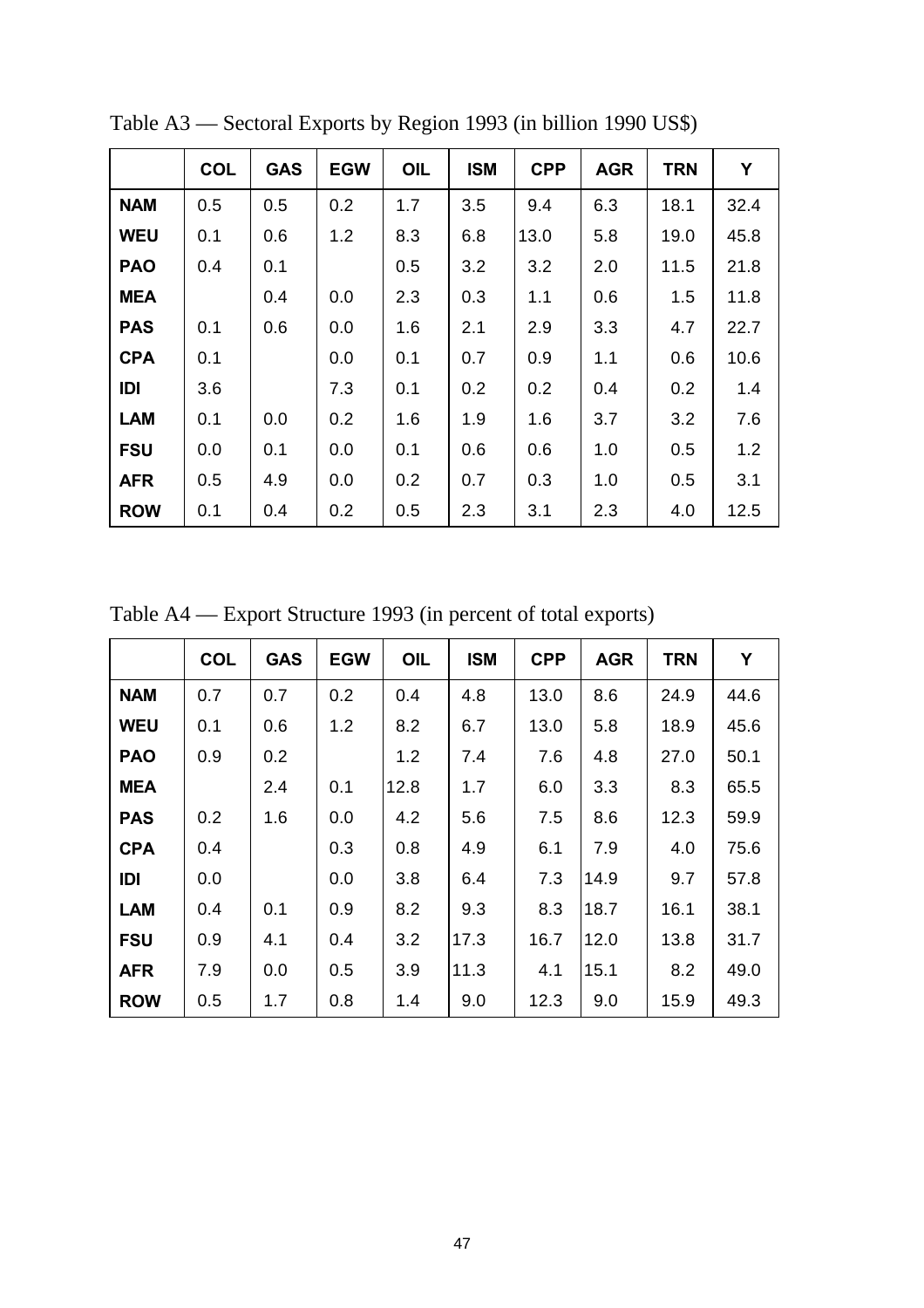|            | Land | Labor | <b>Capital</b> | Rent |
|------------|------|-------|----------------|------|
| <b>NAM</b> | 2.0  | 372.4 | 208.0          | 8.2  |
| <b>WEU</b> | 3.0  | 410.7 | 298.5          | 3.5  |
| <b>PAO</b> | 3.3  | 213.7 | 144.1          | 0.8  |
| <b>MEA</b> | 0.3  | 21.8  | 30.6           | 7.9  |
| <b>PAS</b> | 4.1  | 35.1  | 38.4           | 1.7  |
| <b>CPA</b> | 2.7  | 18.5  | 14.2           | 2.7  |
| IDI        | 1.7  | 11.0  | 8.4            | 0.6  |
| <b>LAM</b> | 2.8  | 42.9  | 63.6           | 3.3  |
| <b>FSU</b> | 0.5  | 29.6  | 17.0           | 1.6  |
| <b>AFR</b> | 0.6  | 12.8  | 13.7           | 2.1  |
| <b>ROW</b> | 2.8  | 44.0  | 35.4           | 3.5  |

Table A5 — Primary Factor Supply – Factor Income 1993 (billion 1990 US\$)

Table A6 — Factor Income Structure in Percent 1993

|            | Land | Labor | <b>Capital</b> | Rent |
|------------|------|-------|----------------|------|
| <b>NAM</b> | 0.3  | 63.1  | 35.2           | 1.4  |
| <b>WEU</b> | 0.4  | 57.4  | 41.7           | 0.5  |
| <b>PAO</b> | 0.9  | 59.0  | 39.8           | 0.2  |
| <b>MEA</b> | 0.5  | 36.0  | 50.4           | 13.1 |
| <b>PAS</b> | 5.2  | 44.2  | 48.5           | 2.1  |
| <b>CPA</b> | 7.0  | 48.6  | 37.4           | 7.0  |
| IDI        | 7.9  | 50.5  | 38.8           | 2.7  |
| <b>LAM</b> | 2.5  | 38.1  | 56.5           | 2.9  |
| <b>FSU</b> | 0.9  | 60.8  | 35.0           | 3.3  |
| AFR        | 2.0  | 43.9  | 47.0           | 7.1  |
| <b>ROW</b> | 3.2  | 51.4  | 41.3           | 4.0  |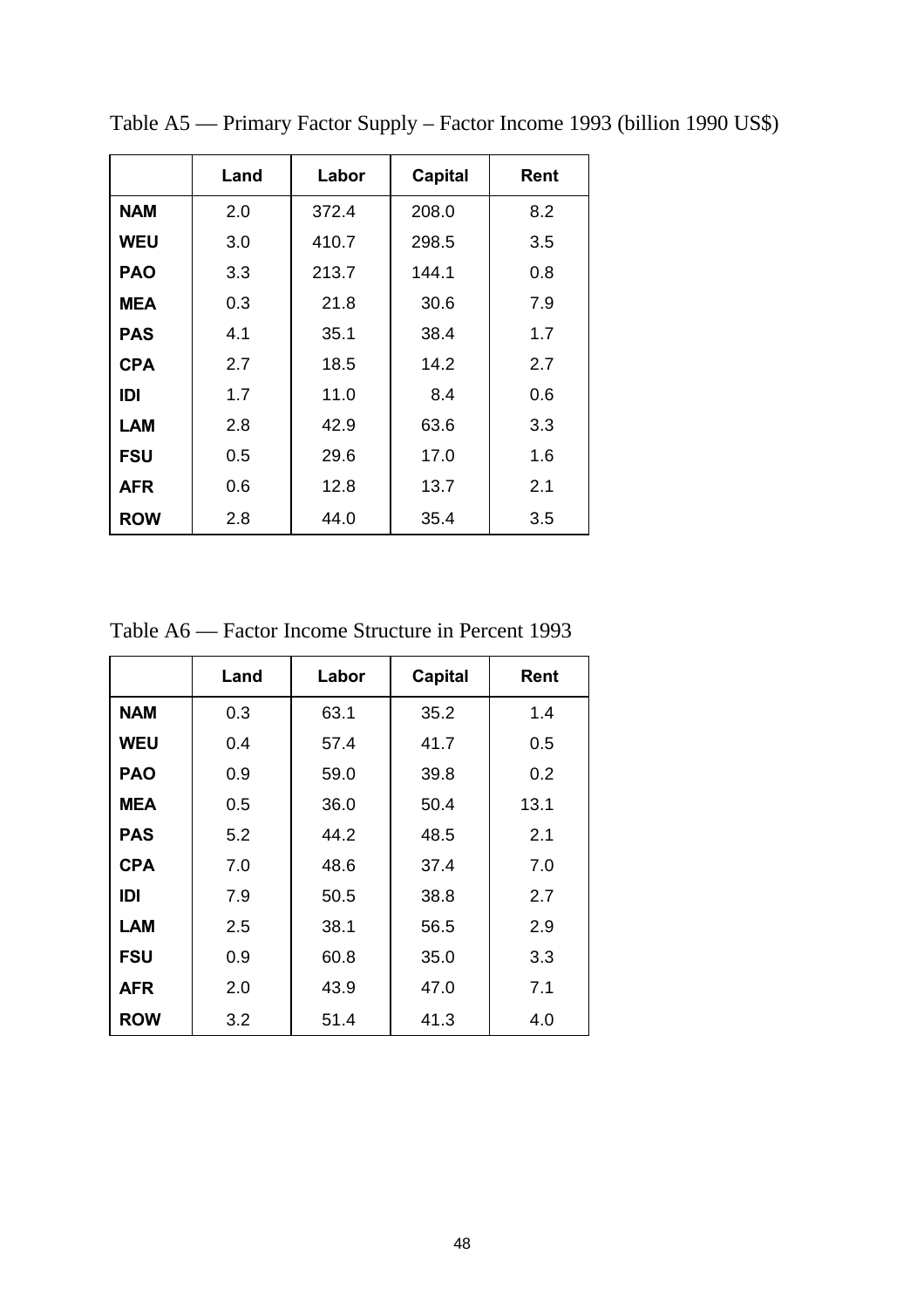|            | <b>CRU</b> | <b>COL</b> | <b>GAS</b> | <b>EGW</b> | <b>OIL</b> | <b>ISM</b> | <b>CPP</b> | <b>AGR</b> | <b>TRN</b> | <b>CDG</b> | Y    |
|------------|------------|------------|------------|------------|------------|------------|------------|------------|------------|------------|------|
| <b>NAM</b> | 0,4        | 0,2        | 0,5        | 1,3        | 0,5        | 4,0        | 6,5        | 5,9        | 19,9       | 8,9        | 51,9 |
| <b>WEU</b> | 0,1        | 0,1        | 0,2        | 1,1        | 0,7        | 5,2        | 7,1        | 7,5        | 20,1       | 10,2       | 47,9 |
| <b>PAO</b> | 0,0        | 0,1        | 0,1        | 0,9        | 0,4        | 6,3        | 7,2        | 7,4        | 20,5       | 10,0       | 47,1 |
| <b>MEA</b> | 2,7        | 0,0        | 0,9        | 0,6        | 1,2        | 3,4        | 5,3        | 10,0       | 12,9       | 13,0       | 49,9 |
| <b>PAS</b> | 0,2        | 0,0        | 0,4        | 1,0        | 1,1        | 8,8        | 7,3        | 9,9        | 16,1       | 8,8        | 46,3 |
| <b>CPA</b> | 0,4        | 0,9        | 0,1        | 2,4        | 0,5        | 2,3        | 4,5        | 21,0       | 14,7       | 8,5        | 44,8 |
| IDI        | 0,2        | 0,5        | 0,3        | 2,2        | 0,7        | 3,9        | 3,9        | 23,4       | 13,1       | 10,5       | 41,3 |
| <b>LAM</b> | 0,7        | 0,0        | 0,3        | 1,0        | 0,9        | 6,4        | 7,2        | 14,7       | 16,5       | 10,2       | 42,1 |
| <b>FSU</b> | 0,4        | 0,3        | 0,9        | 1,6        | 0,3        | 4,8        | 5,8        | 6,7        | 17,4       | 10,4       | 51,3 |
| <b>AFR</b> | 0,8        | 0,8        | 0,2        | 1,7        | 0,8        | 2,5        | 5,1        | 25,2       | 13,7       | 8,5        | 40,6 |
| <b>ROW</b> | 0,7        | 0,4        | 0,2        | 0,8        | 0,1        | 5,4        | 5,4        | 12,2       | 17,9       | 10,7       | 46,3 |

Table A7 — Production Structure (real) 2030 in Percent of Total Output

Table A8 — Production Structure (values) 2030 in Percent of Total Output

|            | <b>CRU</b> | <b>COL</b> | <b>GAS</b> | <b>EGW</b> | OIL | <b>ISM</b> | <b>CPP</b> | <b>AGR</b> | <b>TRN</b> | <b>CDG</b> | Y    |
|------------|------------|------------|------------|------------|-----|------------|------------|------------|------------|------------|------|
| <b>NAM</b> | 2,9        | 0,6        | 0,6        | 1,5        | 2,8 | 3,8        | 6,3        | 5,5        | 20,8       | 8,2        | 47,1 |
| <b>WEU</b> | 0,6        | 0,3        | 0,3        | 1,6        | 3,8 | 5,2        | 7,2        | 7,3        | 19,9       | 9,5        | 44,4 |
| <b>PAO</b> | 0,3        | 0,2        | 0,1        | 1,6        | 2,2 | 6,2        | 7,4        | 7,6        | 20,6       | 9,5        | 44,4 |
| <b>MEA</b> | 16,4       | 0,0        | 1,6        | 1,7        | 6,1 | 3,0        | 4,5        | 8,3        | 11,4       | 10,2       | 36,7 |
| <b>PAS</b> | 1,2        | 0,1        | 0,8        | 2,0        | 5,7 | 8,6        | 8,0        | 11,8       | 14,6       | 7,8        | 39,3 |
| <b>CPA</b> | 3,0        | 4,8        | 0,3        | 4,0        | 3,7 | 4,5        | 5,4        | 17,8       | 12,2       | 7,2        | 36,9 |
| IDI        | 1,7        | 3,3        | 0,5        | 4,3        | 4,4 | 4,8        | 4,9        | 21,5       | 12,1       | 9,0        | 33,5 |
| <b>LAM</b> | 5,0        | 0,1        | 0,5        | 1,6        | 4,8 | 6,0        | 6,9        | 14,4       | 16,7       | 8,9        | 35,0 |
| <b>FSU</b> | 3,0        | 1,5        | 1,7        | 2,9        | 2,1 | 5,3        | 6,3        | 6,9        | 15,9       | 9,2        | 45,1 |
| <b>AFR</b> | 6,0        | 4,2        | 0,4        | 4,1        | 3,8 | 3,5        | 5,3        | 19,1       | 12,4       | 7,4        | 33,9 |
| <b>ROW</b> | 4,9        | 1,7        | 0,3        | 2,0        | 0,7 | 5,6        | 6,0        | 13,2       | 16,6       | 9,4        | 39,5 |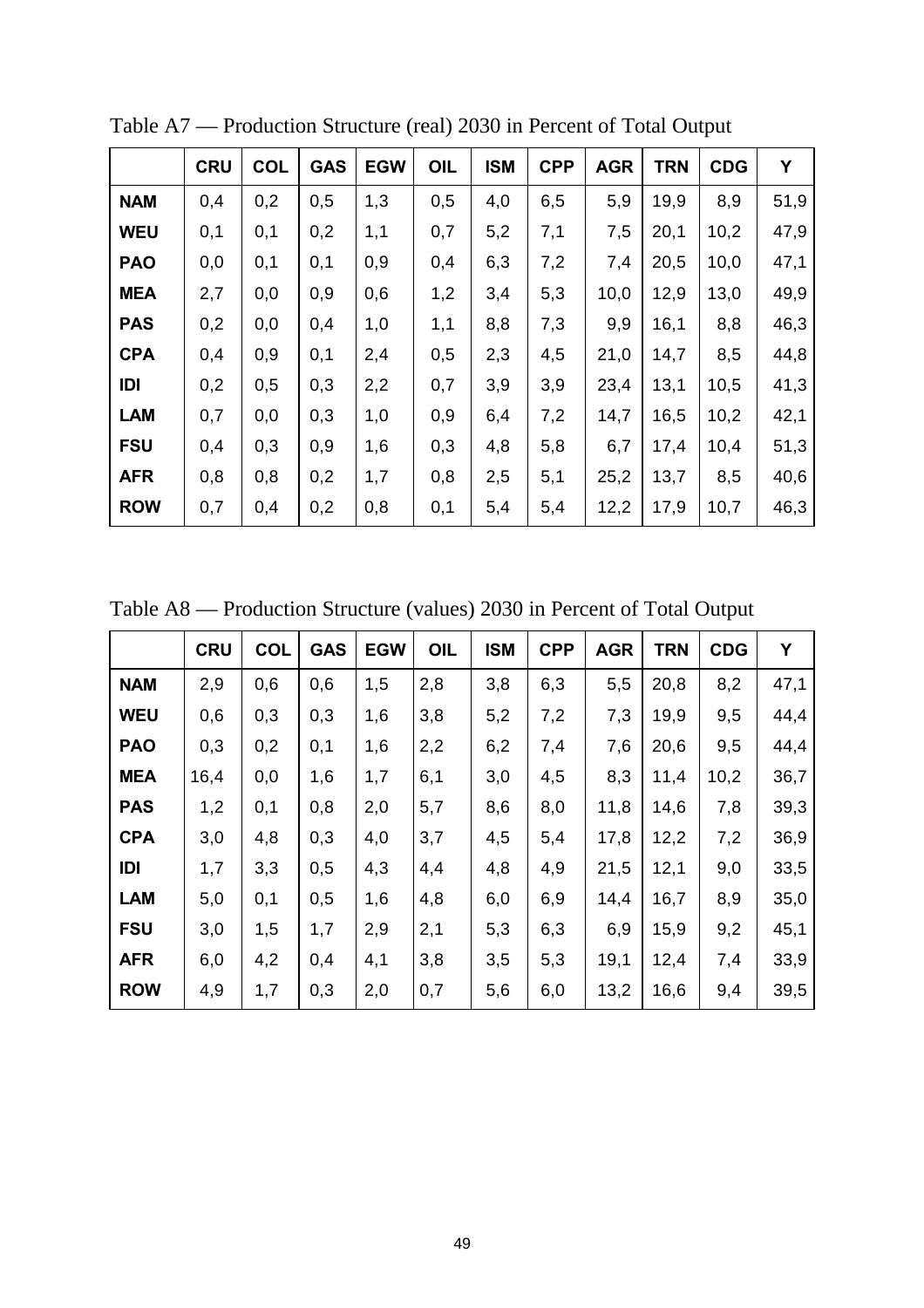|                                    | <b>CRU</b> | <b>COL</b> | <b>GAS</b> | <b>EGW</b> | <b>OIL</b> | <b>ISM</b> | <b>CPP</b> | <b>AGR</b> | <b>TRN</b> | Y    | <b>Total</b> |
|------------------------------------|------------|------------|------------|------------|------------|------------|------------|------------|------------|------|--------------|
| <b>NAM</b>                         | 0,3        | 1,0        | 0,9        | 0,3        | 1,0        | 6,0        | 15,9       | 10,0       | 22,5       | 42,2 | 100          |
| <b>WEU</b>                         | 0,0        | 0,1        | 0,7        | 1,5        | 4,9        | 8,6        | 14,8       | 6,4        | 20,3       | 42,6 | 100          |
| <b>PAO</b>                         | 0,0        | 0,7        | 0,1        | 0,0        | 0,5        | 10,3       | 9,3        | 5,0        | 28,8       | 45,3 | 100          |
| <b>MEA</b>                         | 12,1       | 0,0        | 1,3        | 0,0        | 3,3        | 2,0        | 7,1        | 3,6        | 7,1        | 63,6 | 100          |
| <b>PAS</b>                         | 0,0        | 0,0        | 0,8        | 0,0        | 1,9        | 8,7        | 7,6        | 5,0        | 14,6       | 61,3 | 100          |
| <b>CPA</b>                         | 0,0        | 0,1        | 0,0        | 0,2        | 0,2        | 1,1        | 4,5        | 10,7       | 5,4        | 77,9 | 100          |
| IDI                                | 0,0        | 0,0        | 0,0        | 0,0        | 0,9        | 5,0        | 4,5        | 15,9       | 10,3       | 63,3 | 100          |
| <b>LAM</b>                         | 0,9        | 0,2        | 0,1        | 0,6        | 3,1        | 12,2       | 9,5        | 17,5       | 14,7       | 41,2 | 100          |
| <b>FSU</b>                         | 3,9        | 0,4        | 2,7        | 0,2        | 0,6        | 17,2       | 16,0       | 10,4       | 15,8       | 32,7 | 100          |
| <b>AFR</b>                         | 3,8        | 1,8        | 0,0        | 0,1        | 2,1        | 4,9        | 4,1        | 25,0       | 9,3        | 48,7 | 100          |
| <b>ROW</b>                         | 4,5        | 0,3        | 0,8        | 0,2        | 0,2        | 9,3        | 9,3        | 6,7        | 18,0       | 50,8 | 100          |
| World                              | 1,7        | 0,3        | 0,6        | 0,4        | 2,2        | 7,5        | 10,2       | 8,0        | 16,7       | 52,3 | 100          |
| *Crude Oil (CRU) only net exports. |            |            |            |            |            |            |            |            |            |      |              |

Table A9 — Export Structure (quantities) 2030 in Percent of Total Exports\*

Table A10 — Export Share in World Exports 2030 by Region and Commodity (quantities, in percent)

|            | <b>CRU</b> | <b>COL</b> | <b>GAS</b> | <b>EGW</b> | OIL  | <b>ISM</b> | <b>CPP</b> | <b>AGR</b> | <b>TRN</b> | Υ    | <b>Total</b> |
|------------|------------|------------|------------|------------|------|------------|------------|------------|------------|------|--------------|
| <b>NAM</b> | 2,1        | 39,4       | 16,4       | 8,7        | 5,4  | 9,7        | 18,8       | 15,1       | 16,3       | 9,8  | 12,1         |
| <b>WEU</b> | 0,0        | 7,6        | 24,6       | 74,2       | 47,8 | 24,5       | 31,1       | 17,3       | 26,1       | 17,5 | 21,5         |
| <b>PAO</b> | 0,0        | 19,0       | 1,1        | 0,0        | 1,9  | 11,4       | 7,5        | 5,2        | 14,3       | 7,2  | 8,3          |
| <b>MEA</b> | 60,8       | 0,0        | 16,7       | 0,2        | 12,6 | 2,2        | 5,8        | 3,8        | 3,6        | 10,2 | 8,4          |
| <b>PAS</b> | 0,0        | 2,6        | 24,8       | 0,1        | 18,3 | 24,1       | 15,5       | 13,0       | 18,2       | 24,4 | 20,8         |
| <b>CPA</b> | 0,0        | 2,2        | 0,0        | 3,0        | 0,6  | 1,2        | 3,7        | 11,2       | 2,7        | 12,5 | 8,4          |
| IDI        | 0,0        | 0,0        | 0,0        | 0,0        | 0,5  | 0,8        | 0,5        | 2,3        | 0,7        | 1,4  | 1,2          |
| <b>LAM</b> | 3,6        | 3,3        | 0,9        | 8,6        | 9,2  | 10,6       | 6,1        | 14,2       | 5,7        | 5,1  | 6,5          |
| <b>FSU</b> | 2,6        | 1,3        | 4,7        | 0,6        | 0,3  | 2,5        | 1,7        | 1,4        | 1,1        | 0,7  | 1,1          |
| <b>AFR</b> | 6,5        | 16,3       | 0,0        | 0,8        | 2,7  | 1,9        | 1,2        | 8,9        | 1,6        | 2,6  | 2,8          |
| <b>ROW</b> | 24,3       | 8,3        | 10,6       | 3,7        | 0,6  | 11,1       | 8,2        | 7,5        | 9,7        | 8,7  | 8,9          |
| World      | 100        | 100        | 100        | 100        | 100  | 100        | 100        | 100        | 100        | 100  | 100          |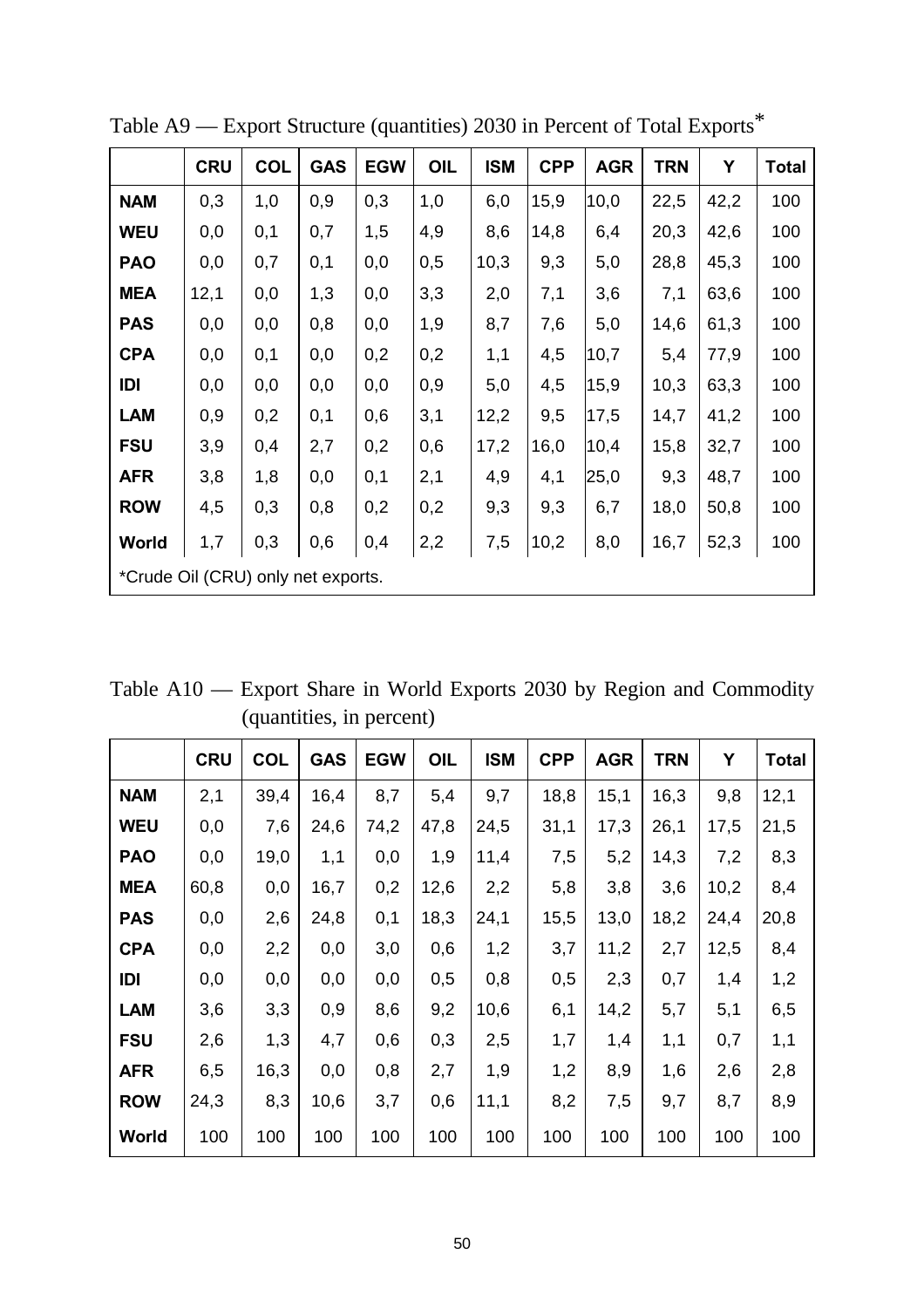|            | <b>CRU</b> | <b>COL</b> | <b>GAS</b> | <b>EGW</b> | OIL  | <b>ISM</b> | <b>CPP</b> | <b>AGR</b> | <b>TRN</b> | Υ    | <b>Total</b> |
|------------|------------|------------|------------|------------|------|------------|------------|------------|------------|------|--------------|
| <b>NAM</b> | 1,9        | 3,2        | 1,3        | 0,4        | 5,1  | 5,9        | 15,5       | 9,5        | 21,9       | 35,4 | 100          |
| <b>WEU</b> | 0,0        | 0,4        | 1,1        | 2,2        | 22,4 | 7,6        | 12,9       | 5,4        | 16,8       | 31,2 | 100          |
| <b>PAO</b> | 0,0        | 2,7        | 0,1        | 0,0        | 2,7  | 11,4       | 9,8        | 5,0        | 28,6       | 39,7 | 100          |
| <b>MEA</b> | 49,2       | 0,0        | 1,2        | 0,0        | 9,9  | 1,2        | 3,9        | 1,9        | 3,7        | 29,0 | 100          |
| <b>PAS</b> | 0,0        | 0,2        | 1,3        | 0,0        | 10,3 | 9,1        | 8,2        | 5,3        | 13,9       | 51,7 | 100          |
| <b>CPA</b> | 0,0        | 0,4        | 0,0        | 0,3        | 1,0  | 1,7        | 5,7        | 11,4       | 5,8        | 73,6 | 100          |
| IDI        | 0,0        | 0,0        | 0,0        | 0,0        | 5,1  | 5,9        | 5,5        | 16,7       | 10,6       | 56,3 | 100          |
| <b>LAM</b> | 5,9        | 0,5        | 0,1        | 0,8        | 14,2 | 11,1       | 8,5        | 15,1       | 13,1       | 30,6 | 100          |
| <b>FSU</b> | 22,0       | 1,1        | 3,6        | 0,3        | 2,9  | 14,9       | 13,5       | 8,2        | 11,7       | 22,0 | 100          |
| <b>AFR</b> | 22,3       | 5,9        | 0,0        | 0,2        | 8,4  | 4,5        | 3,4        | 16,8       | 6,8        | 31,7 | 100          |
| <b>ROW</b> | 26,8       | 1,0        | 1,1        | 0,3        | 0,8  | 7,8        | 8,1        | 5,5        | 13,9       | 34,8 | 100          |
| World      | 10,5       | 1,1        | 0,9        | 0,7        | 10,5 | 7,0        | 9,5        | 6,9        | 14,5       | 38,5 | 100          |

Table A11 — Export Structure (values) 2030 in Percent of Total Exports

Table A12 — Import Structure (quantities) 2030 in Percent of Total Imports

|            | <b>CRU</b> | <b>COL</b> | <b>GAS</b> | <b>EGW</b> | OIL | <b>ISM</b> | <b>CPP</b> | <b>AGR</b> | <b>TRN</b> | Υ    | Total |
|------------|------------|------------|------------|------------|-----|------------|------------|------------|------------|------|-------|
| <b>NAM</b> | 0,0        | 0,0        | 0,3        | 0,0        | 0,6 | 3,6        | 6,0        | 4,2        | 15,8       | 69,5 | 100   |
| <b>WEU</b> | 2,8        | 0,7        | 1,7        | 0,7        | 2,0 | 4,0        | 7,7        | 7,9        | 14,4       | 57,9 | 100   |
| <b>PAO</b> | 2,1        | 1,1        | 4,9        | 0,0        | 1,5 | 2,8        | 5,5        | 18,8       | 17,8       | 45,4 | 100   |
| <b>MEA</b> | 0,0        | 0,1        | 0,1        | 0,1        | 1,0 | 8,0        | 8,3        | 10,7       | 24,1       | 47,6 | 100   |
| <b>PAS</b> | 3,2        | 0,9        | 0,8        | 0,0        | 1,0 | 7,7        | 12,7       | 16,2       | 7,7        | 49,7 | 100   |
| <b>CPA</b> | 0,5        | 0,6        | 0,0        | 0,0        | 1,2 | 31,0       | 18,4       | 3,0        | 4,3        | 40,9 | 100   |
| IDI        | 6,0        | 1,5        | 0,0        | 0,2        | 2,7 | 18,5       | 29,8       | 3,2        | 7,0        | 31,0 | 100   |
| <b>LAM</b> | 0,0        | 0,3        | 0,3        | 0,6        | 1,1 | 5,6        | 12,5       | 8,3        | 28,3       | 43,0 | 100   |
| <b>FSU</b> | 0,0        | 0,0        | 1,0        | 0,0        | 0,8 | 5,0        | 8,3        | 23,9       | 11,3       | 49,6 | 100   |
| <b>AFR</b> | 0,0        | 0,2        | 0,0        | 0,8        | 0,7 | 15,5       | 13,1       | 5,5        | 27,0       | 37,2 | 100   |
| <b>ROW</b> | 0,0        | 0,2        | 1,1        | 1,2        | 5,6 | 7,6        | 15,8       | 10,5       | 11,8       | 46,1 | 100   |
| World      | 1,4        | 0,5        | 1,1        | 0,4        | 1,7 | 7,7        | 10,3       | 9,8        | 15,1       | 52,1 | 100   |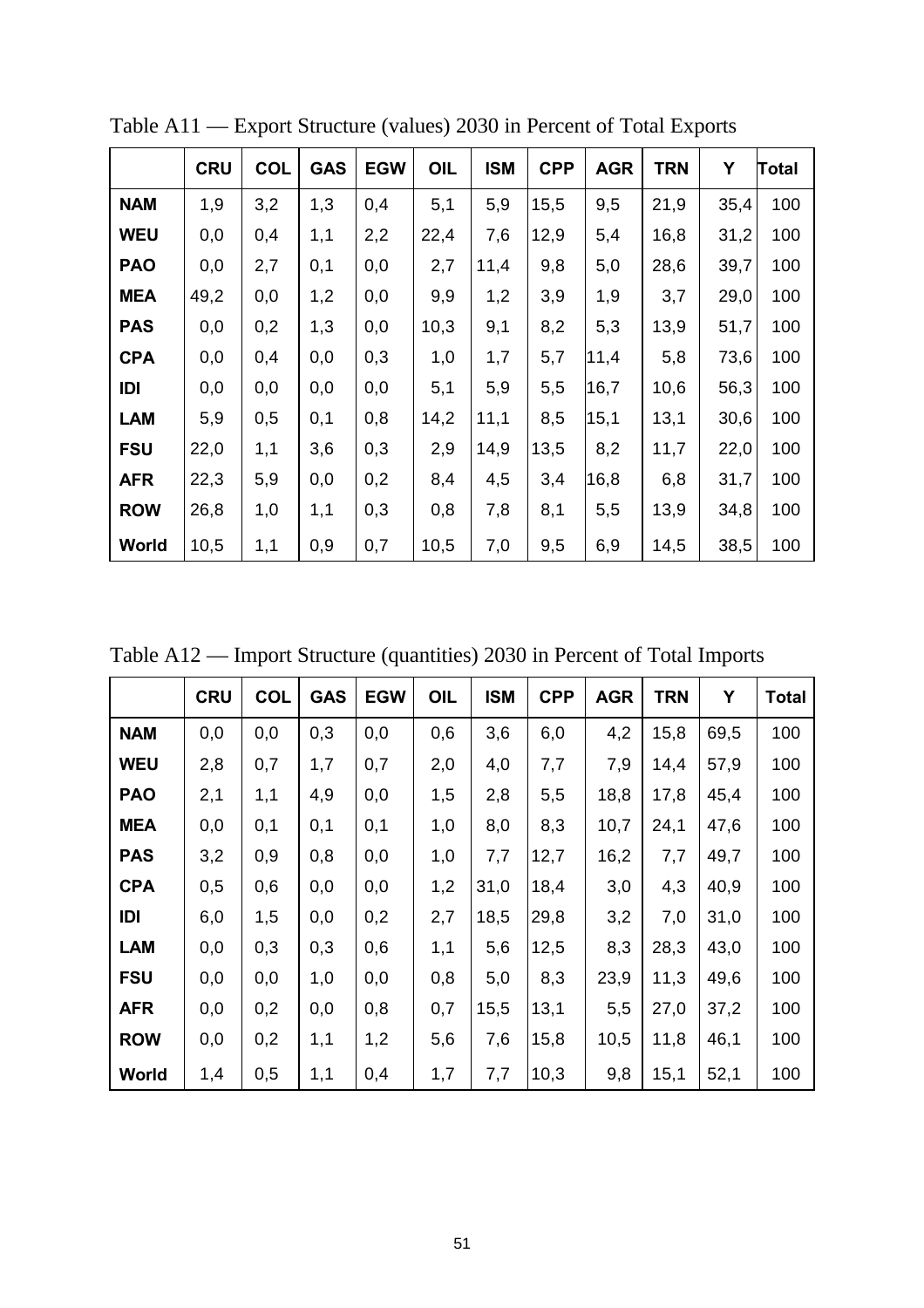|            | <b>CRU</b> | <b>COL</b> | <b>GAS</b> | <b>EGW</b> | OIL  | <b>ISM</b> | <b>CPP</b> | <b>AGR</b> | <b>TRN</b> | Y    | Total |
|------------|------------|------------|------------|------------|------|------------|------------|------------|------------|------|-------|
| <b>NAM</b> | 0,0        | 0,7        | 4,2        | 2,0        | 5,5  | 7,2        | 8,9        | 6,6        | 16,1       | 20,4 | 15,3  |
| <b>WEU</b> | 45,4       | 30,1       | 36,6       | 45,7       | 27,7 | 11,7       | 16,9       | 18,3       | 21,5       | 25,1 | 22,5  |
| <b>PAO</b> | 11,0       | 16,2       | 33,8       | 0,0        | 6,7  | 2,7        | 3,9        | 13,9       | 8,6        | 6,3  | 7,3   |
| <b>MEA</b> | 0,0        | 1,5        | 0,5        | 3,3        | 6,5  | 10,8       | 8,3        | 11,3       | 16,5       | 9,5  | 10,4  |
| <b>PAS</b> | 37,1       | 30,1       | 12,6       | 0,6        | 10,1 | 16,2       | 19,8       | 26,6       | 8,2        | 15,4 | 16,1  |
| <b>CPA</b> | 2,6        | 9,0        | 0,0        | 0,8        | 5,0  | 28,7       | 12,7       | 2,2        | 2,0        | 5,6  | 7,2   |
| IDI        | 3,8        | 2,7        | 0,0        | 0,4        | 1,4  | 2,1        | 2,5        | 0,3        | 0,4        | 0,5  | 0,9   |
| <b>LAM</b> | 0,0        | 4,9        | 1,7        | 11,2       | 4,9  | 5,2        | 8,7        | 6,1        | 13,5       | 5,9  | 7,2   |
| <b>FSU</b> | 0,0        | 0,0        | 1,5        | 0,0        | 0,8  | 1,0        | 1,2        | 3,6        | 1,1        | 1,4  | 1,5   |
| <b>AFR</b> | 0,0        | 1,0        | 0,0        | 6,2        | 1,2  | 5,7        | 3,6        | 1,6        | 5,1        | 2,0  | 2,9   |
| <b>ROW</b> | 0,0        | 3,9        | 9,0        | 29,8       | 30,0 | 8,7        | 13,5       | 9,5        | 6,9        | 7,8  | 8,8   |
| World      | 100        | 100        | 100        | 100        | 100  | 100        | 100        | 100        | 100        | 100  | 100   |

Table A13 — Import Share in World Imports 2030 by Region and Commodity (quantities, in percent)

Table A14 — Import Structure (values) 2030 in Percent of Total Imports

|            | <b>CRU</b> | <b>COL</b> | <b>GAS</b> | <b>EGW</b> | OIL  | <b>ISM</b> | <b>CPP</b> | <b>AGR</b> | <b>TRN</b> | Υ    | <b>Total</b> |
|------------|------------|------------|------------|------------|------|------------|------------|------------|------------|------|--------------|
| <b>NAM</b> | 0,0        | 0,1        | 0,5        | 0,1        | 3,3  | 4,1        | 6,8        | 4,4        | 17,3       | 63,5 | 100          |
| <b>WEU</b> | 16,8       | 2,0        | 2,4        | 0,9        | 8,9  | 3,5        | 6,8        | 6,3        | 11,8       | 40,8 | 100          |
| <b>PAO</b> | 13,0       | 3,5        | 6,7        | 0,0        | 6,7  | 2,5        | 4,9        | 15,8       | 14,7       | 32,3 | 100          |
| <b>MEA</b> | 0,0        | 0,3        | 0,1        | 0,2        | 5,8  | 8,5        | 8,7        | 10,5       | 24,4       | 41,5 | 100          |
| <b>PAS</b> | 19,1       | 2,8        | 1,1        | 0,0        | 4,5  | 6,8        | 11,0       | 13,1       | 6,4        | 35,2 | 100          |
| <b>CPA</b> | 3,5        | 2,2        | 0,0        | 0,1        | 5,7  | 31,1       | 18,1       | 2,8        | 4,0        | 32,5 | 100          |
| IDI        | 28,5       | 3,7        | 0,0        | 0,2        | 9,8  | 13,0       | 20,5       | 2,1        | 4,5        | 17,7 | 100          |
| <b>LAM</b> | 0,0        | 1,1        | 0,4        | 1,0        | 6,1  | 5,7        | 12,8       | 8,1        | 27,9       | 36,8 | 100          |
| <b>FSU</b> | 0,0        | 0,0        | 1,3        | 0,0        | 2,9  | 5,5        | 9,2        | 24,8       | 11,8       | 44,5 | 100          |
| <b>AFR</b> | 0,0        | 0,6        | 0,0        | 1,4        | 4,0  | 16,5       | 13,7       | 5,3        | 26,5       | 32,0 | 100          |
| <b>ROW</b> | 0,0        | 0,6        | 1,5        | 1,8        | 24,8 | 6,7        | 13,7       | 8,5        | 9,7        | 32,8 | 100          |
| World      | 9,0        | 1,6        | 1,5        | 0,5        | 7,9  | 7,3        | 9,8        | 8,6        | 13,6       | 40,1 | 100          |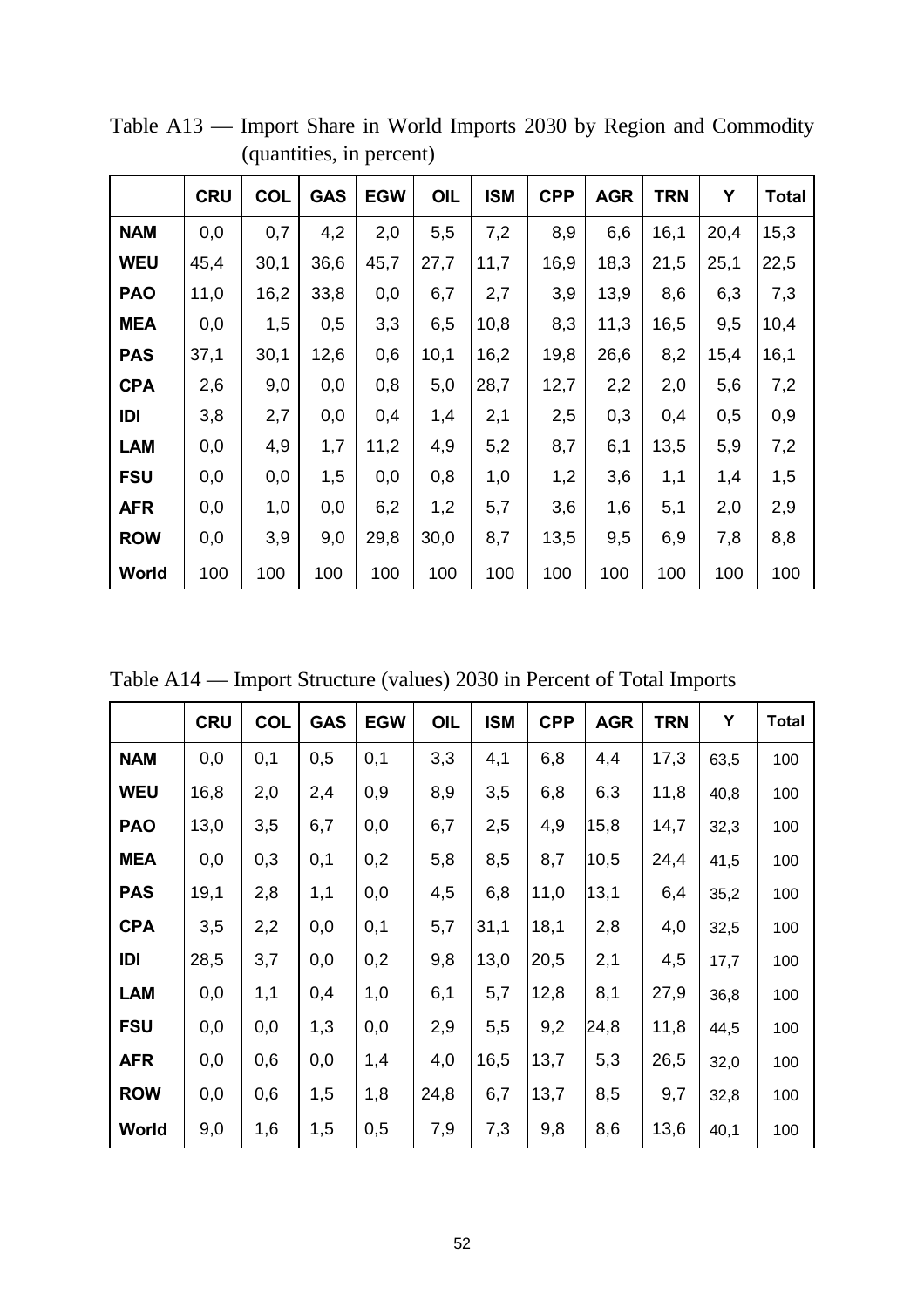|            | Land | Labor | Capital | Rent |
|------------|------|-------|---------|------|
| <b>NAM</b> | 0,3  | 59,6  | 33,2    | 6,9  |
| <b>WEU</b> | 0,4  | 56,9  | 40,7    | 2,0  |
| <b>PAO</b> | 1,1  | 59,1  | 38,8    | 1,1  |
| <b>MEA</b> | 0,5  | 28,1  | 38,9    | 32,4 |
| <b>PAS</b> | 5,7  | 42,6  | 46,7    | 4,9  |
| <b>CPA</b> | 8,1  | 39,9  | 26,3    | 25,7 |
| IDI        | 8,1  | 45,9  | 34,3    | 11,6 |
| LAM        | 2,5  | 34,7  | 51,5    | 11,2 |
| <b>FSU</b> | 0,9  | 56,5  | 32,5    | 10,1 |
| <b>AFR</b> | 1,9  | 37,5  | 39,7    | 21,0 |
| <b>ROW</b> | 3,1  | 45,7  | 36,6    | 14,6 |

Table A15 — Income Shares –Factor Income Structure 2030 (in percent)

Table A16 — Revealed Comparative Advantage (RCA)

|                                                           | <b>Oil Products</b> |                   | <b>Other</b><br>manufactures<br>and services |         | <b>Transport</b><br><b>industries</b> |         | Iron, steel<br>and<br>minerals |         | Chemicals,<br>plastics and<br>paper |         | <b>Agriculture</b> |         |
|-----------------------------------------------------------|---------------------|-------------------|----------------------------------------------|---------|---------------------------------------|---------|--------------------------------|---------|-------------------------------------|---------|--------------------|---------|
| <b>WEU</b>                                                | 0.20a               | 0.52 <sup>b</sup> | $-0.04$                                      | $-0.20$ | 0.14                                  | 0.15    | 0.18                           | 0.33    | 0.24                                | 0.33    | $-0.39$            | $-0.24$ |
| <b>NAM</b>                                                | 0.54                | 0.43              | $-0.30$                                      | $-0.41$ | 0.41                                  | 0.36    | $-0.24$                        | $-0.01$ | 0.31                                | 0.51    | 0.45               | 0.75    |
| <b>PAO</b>                                                | $-1.17$             | $-1.10$           | 0.30                                         | 0.24    | 0.31                                  | 0.37    | 0.51                           | 0.86    | $-0.02$                             | 0.22    | $-1.39$            | $-1.26$ |
| <b>FSU</b>                                                | 3.10                | 1.23              | $-0.38$                                      | $-0.42$ | $-0.20$                               | $-0.06$ | 1.37                           | 1.34    | 0.72                                | 0.66    | $-0.69$            | $-0.69$ |
| <b>MEA</b>                                                | 1.76                | 1.42              | 0.31                                         | 0.31    | $-0.96$                               | $-1.07$ | $-1.56$                        | $-1.42$ | $-0.41$                             | $-0.27$ | $-1.17$            | $-1.00$ |
| <b>CPA</b>                                                | $-0.74$             | $-1.40$           | 0.25                                         | 0.51    | $-0.93$                               | $-0.31$ | $-0.49$                        | $-1.68$ | $-0.86$                             | $-0.99$ | 0.22               | $-0.05$ |
| <b>PAS</b>                                                | 0.50                | 0.70              | 0.11                                         | 0.14    | 0.05                                  | 0.36    | $-0.46$                        | $-0.21$ | $-0.36$                             | $-0.37$ | $-0.21$            | $-0.78$ |
| IDI                                                       | $-0.44$             | $-0.72$           | 0.23                                         | 0.40    | $-0.11$                               | 0.13    | $-0.62$                        | $-0.79$ | $-0.95$                             | $-1.22$ | 0.99               | 1.12    |
| <b>LAM</b>                                                | 1.00                | 1.02              | $-0.12$                                      | $-0.13$ | $-0.41$                               | $-0.56$ | 0.32                           | 0.47    | $-0.50$                             | $-0.45$ | 0.86               | 0.86    |
| <b>AFR</b>                                                | 0.28                | 0.68              | 0.28                                         | 0.18    | $-1.31$                               | $-1.30$ | 0.50                           | 0.10    | $-1.06$                             | $-1.13$ | 0.35               | 0.99    |
| <b>ROW</b>                                                | $-2.12$             | $-2.82$           | 0.11                                         | 0.19    | 0.08                                  | 0.32    | 0.22                           | 0.34    | $-0.03$                             | $-0.09$ | 0.12               | 0.05    |
| a <sub>1993</sub> Benchmark / <sup>b</sup> 2010 Benchmark |                     |                   |                                              |         |                                       |         |                                |         |                                     |         |                    |         |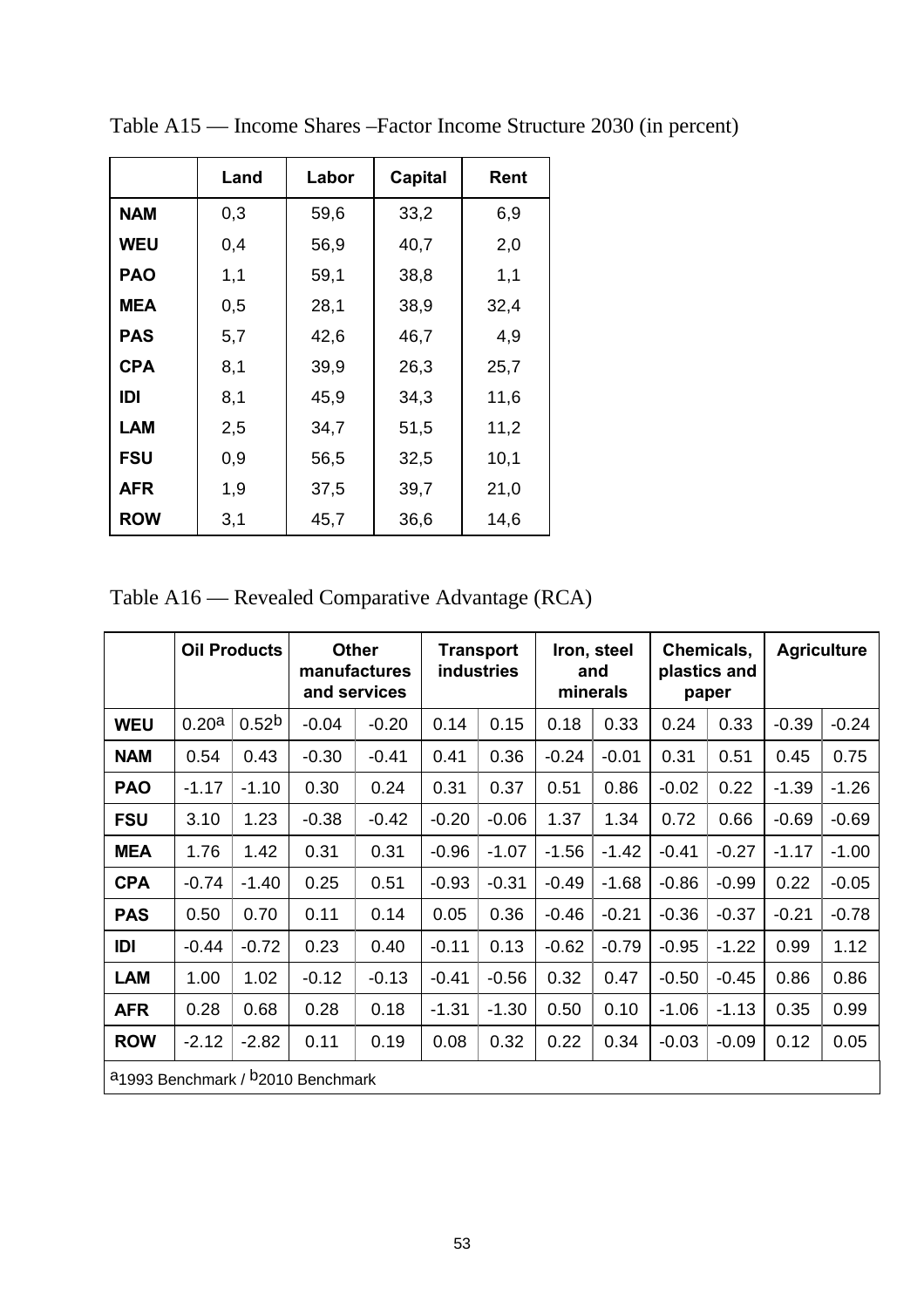

Figure A1 — Per Capita Income by Region



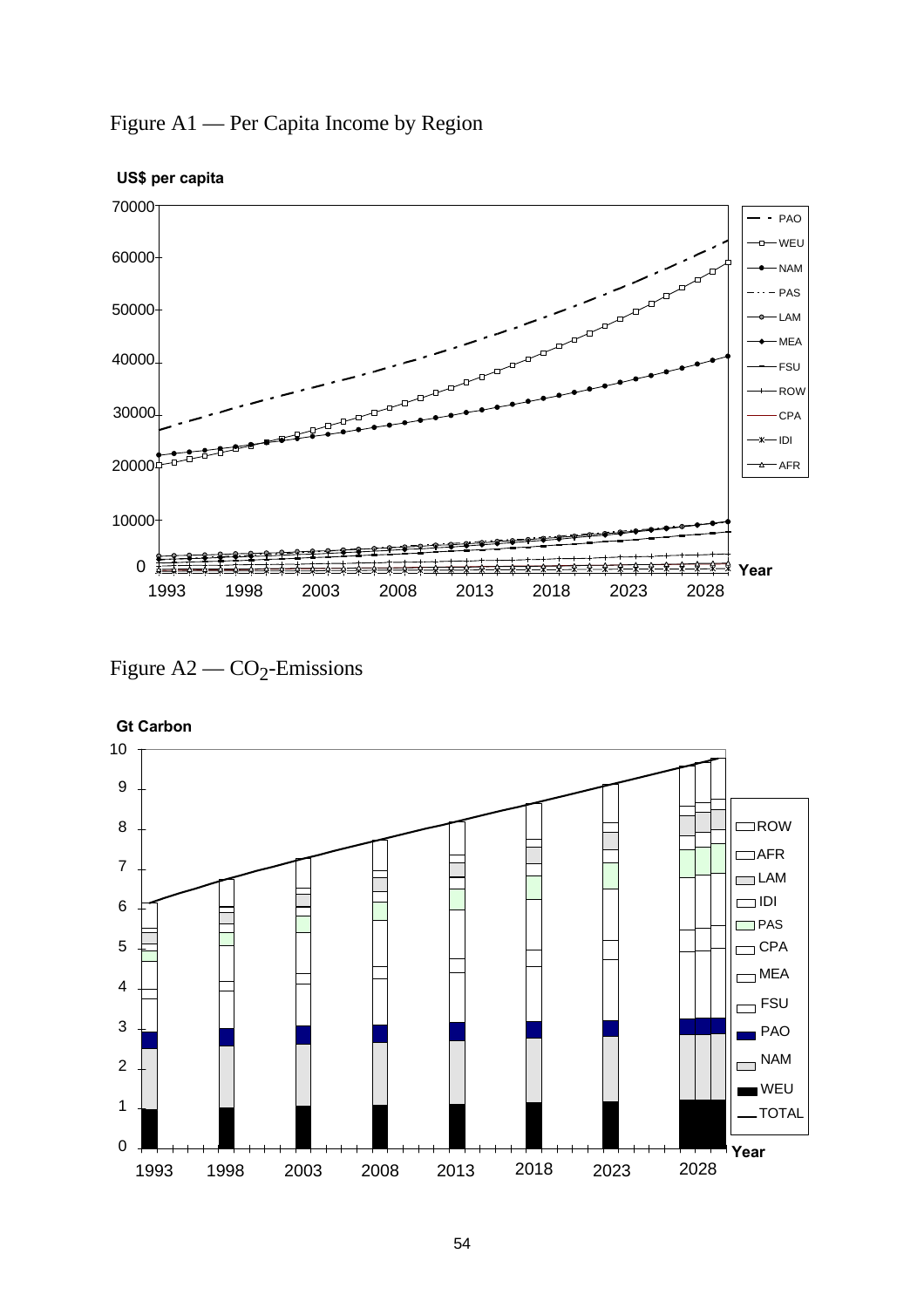Figure  $A3$  — Index  $CO_2$  Emissions



Figure A4 — Per-Capita  $CO<sub>2</sub>$  Emissions



**tons of Carbon per capita**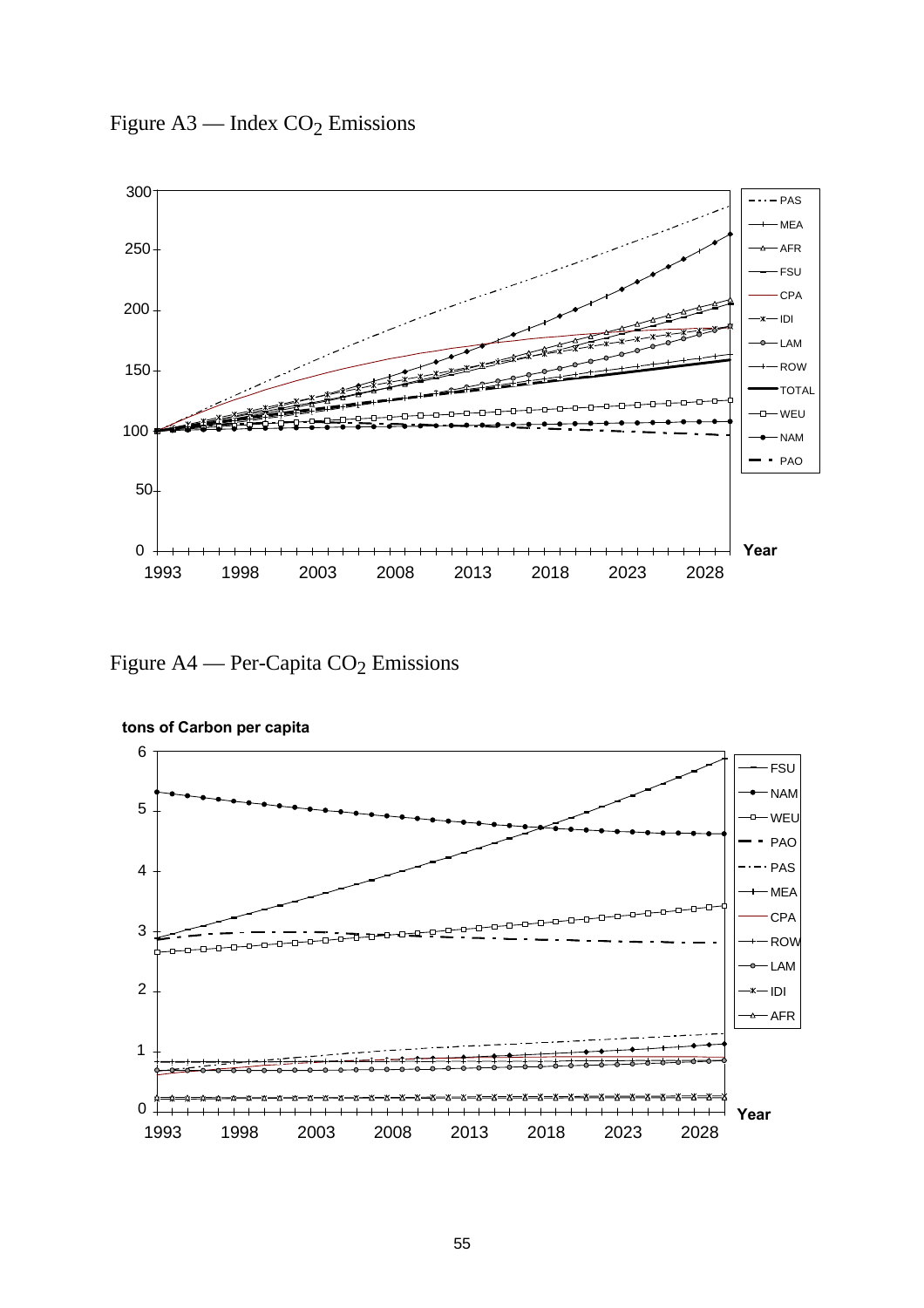



Figure A6 — Growth Rate Per Capita Income

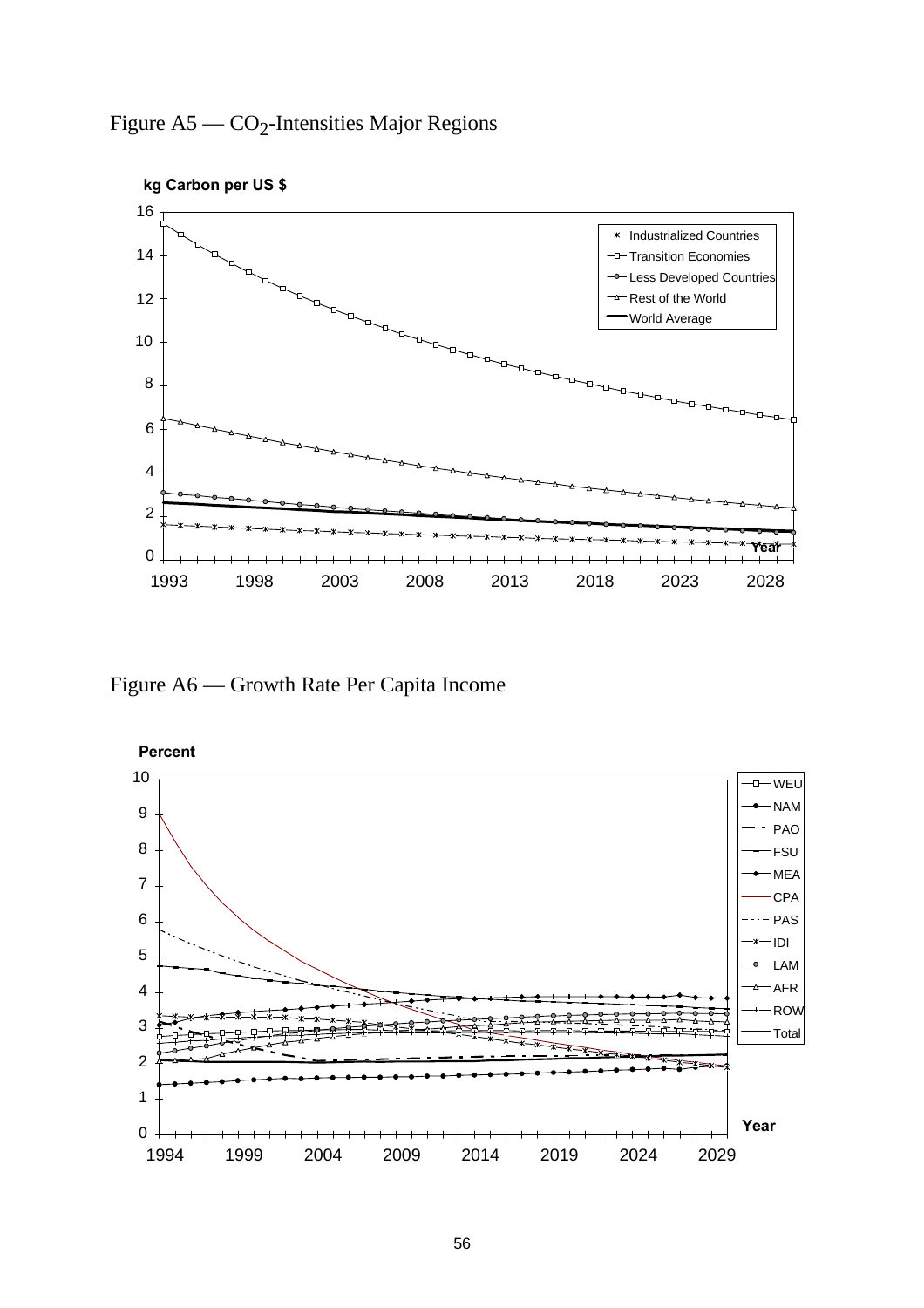



**price of capital relative to price of labor**

Figure A8 — Revealed Comparative Advantage (RCA) – Industrial Countries for 1993 and 2010

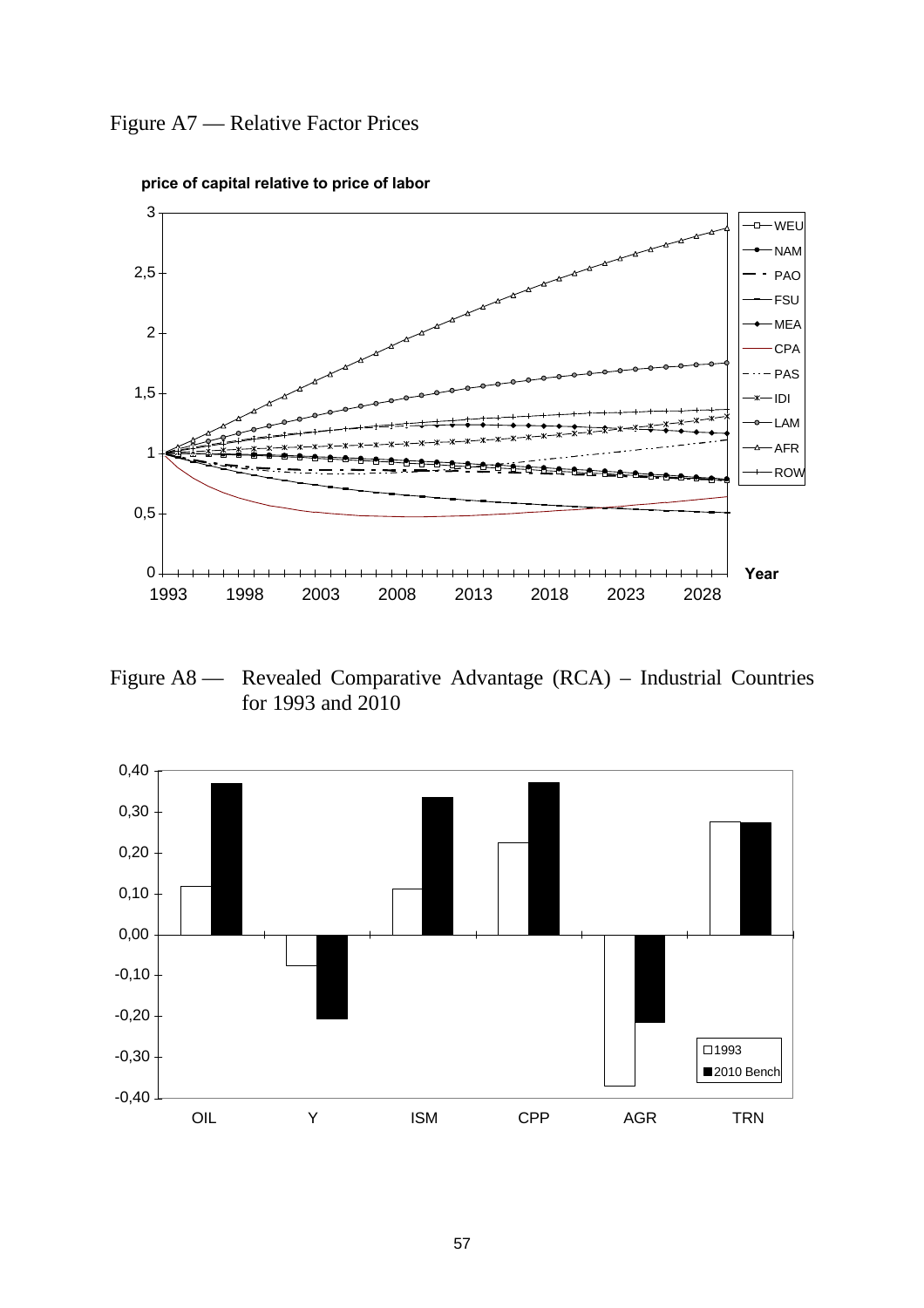

Figure A9 — Revealed Comparative Advantage (RCA) – Developing Countries for 1993 and 2010

Figure A10 — Variation of Fossil Fuel Supply Elasticity - Direct Effects

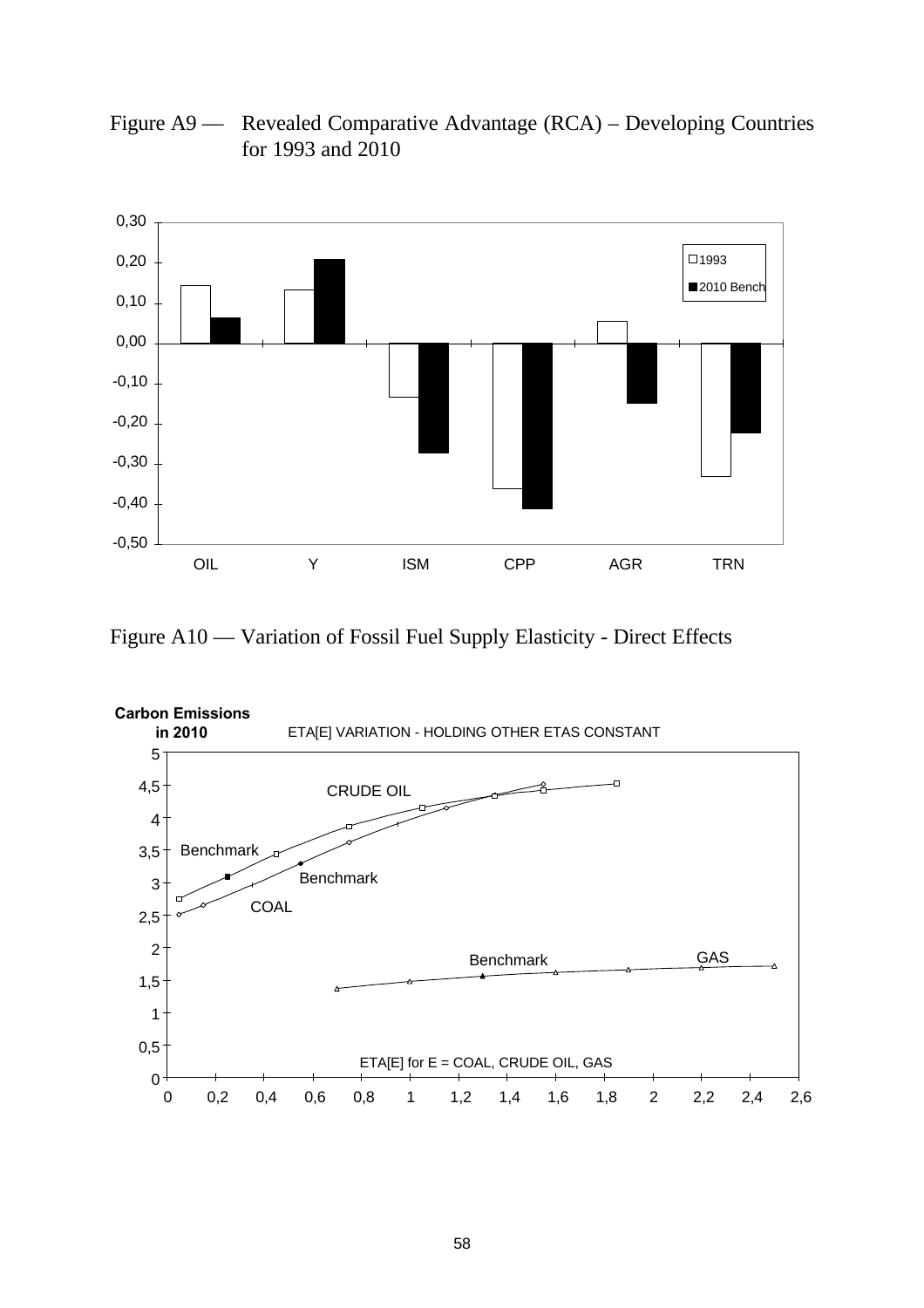

Figure A11 — Variation of Gas Supply Elasticities - Cross Effects (Eta [Coal]=0.55 / Eta [Oil]=0.25)

Figure A12 — Variation of the Crude Oil Supply Elasticity - Cross Effects (Eta[Coal]=0.55 / Eta[Gas]=1.3)

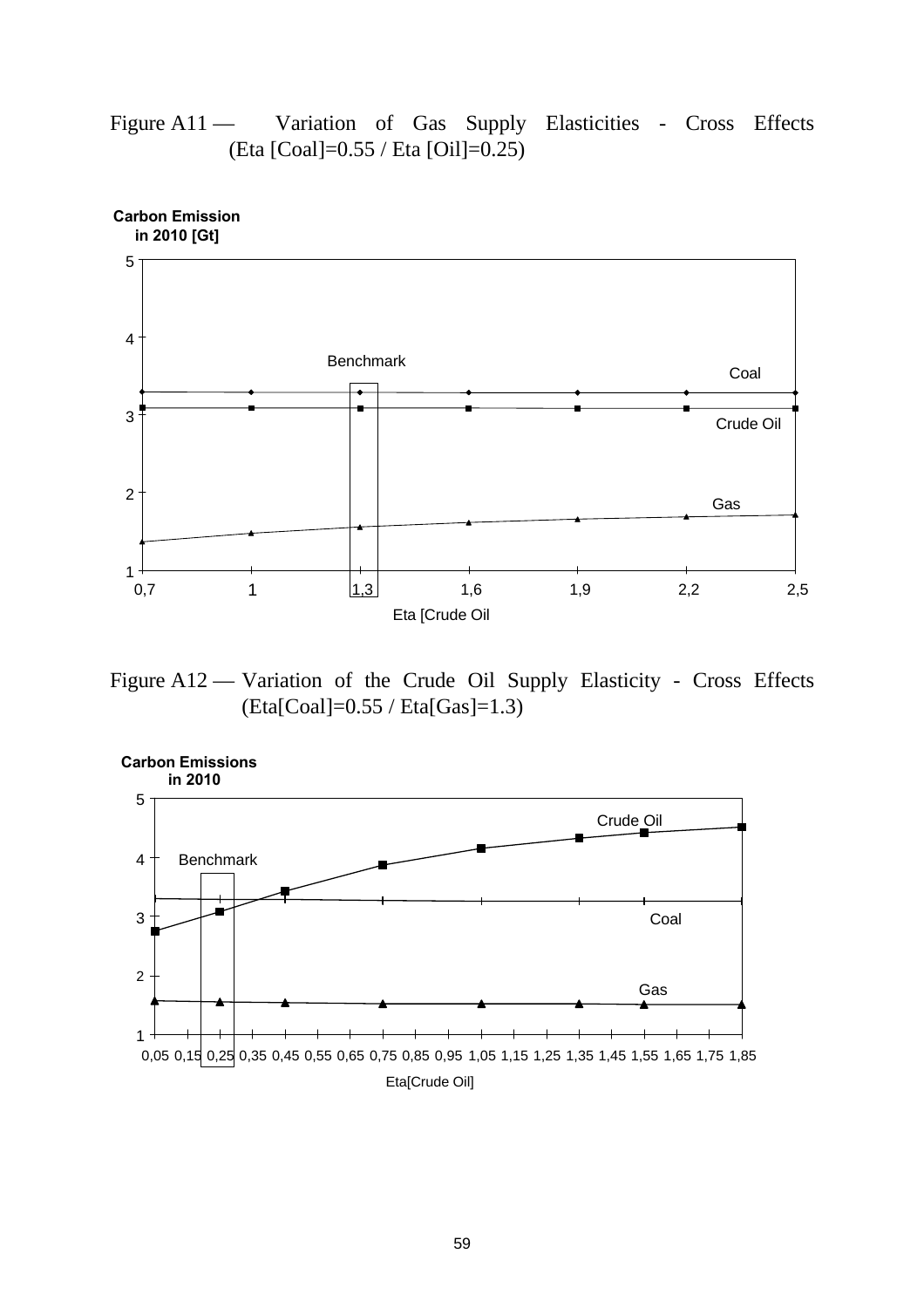



Figure A14 — Variation of Export Shares in ICs in 2010 Depending on the Armington Elasticities

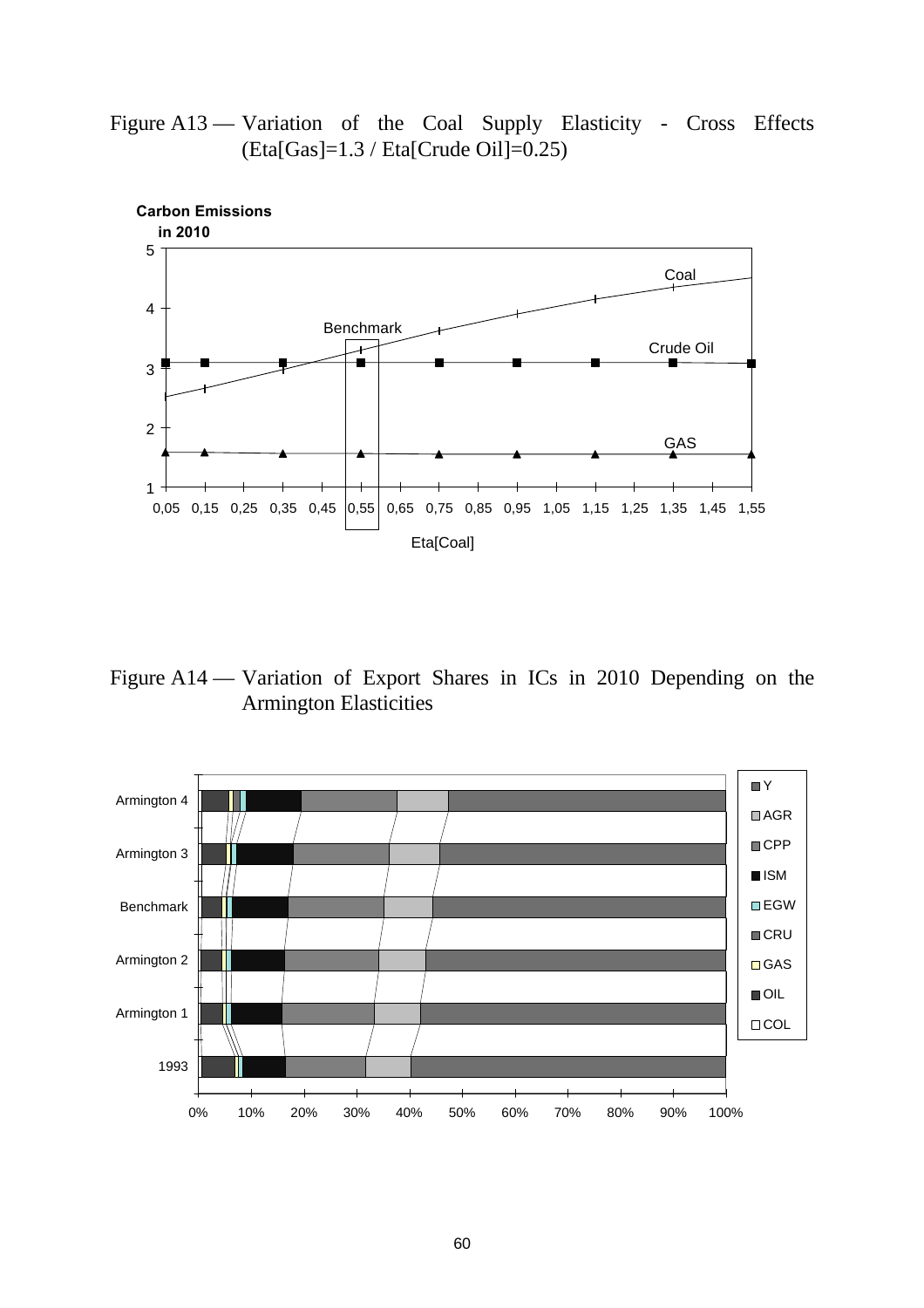# Figure A15 — Variation of Import Shares in ICs in 2010 Depending on the Armington Elasticities



Figure A16 — Variation of Export Shares in LDCs in 2010 Depending on the Armington Elasticities

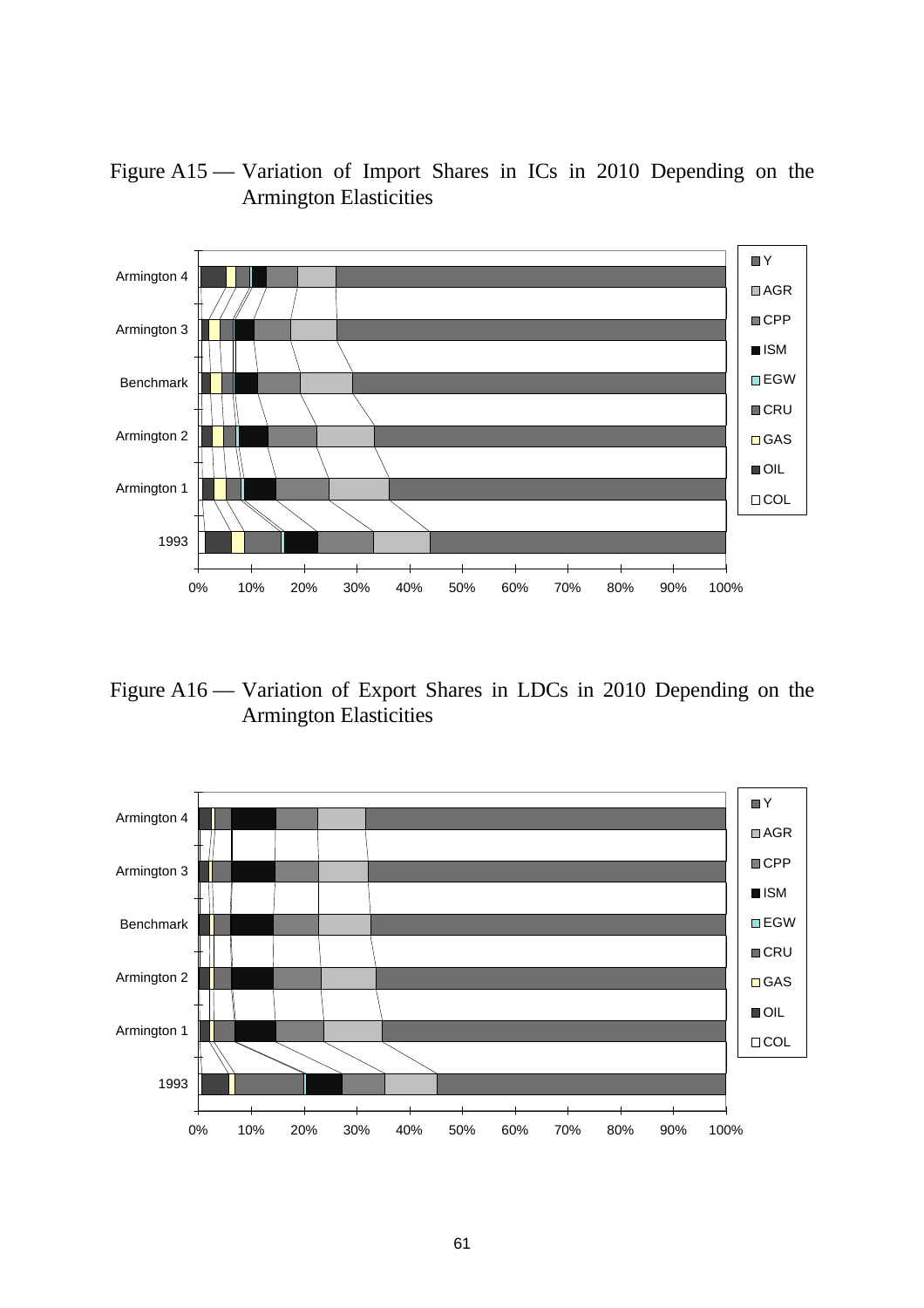



Figure A18 — Variation of Export Levels in ICs Depending on the Armington Elasticity in Million US\$ in 2010

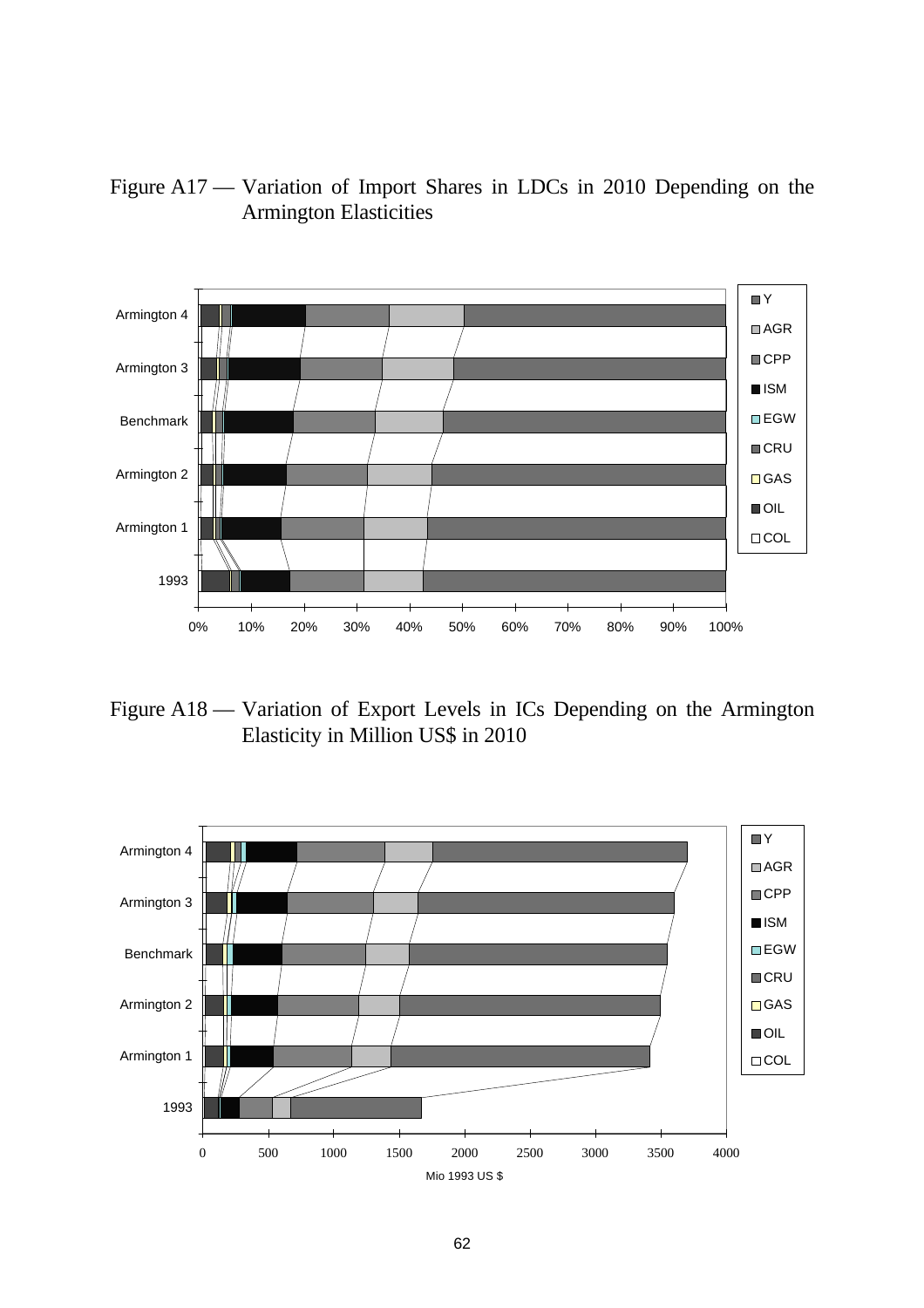Figure A19 — Variation of Export Levels in LDCs Depending on the Armington Elasticity in Million US\$ in 2010



Figure A20 — Variation of Import Levels in ICs depending on the Armington Elasticity in Million US\$ in 2010

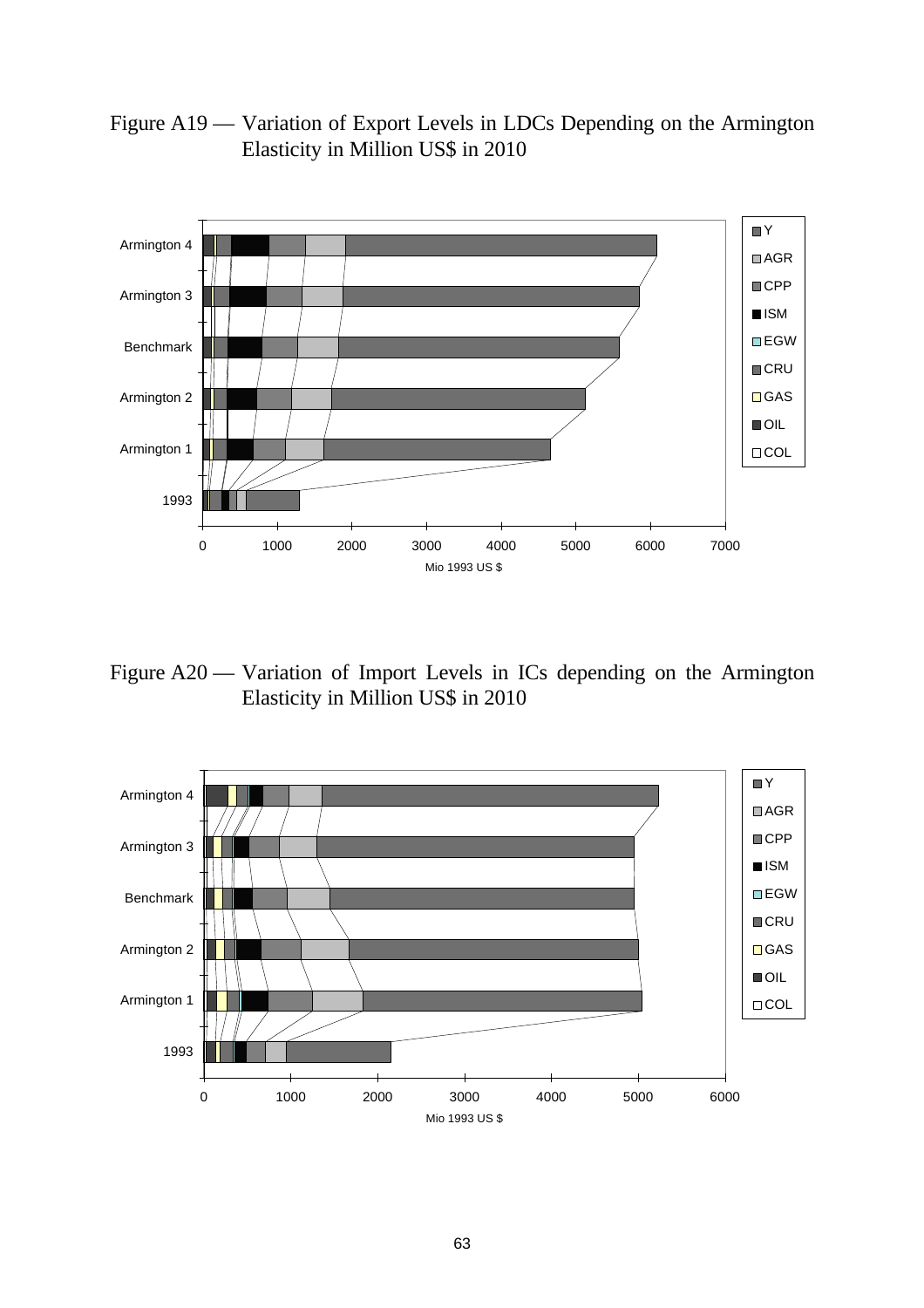

Figure A21 — Variation of Import Levels in LDCs Depending on the Armington Elasticity in Million US\$ in 2010

Figure A22 — Comparison of Welfare Effects of the Kyoto Protocol in 2010 Over All Armington Scenarios

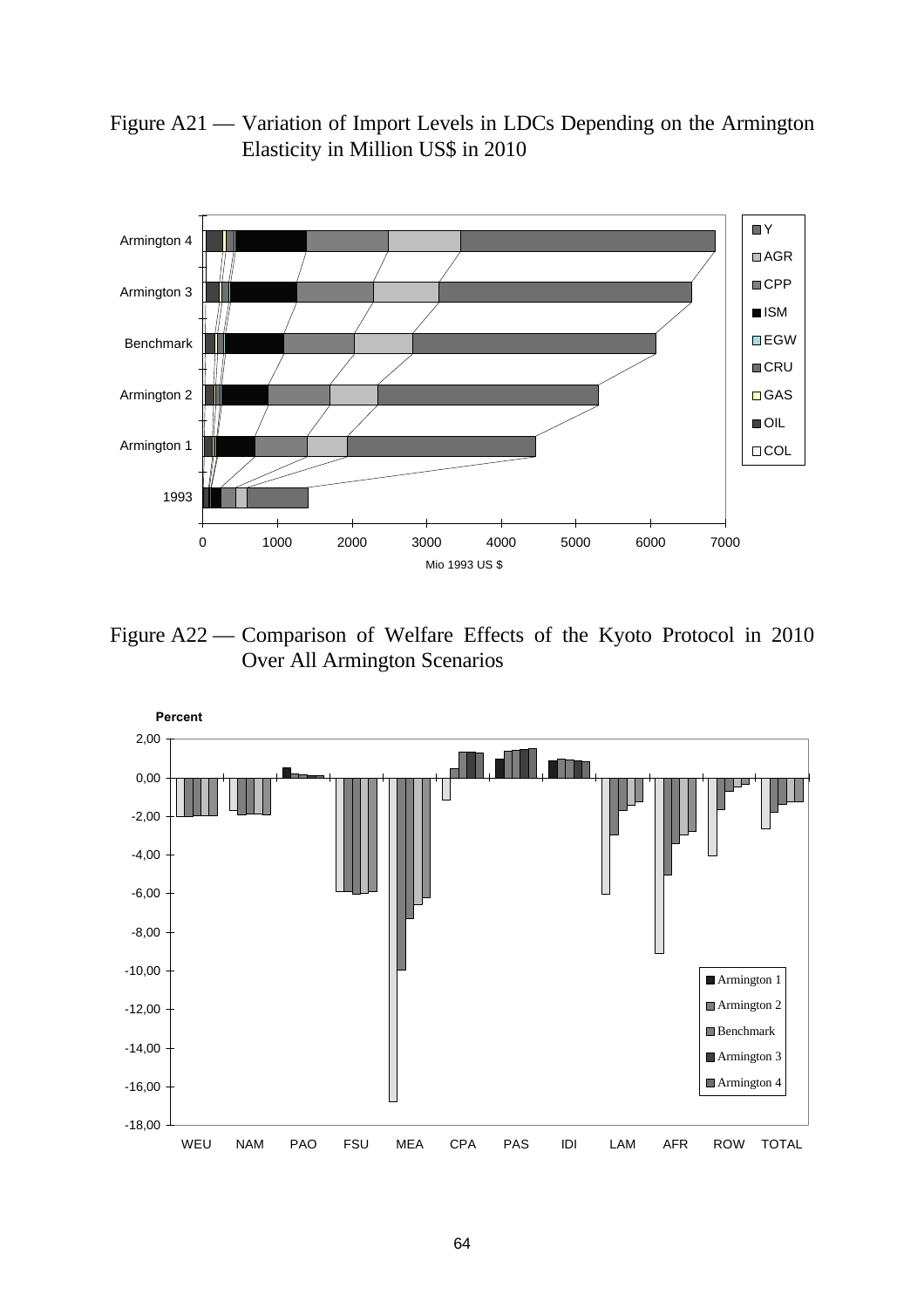Figure A23 — Percentage Change in Relative Factor Prices Pessimistic Growth Scenario Versus Benchmark Scenario



Figure A24 — Percentage Change in Relative Factor Price (Capital to Labor Ratio) - Savings Versus Benchmark Scenario

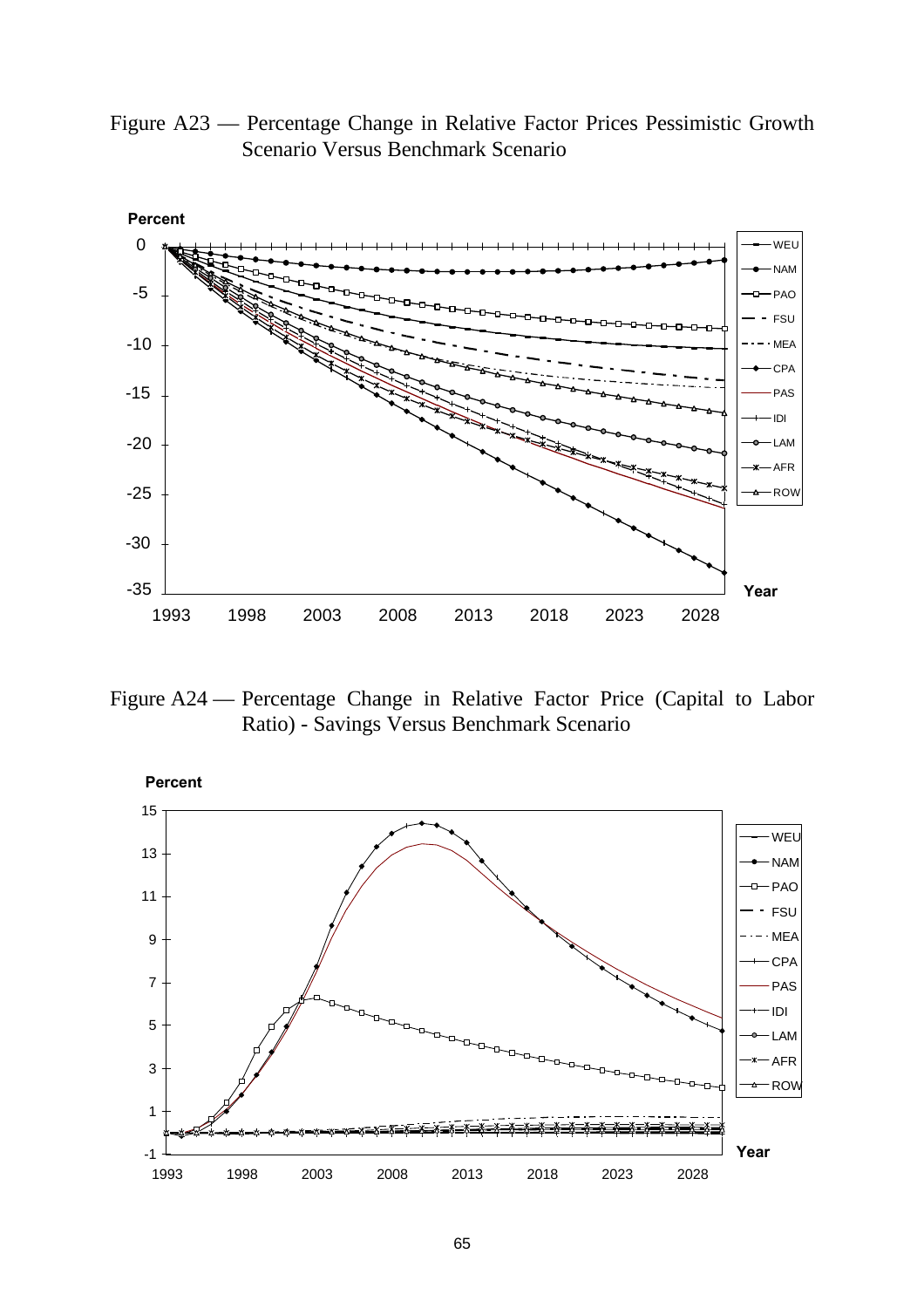Figure A25 — Growth Rate of Per Capita Income in Percent - Sensitivity Analysis Pessimistic Growth Scenario



Figure A26 — Growth Rate of Per Capita Incomes in Percent - Sensitivity Analysis Savings Rate Scenario

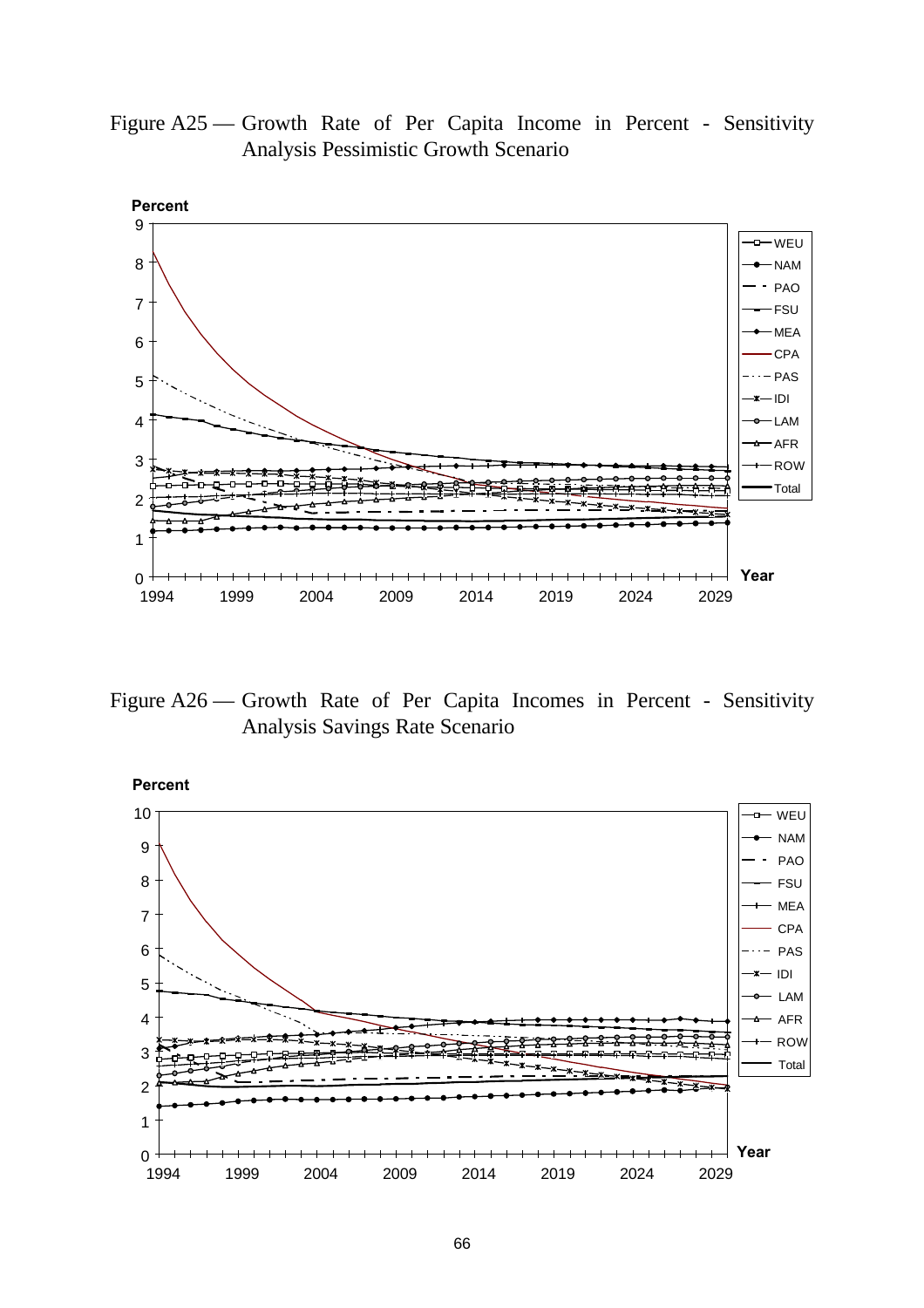

Figure A27 — Regional Per-Capita Income (in 1993 US\$) - Sensitivity Analysis Savings Rate Scenario

Figure A28 — Regional Per-Capita Income (in 1993 US\$) - Sensitivity Analysis Pessimistic Growth Scenario

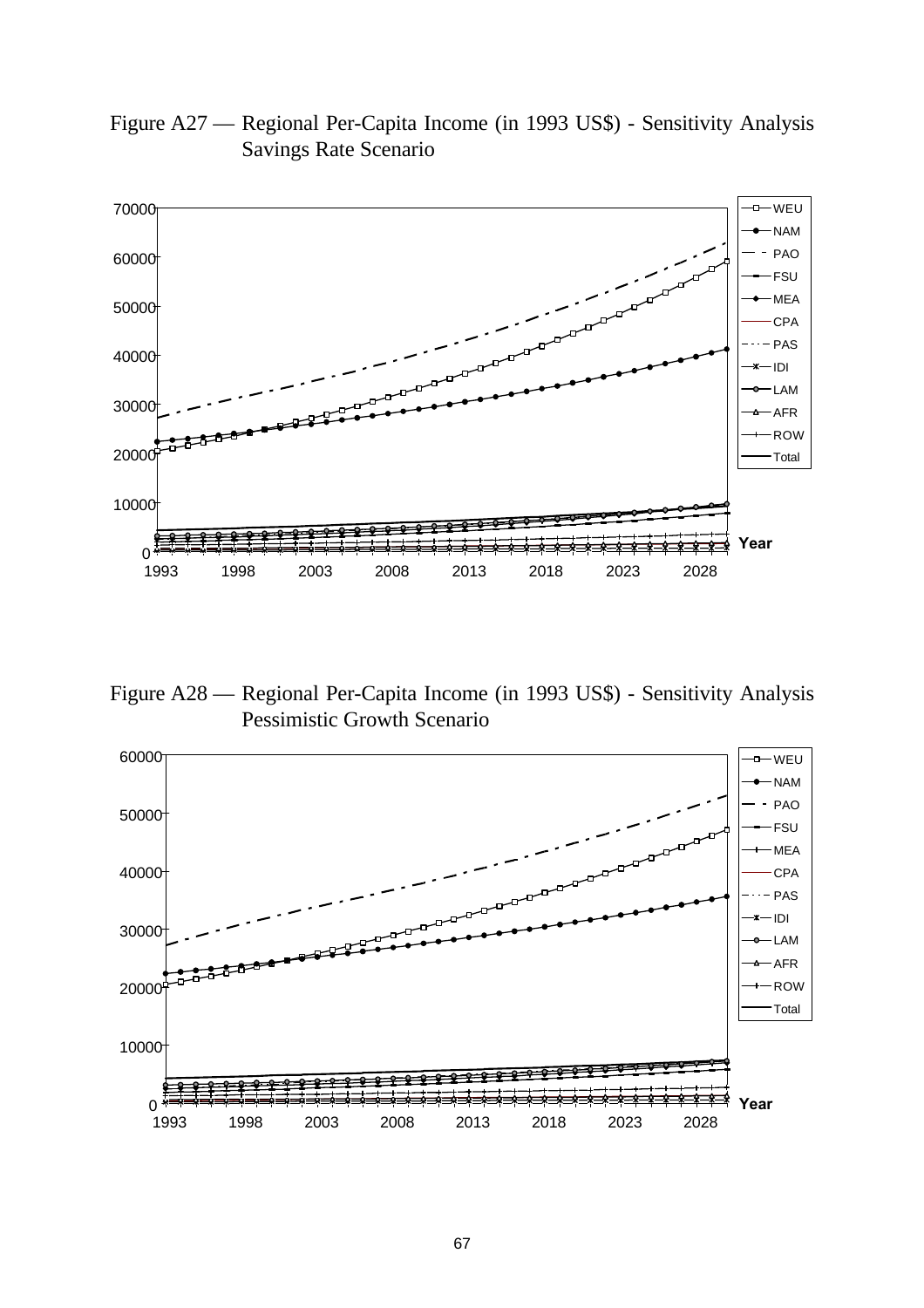Figure A29 — Development of Per Capita Emissions: Sensitivity Analysis (Industrialized (IC) and Developing Countries (LDC); (1993=100)



Figure A30 — Development of Per Capita Income: Sensitivity Analysis (Industrialized (IC) and Developing Countries (LDC); (1993=100)

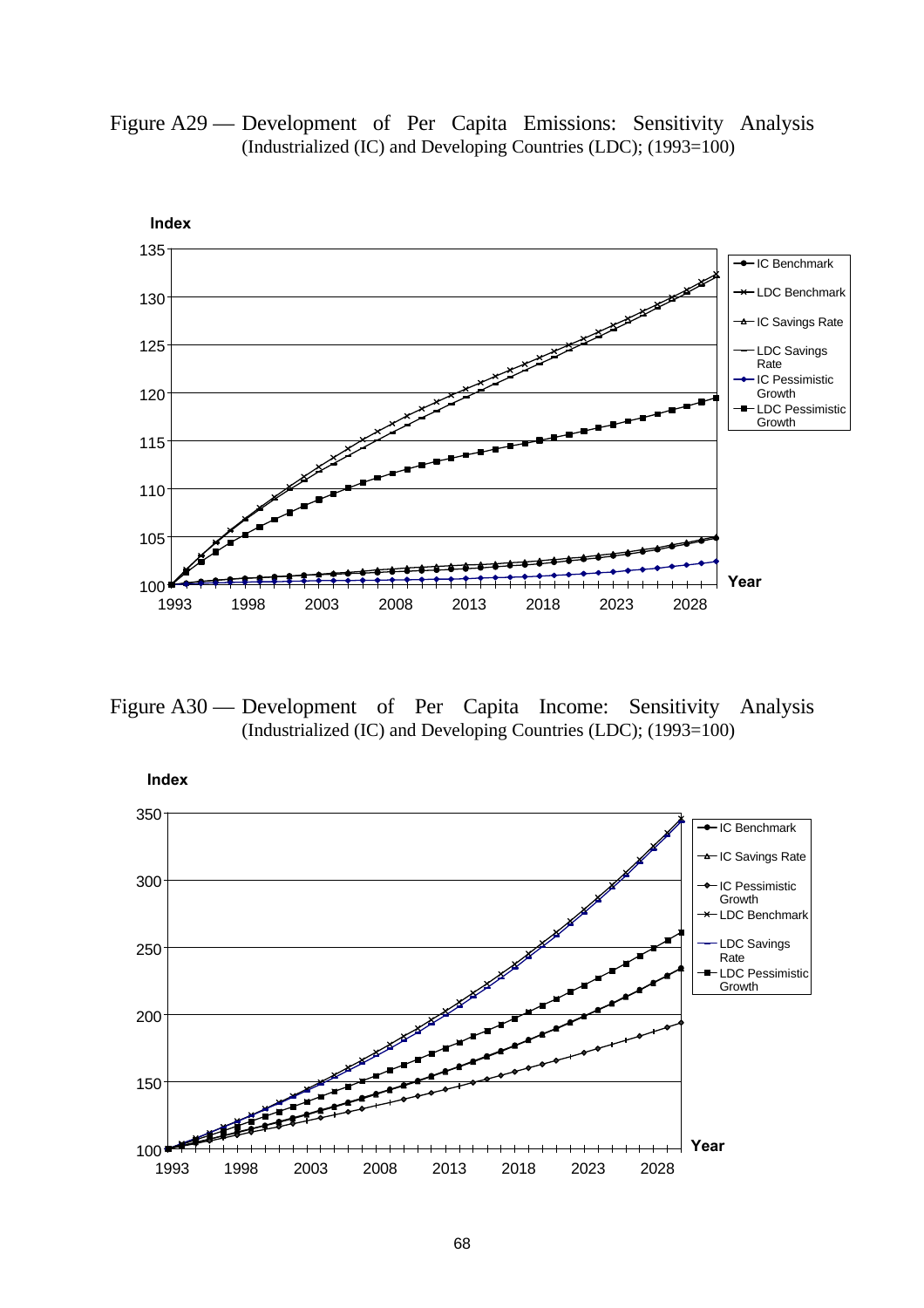Figure  $A31$  — Development of  $CO_2$ -Intensity: Sensitivity Analysis (Industrialized (IC) and Developing Countries (LDC); (1993=100)